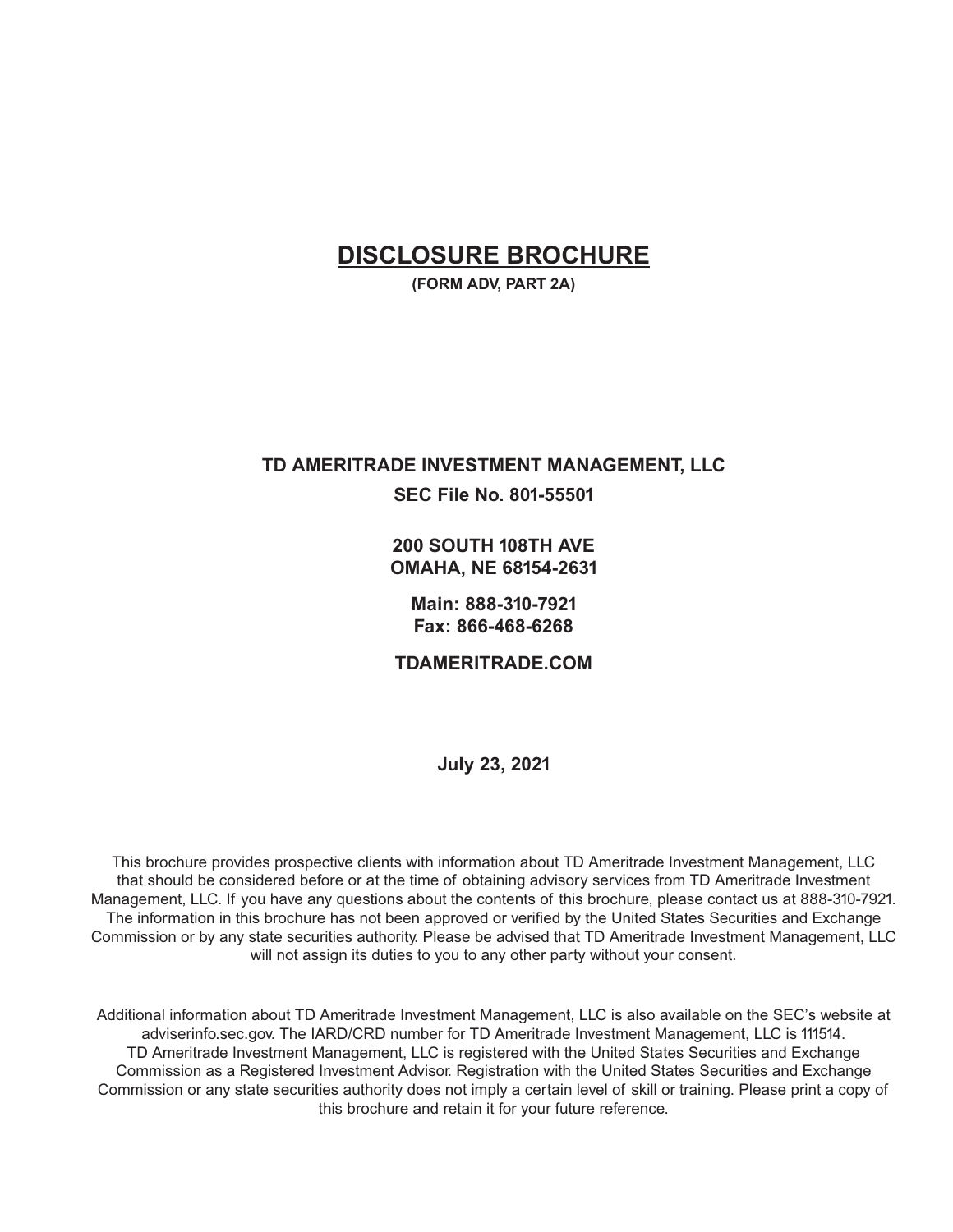## **Summary of Material Changes**

This section highlights revisions made since December 16, 2019 to the Disclosure Brochure:

- On October 6, 2020, TD Ameritrade Investment Management, LLC ("TDAIM") became a wholly owned subsidiary of The Charles Schwab Corporation, a publicly traded company.
- On December 7, 2020, TDAIM notified Morningstar Investment Management, LLC that the consulting agreement between them would terminate on February 7, 2021.
- In September 2020, TDAIM ceased providing its Guidance Solutions Portfolios and they were migrated into TDAIM's Selective Portfolios.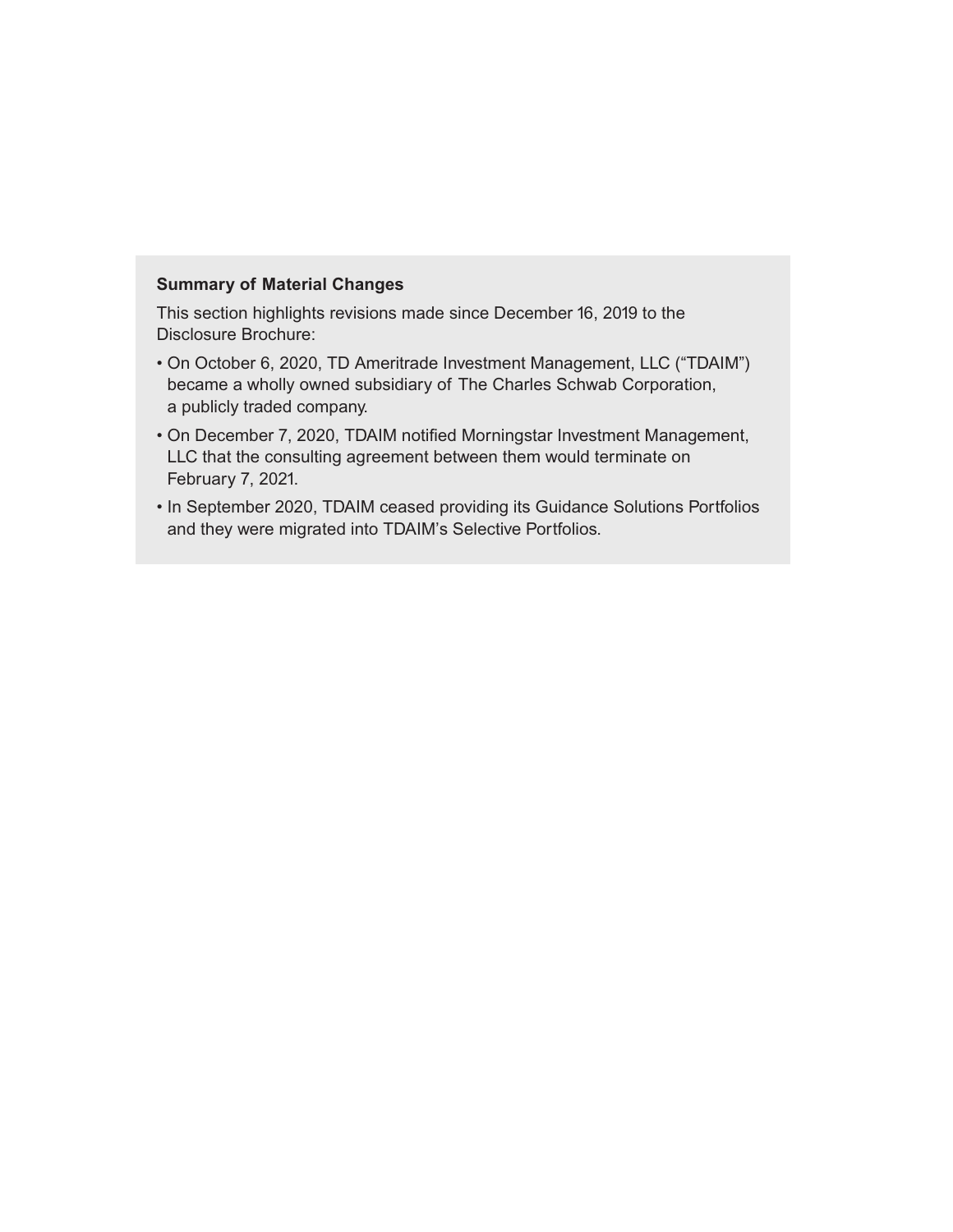# TD Ameritrade Investment Management, LLC

# **TABLE OF CONTENTS**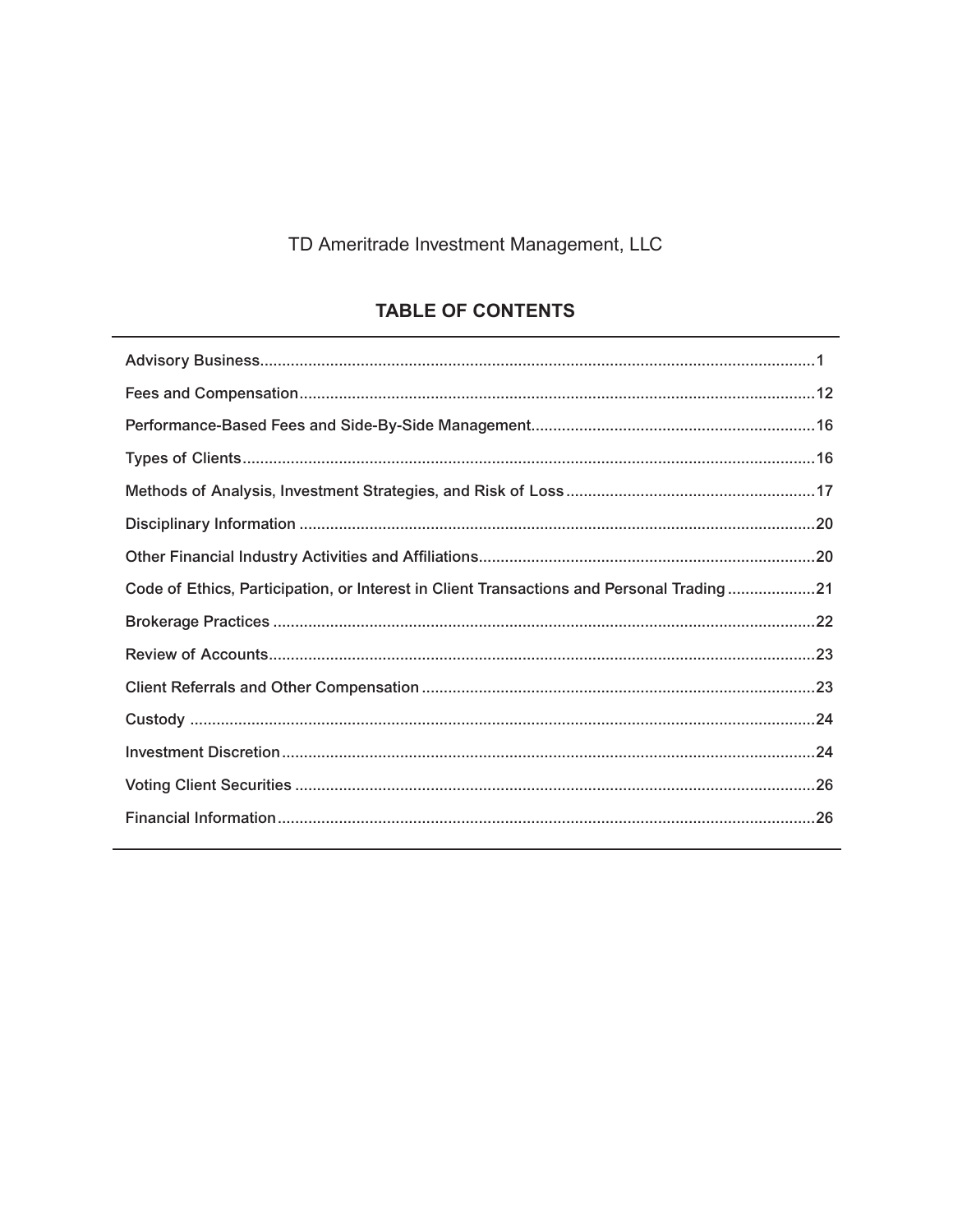# **Advisory Business**

TD Ameritrade Investment Management, LLC ("TDAIM," or "we," "us," or "our") provides a variety of goal-planning and advisory services to clients. The advisory services are: i) The TDAIM Core Mutual Fund, Core ETF, Supplemental Income, Opportunistic, and Managed Risk Portfolios services ("Selective Portfolios") with asset allocation involving ETFs or mutual funds, along with cash and cash alternatives, and are provided only on a discretionary basis; ii) The Essential Portfolios, which use ETFs for investors seeking a primarily online basic asset allocation discretionary service and iii) The Personalized Portfolios, which offer a more tailored discretionary portfolio service, with the client working with a dedicated TDAIM Portfolio Consultant;. The services are described in detail below.

We were formed in November 1997 as PFN Investment Management, LLC. TDAIM operated under the name Amerivest Investment Management, LLC from April 2003 to December 2016. TDAIM is wholly owned by Financial Passport, Inc., which is wholly owned by TD Ameritrade Online Holdings Corp. TD Ameritrade Online Holdings Corp. is a wholly owned subsidiary of TD Ameritrade Holding Corporation. On October 6, 2020, TD Ameritrade Holding Corporation became a wholly owned subsidiary of The Charles Schwab Corporation ("Schwab"), a publicly traded company. As a result, TDAIM became affiliated with Schwab and its subsidiaries. Any information regarding products or services offered by Schwab or its affiliates, available or viewable on TDAIM's websites or other TDAIM media sources, that may be available to TDAIM clients or members of the public, is provided solely for educational purposes only and should not be construed as an offer, solicitation, or recommendation by TDAIM or its affiliates of any products or services offered by Schwab or its affiliates.

#### **A. SERVICES PROVIDED:**

TDAIM provides discretionary services known as Selective Portfolios, Essential Portfolios and Personalized Portfolios (collectively known as the "Portfolios") to retail clients of TD Ameritrade. The services are offered only on a discretionary basis that involves the continuous management of client accounts. As of March 31, 2021, TDAIM was providing discretionary advisory services to clients with approximately \$22.7 billion in assets. We assume all investment duties with respect to the Portfolios held in the client's TD Ameritrade Investing Account and have discretion with respect to such assets, including the initial allocation and ongoing rebalancing (buy, sell, exchange, or otherwise trade) based upon the client's selected strategy and according to TDAIM's investment policy for that strategy. We do not take discretion over assets that are not compatible with the Portfolios.

TDAIM also acts as a portfolio consultant to the Union Bank & Trust in Nebraska, (the "Program Manager") in connection with the Program Manager's recommendation of investment alternatives for the TD Ameritrade 529 College Savings Plan (the "Plan"). Such recommendations are the sole responsibility of the Program Manager and not of TDAIM. The Nebraska Investment Council is responsible for the final selection of investment alternatives within the Plan. The agreement relating to the 529 program was terminated effective March 2, 2021. We are currently engaged in wind-down / transition activities.

TDAIM utilized Morningstar Investment Management's investment-related consulting services through February 7, 2021. Having bolstered its internal investment management capabilities, TDAIM believes it no longer needs the consulting services provided by Morningstar Investment Management, especially in view of its recent affiliation with Charles Schwab Investment Management, Inc. ("CSIM"). Beginning on February 8, 2021, TDAIM retained CSIM to provide research and investment consulting services, and CSIM began serving as an investment consultant. CSIM does not act in the capacity of advisor to TDAIM clients. CSIM manages over \$500 billion of client assets on a discretionary basis. TDAIM has reviewed CSIM's capabilities and has concluded that CSIM will be able to meet TDAIM's consulting needs. TDAIM will pay an annual fee to CSIM of \$100,000 for these services.

#### **1. Selective and Essential Portfolios – General Description**

The Selective and Essential Portfolios discretionary services involve the use of Charles Schwab Investment Management, Inc. ("CSIM") as a consultant to TDAIM. **Essential Portfolios was closed to new investors as of March 11, 2021. Existing investors will continue to be able to change strategies, make deposits and request withdrawals of funds, etc. per the terms of their investment management agreement.** CSIM services to TDAIM with respect to the Selective and Essential Portfolios include but are not limited to:

- 1. Leveraging annual Capital Market Expectations that are used to produce portfolio allocations;
- 2. Generation of strategic asset allocations for each approved model;
- 3. Recommendation of appropriate mutual funds and ETFs for the various portfolio models, including as to mutual fund share classes;
- 4. Performance of ongoing due diligence of the funds used in the model portfolios;
- 5. Provision of recommendations for periodic tactical changes to the portfolio models based on changing market and economic conditions;
- 6. Provision of periodic recommendations for adding or removing funds from the models (such as: performance concerns, fund manager departures, market exposures, tactical positioning, etc.); and
- 7. Production of periodic client-facing marketing materials that typically contain market and portfolio analysis.

TDAIM will recommend an appropriate strategy to Selective and Essential Portfolios clients according to the client's planned funding, investment objectives, risk tolerance, investment time horizon, age (in certain circumstances), employment status, likelihood of significant withdrawals from the account, any supplemental information, and any reasonable restrictions (collectively, "Profile Information"). In any case, TDAIM clients will either enter their Profile Information online or convey it to a TD Ameritrade registered representative (individually known as a Financial Consultant and collectively known as "FCs"), who will help prospects become TDAIM clients. This may involve more extended discussions around goal planning. Changes in the client's Profile Information may result in a new recommended strategy or strategies. While FCs generally have more detailed goal planning discussions with Selective Portfolios clients, Essential Portfolios clients primarily enter their Profile Information and open their corresponding TD Ameritrade Investing Account with little or no assistance from FCs, and then monitor their portfolio electronically through an Internet/mobile application. Clients who enter a relatively short time horizon will receive a relatively conservative portfolio recommendation regardless of their risk tolerance.

If the client wishes to use the Selective Portfolios or Essential Portfolios service, the client must authorize TDAIM to exercise discretionary trading authority over the assets dedicated to the client's selected strategy, which includes the initial allocation and ongoing rebalancing and portfolio reallocation. The discretionary authority allows TDAIM to buy, sell, or otherwise trade recommended and approved assets in the client's strategy or previously recommended TDAIM securities without prior client approval of each transaction. We are not authorized to withdraw cash or securities from the client's account other than in connection with the payment of our advisory fees as described in the *Fees and Compensation and Custody* sections below.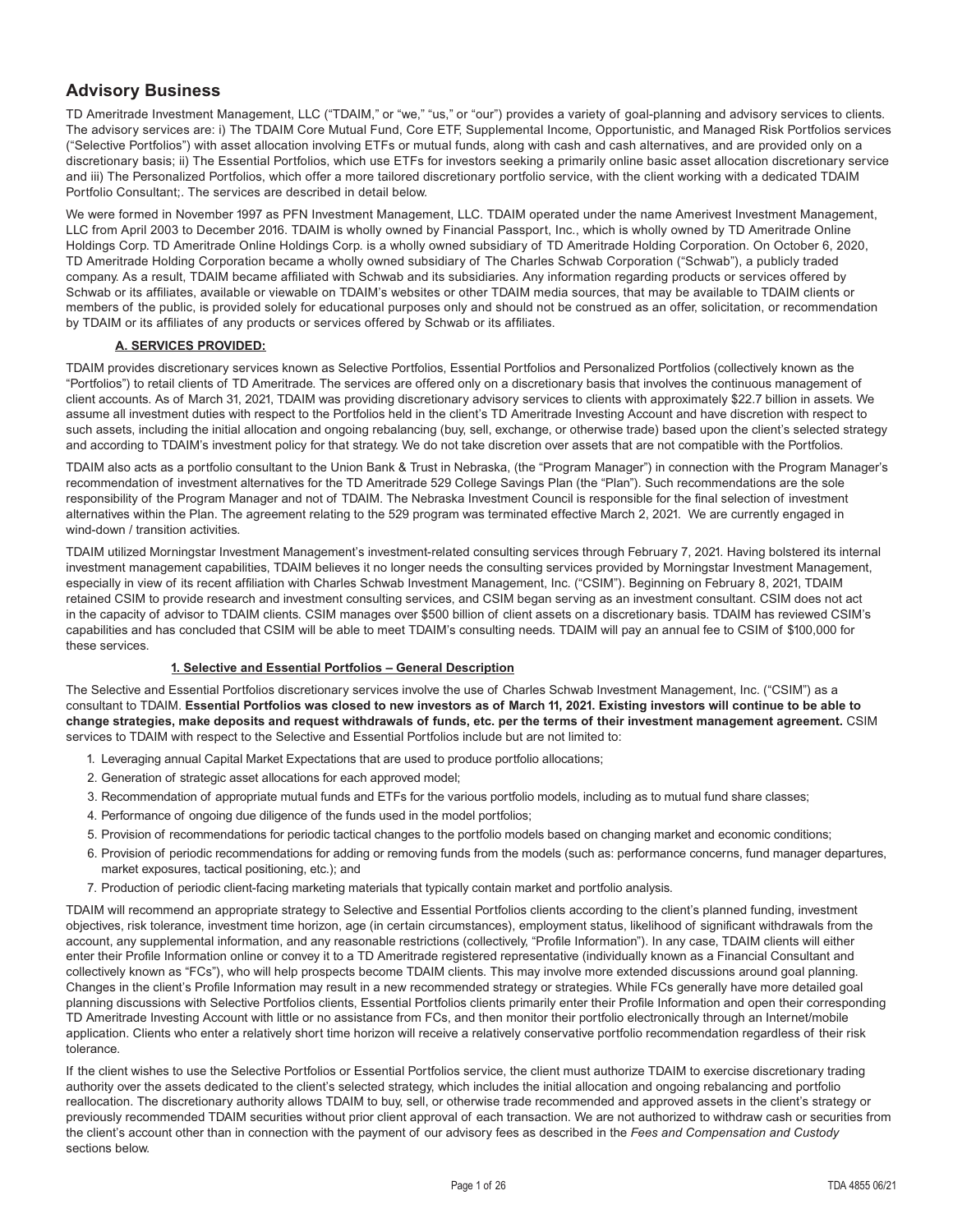A TDAIM client is responsible for any tax liabilities resulting from transactions (including any arising from the addition of assets to or withdrawal of assets from the client's account). We make no representation regarding the likelihood or probability that any proposed investing plan will in fact achieve a particular investment goal. We are unable to predict or forecast market fluctuations or other uncertainties that may affect the value of any investment. Clients are urged to seek the advice of tax professionals and to use all available resources to educate themselves about investing in general, as well as the investments and the overall portfolio composition suggested by TDAIM. See response below at *Methods of Analysis, Investment Strategies, and Risk of Loss* of this disclosure brochure.

In order to participate in the Selective Portfolios or Essential Portfolios service, the client will need to open a dedicated brokerage account (known as a TD Ameritrade Investing Account) at TD Ameritrade. Clients will be able to invest in one strategy per account and will retain ownership of all cash and securities in their accounts. To the extent that a client decides to implement any TDAIM recommendation through his or her TD Ameritrade brokerage account, TD Ameritrade acts solely as a broker on an unsolicited basis in connection with such transactions and is not acting as an advisor to the client.

In certain circumstances, TDAIM clients will transfer incompatible securities into their TD Ameritrade Investing Account and the following will apply: (i) if a client deposits an incompatible security into a newly funded TD Ameritrade Investing Account, we will not start charging our advisory fee, nor will we commence making investments, until the incompatible security is removed from the account; (ii) If a client deposits an incompatible security into an existing TD Ameritrade Investing Account within 30 days of the account's initial investments, we will provide a fee credit for the amount of time the incompatible security was held in the TD Ameritrade Investing Account up to and through 30 days after the initial investment; (iii) Any incompatible security remaining in or deposited into the TD Ameritrade Investing Account beyond 31 days or more following the initial investment will be considered non-managed and will not disrupt management of the portfolio nor assessment of our advisory fee on the remaining compatible assets in the account. [For example, if an existing client with an initial investment date of July 1 deposits an incompatible security into his/her account on July 15 and the incompatible security remains in the account until August 10, TDAIM will credit back the fees for July 15 through July 31. However, if the incompatible security remains in the account only until July 24 rather than August 10, TDAIM will credit back the fees for July 15 through July 23]; and (iv) if the TD Ameritrade Investing Account is restricted (for example on account of an estate issue, a divorce issue, a court order, etc.) TDAIM will provide a fee credit from the time we are notified of the restriction.

Further, to the extent the client deposits incompatible securities into their TD Ameritrade Investing Account, TDAIM will not assume discretion as to such securities. The client is required to either sell or transfer the securities promptly. Any client transactions in that regard are the client's responsibility and not based on any recommendation from us. If the incompatible securities are sold by the client, TD Ameritrade does not charge commissions on equity (exchange-listed US stocks) or ETF (domestic and Canadian) transactions and the sale generally is on an unsolicited basis. Any sale of securities or other assets to fund the client's TD Ameritrade Investing Account may result in expenses, fees or other charges (such as mutual fund deferred sales charges) as well as tax liabilities. The client is responsible for seeking the advice of a tax professional prior to selling any securities or other assets. In certain circumstances, TDAIM may enter the transactions to implement the client's selected portfolio using the available cash balance and work with the client to promptly remove the incompatible securities.

In addition to the recommended funds, TDAIM will maintain a portion of the account in cash or cash alternatives the amount of which generally will be 0.5% to 3% of the total account. The cash buffer ensures the availability of cash for payment of our fee and provides liquidity to cover potential price changes in market orders. In taxable accounts, the cash sweep vehicle is the TD Ameritrade FDIC Insured Deposit Account ("IDA") provided by one or more banks ("Program Banks"). (See Other Financial Industry Activities and Affiliations below.) The IDA is insured up to the applicable limits. In non-taxable accounts, the cash sweep vehicle is a U.S. Government money market fund, the Vanguard Treasury Money Market Fund. Investments in money market funds are subject to restrictions, charges, and expenses described in the prospectus. Money market funds are securities that may increase or decrease in value. They are not insured or guaranteed by the FDIC, any government agency, TDAIM or its affiliates, and there can be no assurance that such funds will be able to maintain a stable net asset value of \$1 per share. Clients will receive periodic statements for sweep transactions involving money market funds in lieu of immediate confirmations. TDAIM's advisory fee applies to the portion of the account maintained in cash. If you decide to leave cash or cash alternatives in the account that are not managed by TDAIM, you are not charged a fee until they are invested in the portfolio. (See Fees and Compensation below.) TD Ameritrade Investing Accounts are opened as cash accounts rather than margin accounts and margin is not available. In addition, we generally do not allow clients to fund their TD Ameritrade Investing Accounts with cash borrowed from a margin account, whether from another TD Ameritrade brokerage account or an unrelated broker dealer account.

In February 2018, TDAIM was the survivor of a merger with Scottrade Investment Management, Inc. ("SIM") and became the manager of the SIM Guidance Solutions Portfolios. TDAIM continued the portfolios with portfolio management guidelines and strategies similar to the ones in place. TDAIM assumed discretionary trading authority over the SIM assets, including as to ongoing rebalancing and portfolio allocations. In July 2020 TDAIM reallocated the Guidance Solutions Portfolios into portfolio models corresponding to ones in TDAIM's Selective Portfolios and in September 2020 the portfolios were rebranded as Selective Portfolios.

#### **a. Selective Portfolios Using Mutual Fund Investments**

#### **i. Selective Core Mutual Fund Portfolios Details**

Selective Core Mutual Fund Portfolios have been based on the online asset allocations recommended to TDAIM by Morningstar Investment Management. As noted in A. SERVICES PROVIDED above, the agreement for Morningstar Investment Management's consulting services to TDAIM terminated on February 7, 2021 and CSIM began providing consulting services to TDAIM on February 8, 2021. The Selective Core Mutual Fund Portfolios use mutual funds as the primary investment vehicles. The portfolio models are: Conservative, Moderate, Moderate Growth, Growth, and Aggressive. The service allocates assets among domestic equity, international, specialty, and fixed-income mutual funds. Selective Core Mutual Fund Portfolios positions are intended to be long-term investments (a minimum investment time horizon of one year) consisting primarily of approximately 20-30 mutual funds with the balance consisting of cash and cash alternatives (approximately 0.5%-3%). The actual portfolio allocations will from time to time differ from the target allocations as a result of market movements, rebalancing tolerances or TDAIM's adjustments. The cash will be held in a designated cash sweep vehicle. The underlying mutual funds may also contain a residual cash position.

#### **ii. Selective Supplemental Income Portfolios Details**

The Selective Supplemental Income Portfolios service uses mutual funds as the primary investment vehicles and pursues an asset allocation strategy. The Supplemental Income Portfolios are generally for more conservative investors who may want supplemental income for retirement or other purposes or as a compliment to other investment strategies with a secondary goal of growth. Due to the conservative nature of the portfolios, TDAIM has created only two models: Conservative and Moderate. The models allocate assets among domestic equity, international, specialty, and fixedincome mutual funds with a focus on investing in income generating securities.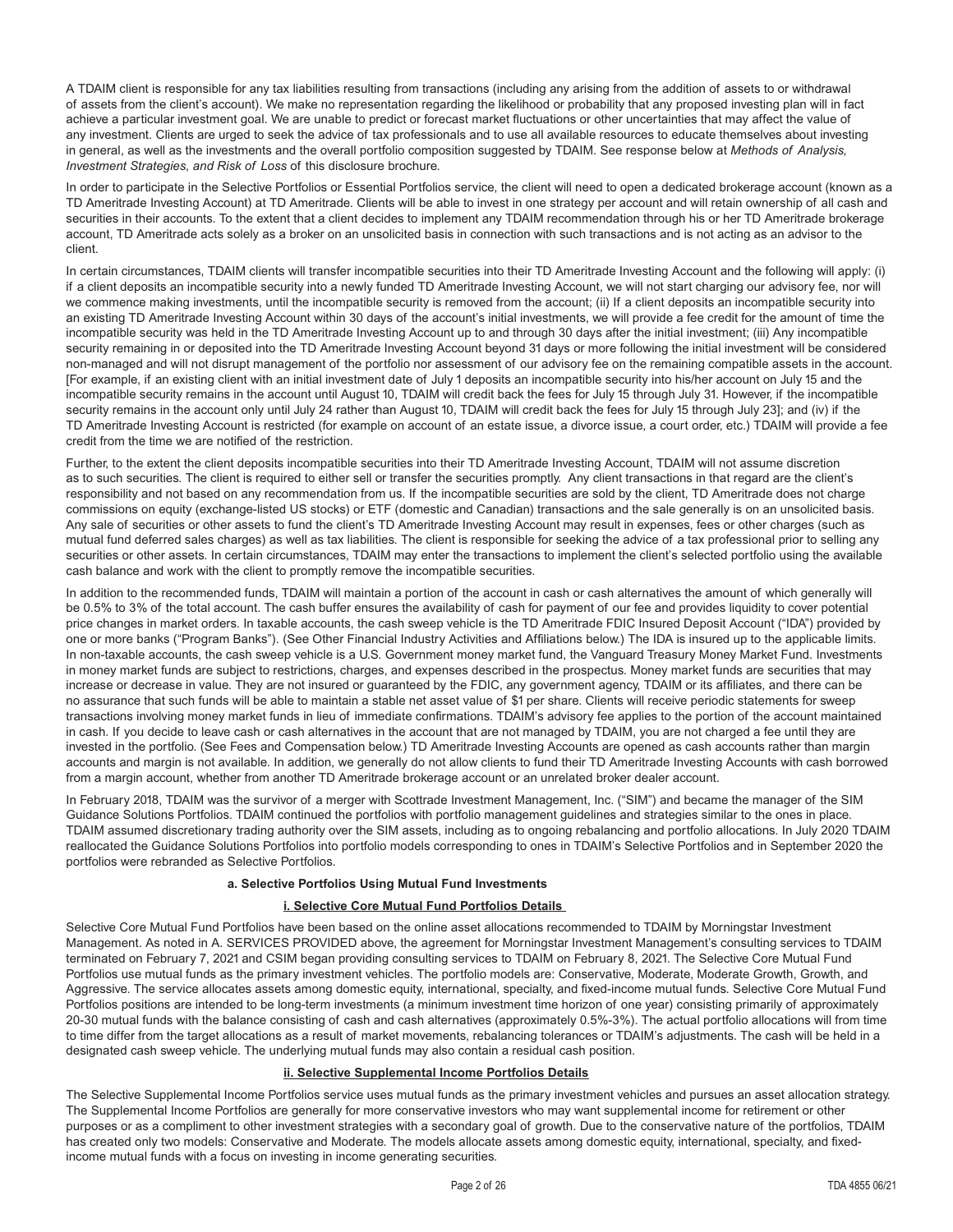The Supplemental Income Portfolios positions are intended to be long-term investments (a minimum investment time horizon of one year) consisting primarily of approximately 10-20 mutual funds with the balance consisting of cash and cash alternatives (approximately 0.5%-3%). The actual portfolio allocations will from time to time differ from the target allocations as a result of market movements, rebalancing tolerances or TDAIM's adjustments. The cash will generally be held in a designated cash sweep vehicle. The underlying mutual funds may also contain a residual cash position.

The Supplemental Income portfolios offer investment strategies designed to provide both income and total returns while limiting your exposure to volatility. The portfolios are not cash vehicles, cash alternatives, or money market funds and are not for short-term investing (less than one year) and should not be viewed or used for these objectives. The Supplemental Income Portfolios hold equity and bond mutual funds that have risks inherent to investing in these securities, including market and credit risk, and possible loss of value as described in the *Methods of Analysis, Investment Strategies, and Risk of Loss* section below.

#### **iii. Asset Allocations**

Pursuant to an agreement and as described in A. SERVICES PROVIDED above, Morningstar Investment Management has provided asset allocation, fund selection and other services to TDAIM for its portfolios. As noted in that section, the agreement for Morningstar Investment Management's services to TDAIM terminated on February 7, 2021 and CSIM began providing investment consulting services to TDAIM on February 8, 2021.

The TDAIM asset allocation methodology is based on risk and return parameters relying on historic, current, and forecasted data and on implied risk and return estimates. The Selective Portfolios using mutual fund asset allocations use a strategic asset allocation approach that is value driven. They generally consist of broadly diversified asset allocations that TDAIM will reassess at least annually or more frequently as warranted by market conditions.

TDAIM will strive to meet the asset allocation targets as closely as possible while accounting for fund-specific attributes. However, the actual allocations will fluctuate (for example, in response to changing market conditions). That is because of the nature of mutual fund investment activity and changes in the underlying holdings. In addition, the allocations are subject to change without notice.

#### **iv. Mutual Fund Recommendations**

Morningstar Investment Management has provided TDAIM with mutual fund investment recommendations and quarterly strategy evaluations for the Selective Portfolios. Morningstar Investment Management reassesses the model portfolios quarterly (or more frequently as warranted by market conditions) and provides us with recommended updates to them. As noted above, the agreement for Morningstar Investment Management's consulting services to TDAIM terminated on February 7, 2021 and CSIM began providing consulting services to TDAIM on February 8, 2021.

The TDAIM fund universe includes the thousands of mutual funds available on the TD Ameritrade platform. The funds are carefully screened and analyzed by TDAIM using a set of qualitative and quantitative factors including but not limited to risk-adjusted performance, variance of returns, tax efficiency, expenses (including as to different expense levels associated with different mutual fund share classes), style consistency, and style purity. TDAIM will have a primary mutual fund along with at least one alternate mutual fund for each asset class in consideration of client-initiated investment restrictions. TDAIM periodically will review the funds used and the asset allocations made in the Selective Portfolios service.

TDAIM will attempt to obtain waivers of short-term redemption fees and purchase minimums where possible, as well as access to lower expense share classes, where available. We will attempt to ensure that the lowest expense share class available to our clients on the TD Ameritrade platform is being selected. If a selected mutual fund has a lower expense share class that is available to TDAIM clients, we will select it for use in the Selective Portfolios, so long as we determine the share class is suitable for our clients. TDAIM, TD Ameritrade, and our affiliates do not accept 12b-1 fees, other service-related fees, or revenue sharing payments from the mutual fund companies or funds utilized in our advisory service.

TDAIM may, in its discretion, accept mutual funds owned by the client into his or her TD Ameritrade Investing Account if the mutual funds were previously recommended by us. We may accept and use a compatible mutual fund in the client's portfolio, even if the mutual fund share is of a different share class than the share class of the mutual fund approved for use in the Selective Portfolios service. For example, if a client transfers in a retail share class mutual fund and TDAIM uses a lower expense share class of the same mutual fund, we may retain the retail share class of the mutual fund in the client's portfolio. Accepting the retail share class mutual fund will benefit clients as they will be able to invest in their portfolio more quickly. In addition, it may help reduce potential tax liabilities from selling the retail class shares and then buying the lower expense share class. TDAIM will review client accounts that transferred in different share classes of compatible mutual funds and will convert share classes to the approved share class where we believe doing so would be beneficial to the client (for example to help lower the client's expenses). The limitations on compatible mutual funds contained in this paragraph apply to both initial and subsequent contributions. TDAIM will assume discretion as to the compatible mutual funds, and the client acknowledges that all or a portion of the contributed mutual funds may be redeemed, either initially or during the course of management of his or her strategy.

The dividends and capital gains from the mutual funds generally will be reinvested. However, clients will have the option to request systematic withdrawals including dividend and interest disbursements. Requests for systematic withdrawals that may invade principal by going beyond dividend and interest income will be reviewed and we reserve the right to not accept the request.

Furthermore, if the client's account falls below a certain threshold set forth in the TD Ameritrade Investment Management Service Agreement as a result of taking systematic withdrawals, the client acknowledges that TDAIM retains the right to cancel the client's systematic withdrawal request. Mutual funds can provide a diversified portfolio that may limit exposure to large price fluctuations of individual stocks or bonds. Mutual funds do not provide complete protection from price volatility in the event of broad market declines, however, and individual securities may outperform mutual funds.

#### **v. Trades**

In order to begin placing trades for a client's account, the client's TD Ameritrade Investing Account application (including related forms) and other required paperwork must first be received and approved. Next, after the client deposits cash in their TD Ameritrade Investing Account in the amount at or above the threshold specified in the TDAIM Service Agreement, the recommended trades will be placed in the account during the next trading window (TDAIM intends to enter the transactions with TD Ameritrade Clearing, Inc. at approximately the same time every business day on which securities markets are open, but reserves the right to change the time when appropriate. The orders will be executed at the end of the day).

However, in certain market conditions such as: 1) significant market losses or gains (generally based on important economic news), 2) significant trading volume, or 3) when clients may receive a price advantage, we reserve the right to open an additional or earlier trading window or multiple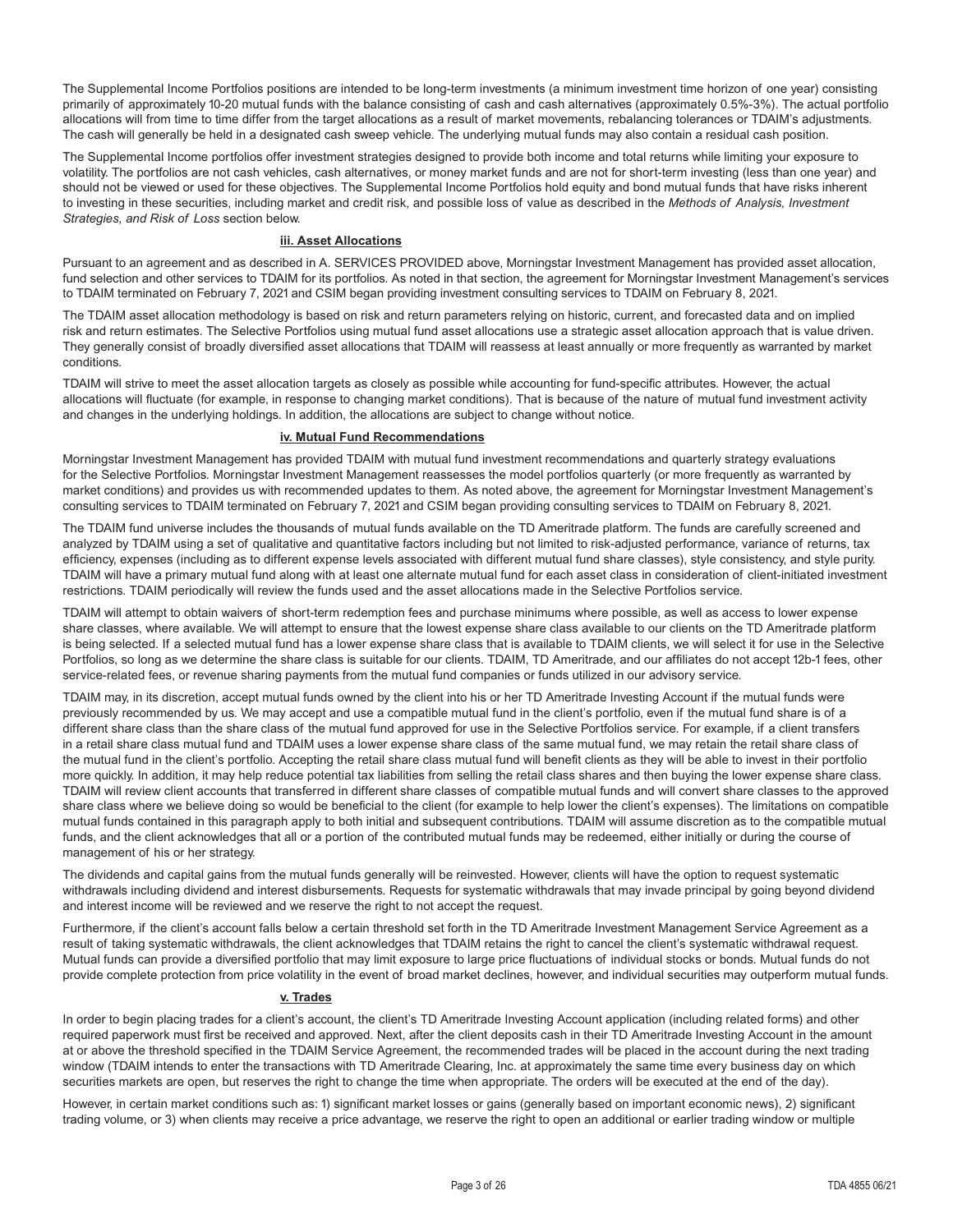trading windows over consecutive trading days. We also reserve the right to open an additional trading window if there is a considerable amount of client-initiated requests to liquidate positions and the clients do not wish to wait for the next scheduled daily trading window and we determine it is not to the benefit of the clients to enter the orders on an individual account basis. TDAIM will make reasonable efforts to place trades within intended trading windows; however, due to a number of potential factors, trades may be placed during later trading windows.

Since mutual funds trade at a daily NAV, clients participating in the daily trading windows will receive the same average price.

#### **b. Selective Portfolios Using Exchange Traded Funds ("ETF") Investments**

#### **i. Selective Core ETF Portfolios Details**

The Selective Core ETF Portfolios are similar to the Selective Core Mutual Fund Portfolios as to asset allocations but use ETFs as the primary investment vehicle. The Selective Core ETF Portfolios are designed for clients who are concerned more about costs and tax efficiency than about accessing actively managed mutual funds. ETFs generally seek to match the performance of a specific market index, asset class, or sector. They usually have lower annual expenses than mutual funds as they require little if any manager oversight (passively managed). They generally are more tax-efficient than mutual funds.

Similar to the Selective Core Mutual Fund Portfolios, the Selective Core ETF Portfolios have been based on the online asset allocations recommended to TDAIM by Morningstar Investment Management. As noted in A. SERVICES PROVIDED above, the agreement for Morningstar Investment Management's consulting services to TDAIM terminated on February 7, 2021 and CSIM began providing consulting services to TDAIM on February 8, 2021. The ETF portfolio models are called: Conservative, Moderate, Moderate Growth, Growth, and Aggressive. In each model, the service allocates assets among domestic equity, international, specialty, and fixed-income ETFs. Selective Core ETF Portfolio positions are intended to be long-term investments (a minimum investment time horizon of one year) consisting primarily of approximately 15-25 ETFs with the balance consisting of cash and cash alternatives (approximately 0.5%-3%). The actual portfolio allocations will from time to time differ from the target allocations as a result of market movements, rebalancing tolerances or TDAIM's adjustments. The cash will be held in a designated cash sweep vehicle. For information about TDAIM's tax loss harvesting feature in regard to its Selective ETF Portfolios, see subsection e. below at page 6.

#### **ii. Opportunistic Portfolios Details**

The Opportunistic Portfolios seek long-term growth with a more tactically managed investment approach. They are designed for clients who may be more aggressive investors or prefer a more active portfolio as a complement to other investment strategies.

Unlike the portfolios described above that use a strategic asset allocation method, the Opportunistic Portfolios use a tactical investment approach with an additional equity sector rotation strategy. Strategic asset allocations generally consist of broadly diversified asset allocations that are reassessed at least monthly. The Opportunistic Portfolios use a tactical asset allocation method with more defined asset classes, and generally involve a more active portfolio management strategy to pursue short-term opportunities in different sectors or countries based on changes in the market.

Similar to the strategic portfolios, the Opportunistic Portfolios utilize diversified asset allocations including asset classes, such as domestic equity, international, alternative, and fixed income. However, since the Opportunistic Portfolios have a tactical investment approach, there is a wider diversity of asset classes with industry sectors compared to the strategic portfolios. The expanded asset classes allow for tactical shifts (reallocating). This allows for reallocating assets into sectors with potential larger returns and decreasing assets in sectors with lower potential opportunities. The goal of a tactical portfolio is to outperform relative to a comparison benchmark.

Due to the more aggressive nature of the portfolios, TDAIM has created only two models: Moderate Growth and Aggressive. The portfolios are typically expected to be rebalanced or reallocated monthly. Since strategies using a tactical approach have more frequent trading, they may also have greater tax implications for taxable portfolios.

The Opportunistic Portfolios use ETFs as the primary investment vehicle. Opportunistic Portfolio positions consist primarily of approximately 20-30 ETFs with the balance consisting of cash and cash alternatives (approximately 0.5% - 3%). The actual portfolio allocations will from time to time differ from the target allocations as a result of market movements, rebalancing tolerances or TDAIM's adjustments. There is one primary ETF recommended for each asset class. The cash will be held in a designated cash sweep vehicle.

#### **iii. Asset Allocations**

Pursuant to an agreement, and as described in *i. Selective and Essential Portfolios—General Description above*, Morningstar Investment Management has provided asset allocation, fund selection and otherservices to TDAIM. As noted above, the agreement for Morningstar Investment Management's investment consulting services to TDAIM terminated February 7, 2021. CSIM began providing investment consulting services to TDAIM on February 8, 2021.. The Selective Core ETF Portfolios asset allocation methodology is based on risk and return parameters relying on historic, current, and forecasted data, and on implied risk and return estimates. The Selective Core ETF Portfolios asset allocations use a strategic asset allocation approach that is value driven and generally consist of broadly diversified asset allocations that will be reassessed at least monthly.

With the Opportunistic Portfolios, TDAIM performs a qualitative calculation which is a fundamental analysis of the global markets. Next, it performs qualitative calculations to determine the momentum/volatility of the whole equity market and each asset class. Finally, it reviews the fundamental dynamic asset allocation, which determines the overall equity and fixed income changes. The calculations produce the adjustments to the portfolios. TDAIM will perform monthly strategy evaluations including reviewing the asset allocations and ETFs utilized. TDAIM will have a primary ETF along with at least one alternate/replacement ETF for each asset class in consideration of, among other things, tax-loss harvesting and client-initiated investment restrictions.

The process TDAIM uses to select ETFs is similar to that for mutual funds. TDAIM analyzes the ETFs available through TD Ameritrade. In making the ETF recommendations, however, TDAIM puts a greater focus on evaluating the particular risk characteristics of ETFs (such as trading volume, liquidity, and discounts). TDAIM also spends time determining how best to combine ETFs, as their strategies can be much more narrowly focused than mutual funds and may offer less asset class coverage. As the ETFs that are used in the service are passively managed, manager history is not considered in the evaluations.

TDAIM may in its discretion accept ETFs owned by the client into his or her TD Ameritrade Investing Account if the ETFs are considered compatible with his or her strategy. We reserve the right to accept and utilize in the client's portfolio ETFs that were previously recommended by us. This may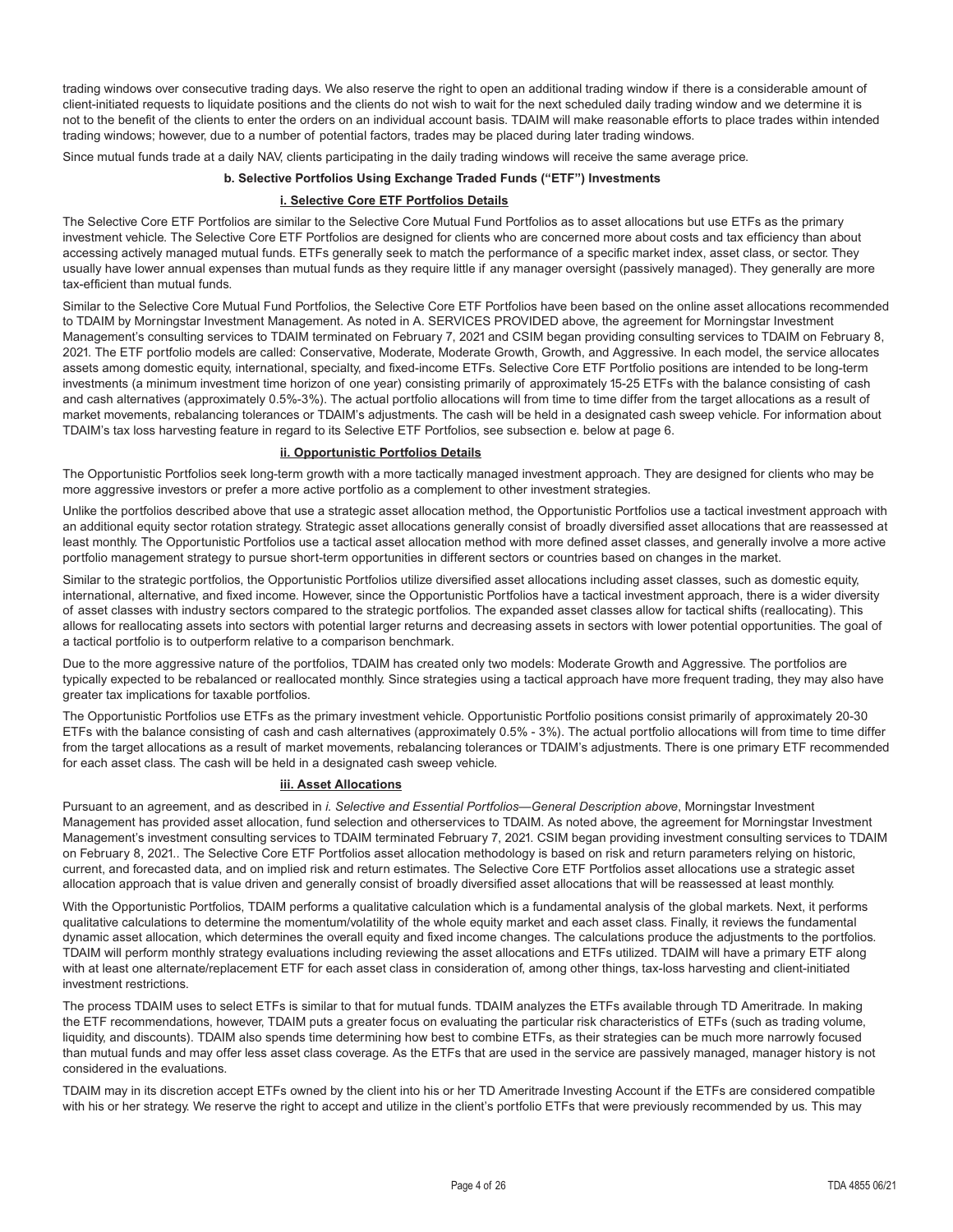result in TDAIM maintaining different sets of ETFs in client portfolios. For example, if a client was in a self-directed portfolio and switched to a Selective Core ETF Portfolio and moved previously recommended ETFs from his self-directed portfolio to the new Core ETF Portfolio, TDAIM may retain the ETFs if they are valid for the new portfolio even though the ETF may not be the number one ranked ETF for the asset class. Maintaining the ETFs in the new Core ETF Portfolio may be a benefit to the client as it may reduce potential tax liabilities. The limitations on compatible and previously recommended ETFs contained in this paragraph apply to both initial and subsequent contributions. We will assume discretion as to the compatible and previously recommended ETFs, and the client acknowledges that all or a portion of the contributed ETFs may be redeemed, either initially or in the course of management of his or her strategy. In cases where the client transfers into their TD Ameritrade Investing Account two or more compatible ETFs that are appropriate for a single asset class, we will retain the higher ranked ETF for the asset class and the lower ranked ETFs will be liquidated and rebalanced accordingly. The client further acknowledges that there may be tax implications from the redemption, sale, or exchange of the securities and will be responsible for any tax liabilities that result from the transactions.

#### **iv. ETF Transactions**

In order to begin placing trades for a client's account, the client's TD Ameritrade Investing Account application (including related forms) and other required paperwork must first be received and approved. Next, after the client deposits cash in their TD Ameritrade Investing Account in the amount at or above a certain threshold specified in the TDAIM Service Agreement, the recommended trades will be placed in the account during the next trading window. (TDAIM intends to enter the transactions with TD Ameritrade at approximately the same time every business day on which securities markets are open, but reserves the right to change the time when appropriate). We generally trade in full shares of ETFs. However, depending on the value of your TD Ameritrade Investing Account and the price of the ETFs, we will trade in fractional shares. Trading in fractional shares will help us invest in a portfolio allocation that is closer to the recommended target allocation. We will aggregate orders of recommended purchases and sells and enter the orders with TD Ameritrade Clearing, Inc. (See response below at Brokerage Practices of this disclosure brochure.)

However, in certain market conditions such as: 1) significant market losses or gains (generally based on important economic news), 2) significant trading volume, or 3) when clients may receive a price advantage, we reserve the right to open an additional or earlier trading window or multiple trading windows over consecutive trading days. We also reserve the right to open an additional trading window if there is a considerable amount of client-initiated requests to liquidate positions and the clients do not wish to wait for the next scheduled daily trading window and we determine it is not to the benefit of the clients to enter the orders on an individual account basis. These orders will be aggregated and will receive an average price that is separate from the regular daily trading job. We also reserve the right to execute ETF transactions using market orders per client request or if extenuating circumstances lead to an account missing a trading window. For example, when a client requests an immediate liquidation and distribution from an account after the daily trading window has closed and before the next trading day. TDAIM will make reasonable efforts to place trades within intended trading windows; however, due to a number of potential factors, trades may be placed during later trading windows.

In addition, the dividends from the ETFs generally will not be reinvested and clients will have the option to request systematic withdrawals including dividend disbursements. However, requests for systematic withdrawals that may invade principal will be reviewed and we reserve the right to not accept the request.

Furthermore, if the client's account falls below a certain threshold specified in the TDAIM Service Agreement as a result of taking systematic withdrawals, the client acknowledges that TDAIM retains the right to cancel the client's systematic withdrawal request. ETFs can provide a diversified portfolio. However, ETFs are subject to risk similar to those of stocks. Portfolio investment returns will fluctuate and are subject to market volatility.

#### **c. Managed Risk Portfolio**

#### **i. Details**

The Managed Risk Portfolio service uses mutual funds as the primary investment vehicles. The asset allocations and mutual fund selections by TDAIM have been based on recommendations from Morningstar Investment Management. As noted above, the agreement for Morningstar Investment Management's consulting services to TDAIM terminated on February 7, 2021 and CSIM began providing consulting services to TDAIM on February 8, 2021. The portfolio is designed for investors seeking relatively consistent growth and preservation of capital rather than maximization of returns.

The Managed Risk Portfolio service seeks to limit portfolio volatility in an effort to provide protection against declines in the equity markets. The service seeks to pursue this goal by investing in selected mutual funds that, when combined in a single portfolio, are expected to provide the desired volatility characteristics and return expectations. The service seeks to provide diversified exposures across asset classes, geographies, economic sectors, and time horizons. The service is not designed to outperform stocks and bonds in strong markets. There is no guarantee the underlying mutual funds will achieve positive returns or that the service's objectives will be achieved.

The strategy seeks mutual funds that directly or indirectly (as through other mutual funds) invest in a variety of exchange traded financial instruments, including but not limited to:

- 1. Stocks
- 2. Bonds
- 3. Commodities
- 4. Derivatives
- 5. Cash

The strategy may also use a wide variety of mutual funds that use nontraditional investment strategies, including but not limited to the following:

- 1. Long-only
- 2. Long-short
- 3. Merger Arbitrage
- 4. Convertible Arbitrage
- 5. Tactical asset allocation
- 6. Managed Futures
- 7. Multistrategy
- 8. Commodities
- 9. Multisector fixed income
- 10. Risk parity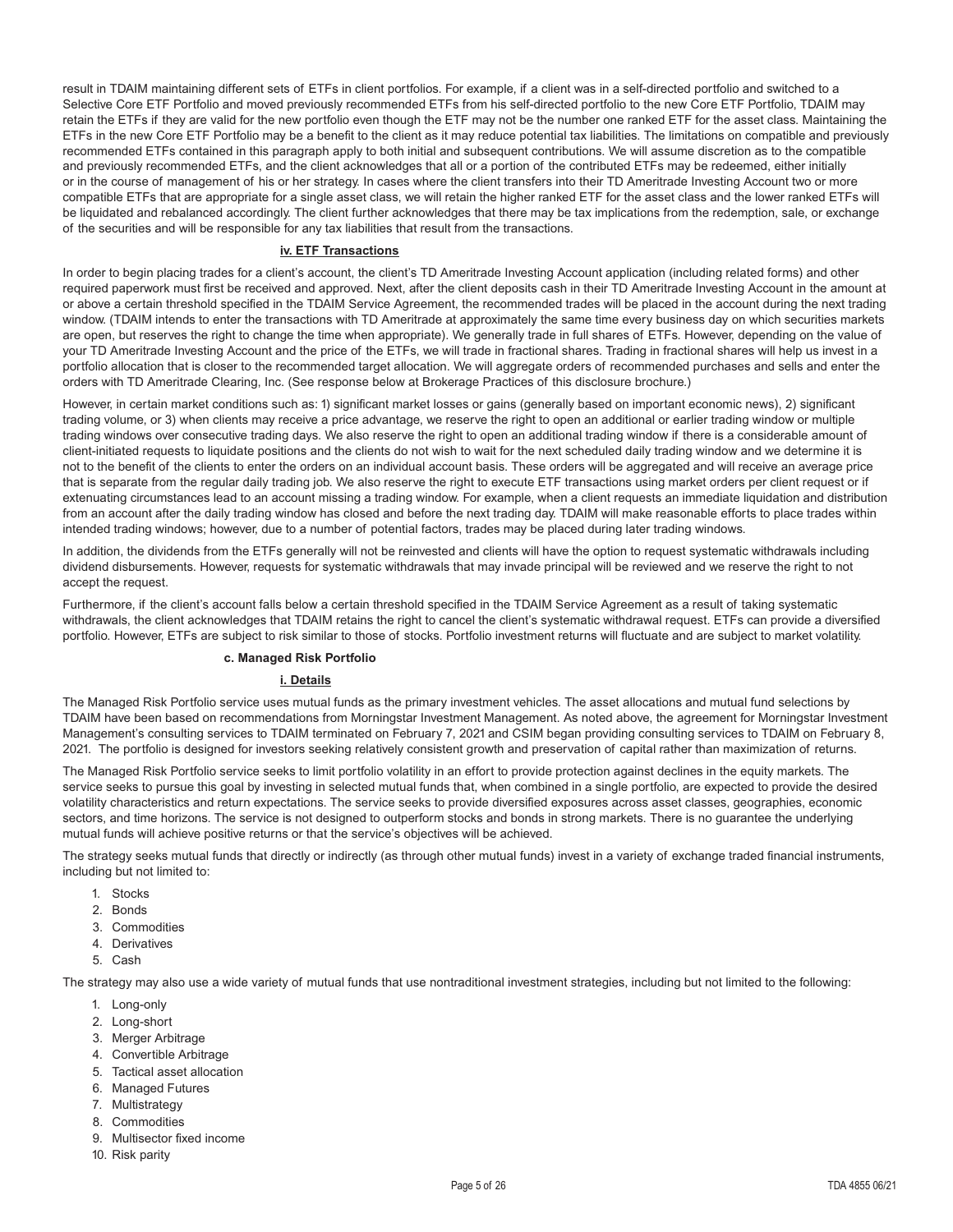The Managed Risk Portfolio service is intended for long-term investors (a minimum investment time horizon of one year). The portfolio will consist primarily of between 5 and 15 mutual funds, with the balance consisting of cash and cash alternatives (generally 0.5%-3%). The actual portfolio allocations will from time-to-time differ from the target allocations as a result of market movements or TDAIM's adjustments. The cash will be held in a designated cash sweep vehicle. The underlying mutual funds may also contain a residual cash position. Some of the mutual funds used in the portfolio will invest in affiliated funds rather than underlying individual securities. Some of the portfolio funds and some of the funds they invest in will be "non-diversified". That means they may invest in a small number of issuers, sectors, or locations, making them more susceptible to risks affecting such areas of concentration than a more diversified fund might be.

The Managed Risk Portfolio service is not a cash vehicle, cash alternative, or money market fund equivalent and is not for short-term investing (less than one year). It should not be viewed as similar to or used for these objectives.

The mutual funds used in the Managed Risk Portfolio service invest in securities (including mutual funds) and strategies with inherent risks, including market, credit, geographical, and derivatives risk. The funds entail possible loss of value as described in the *Methods of Analysis, Investment Strategies, and Risk of Loss* section below.

#### **ii. Asset Allocations**

Pursuant to an agreement and as described in A. SERVICES PROVIDED above, Morningstar Investment Management has provided asset allocation, fund selection and other services to TDAIM for the Managed Risk Portfolios. As noted above, the agreement for Morningstar Investment Management's consulting services to TDAIM terminated on February 7, 2021 and CSIM's consulting services to TDAIM began on February 8, 2021. As described above, the Managed Risk Portfolio service uses an "absolute return" strategy designed to limit volatility and provide diversified exposure across geographies, sectors, and time horizons. The strategy seeks mutual funds with a lower correlation to the equity market (funds that do not move in lockstep with the market). Combining funds that perform differently than the market may help to boost overall (absolute) returns while reducing risk. TDAIM will have a primary mutual fund along with at least one alternate mutual fund for each asset class in consideration of client-initiated investment restrictions.

#### **iii. Mutual Fund Recommendations**

Morningstar Investment Management has provided TDAIM with initial mutual fund investment recommendations and quarterly strategy evaluations for the portfolios. As noted above, the agreement for Morningstar Investment Management's services to TDAIM terminated on February 7, 2021 and CSIM began providing consulting services to TDAIM on February 8, 2021.

The TDAIM fund universe includes the thousands of mutual funds available on the TD Ameritrade platform. The funds are carefully screened and analyzed using a set of qualitative and quantitative factors including but not limited to risk adjusted performance, variance of returns, tax efficiency, expenses (including as to different expense levels associated with different mutual fund share classes), style consistency, and style purity.

TDAIM will attempt to obtain waivers of short-term redemption fees and purchase minimums where possible, as well as access to lower expense share classes, where available. We will attempt to ensure that the lowest expense share class available to our clients on the TD Ameritrade platform is being selected. If a selected mutual fund has a lower expense share class that is available to our clients, we will select it for use in the portfolios, so long as we determine the share class is suitable for our clients. TDAIM, TD Ameritrade, and our affiliates do not accept 12b-1 fees, other servicerelated fees, or revenue sharing payments from the mutual fund companies or funds utilized in our advisory service.

TDAIM may, in its discretion, accept mutual funds owned by the client into his or her TD Ameritrade Investing Accounts if the mutual funds were previously recommended by us. We may accept and use a compatible mutual fund in the client's portfolio, even if the mutual fund share is of a different share class than the share class of the mutual fund approved for use in the Selective Portfolios service. For example, if a client transfers in a retail share class mutual fund and TDAIM uses a lower expense share class of the same mutual fund, we may retain the retail share class of the mutual fund in the client's portfolio. Accepting the retail share class mutual fund will benefit clients as they will be able to invest in their portfolio more quickly. In addition, it may help reduce potential tax liabilities from selling the retail class shares and then buying the lower expense share class. TDAIM will review client accounts that transferred in different share classes of compatible mutual funds and will convert share classes to the approved share class where we believe doing so would be beneficial to the client (for example to help lower the client's expenses). The limitations on compatible mutual funds contained in this paragraph apply to both initial and subsequent contributions. TDAIM will assume discretion as to the compatible mutual funds, and the client acknowledges that all or a portion of the contributed mutual funds may be redeemed, either initially or during the course of management of his or her strategy.

The dividends and capital gains from the mutual funds generally will be reinvested. However, clients will have the option to request systematic withdrawals including dividend and interest disbursements. Requests for systematic withdrawals that may invade principal by going beyond dividend and interest income will be reviewed and we reserve the right to not accept the request.

Furthermore, if the client's account falls below a certain threshold specified in the TDAIM Service Agreement as a result of taking systematic withdrawals, the client acknowledges that TDAIM retains the right to cancel the client's systematic withdrawal request. Mutual funds can provide a diversified portfolio that may limit exposure to large price fluctuations of individual stocks or bonds. Mutual funds do not provide complete protection from price volatility in the event of broad market declines, however, and individual securities may outperform mutual funds.

TDAIM also reserves the right to accept ETFs that were previously recommended for a portfolio. In such cases, the client grants TDAIM discretion to liquidate the ETFs and invest the proceeds in the client's selected Managed Risk strategy. The client further acknowledges that there may be tax implications from the redemption, sale, or exchange of the compatible securities, and will be responsible for any tax liabilities that result from the transactions.

#### **iv. Placement of Trades**

In order to begin placing trades for a client's account, the client's TD Ameritrade Investing Account application (including related forms) and other required paperwork must first be received and approved. Next, after the client deposits cash in their TD Ameritrade Investing Account in an amount at or above a certain threshold specified in the TDAIM Service Agreement, the recommended trades for the portfolios will be placed in the account during the next trading window (TDAIM intends to enter the transactions with TD Ameritrade at approximately the same time every business day on which securities markets are open, but reserves the right to change the time when appropriate. The orders will be executed at the end of the day).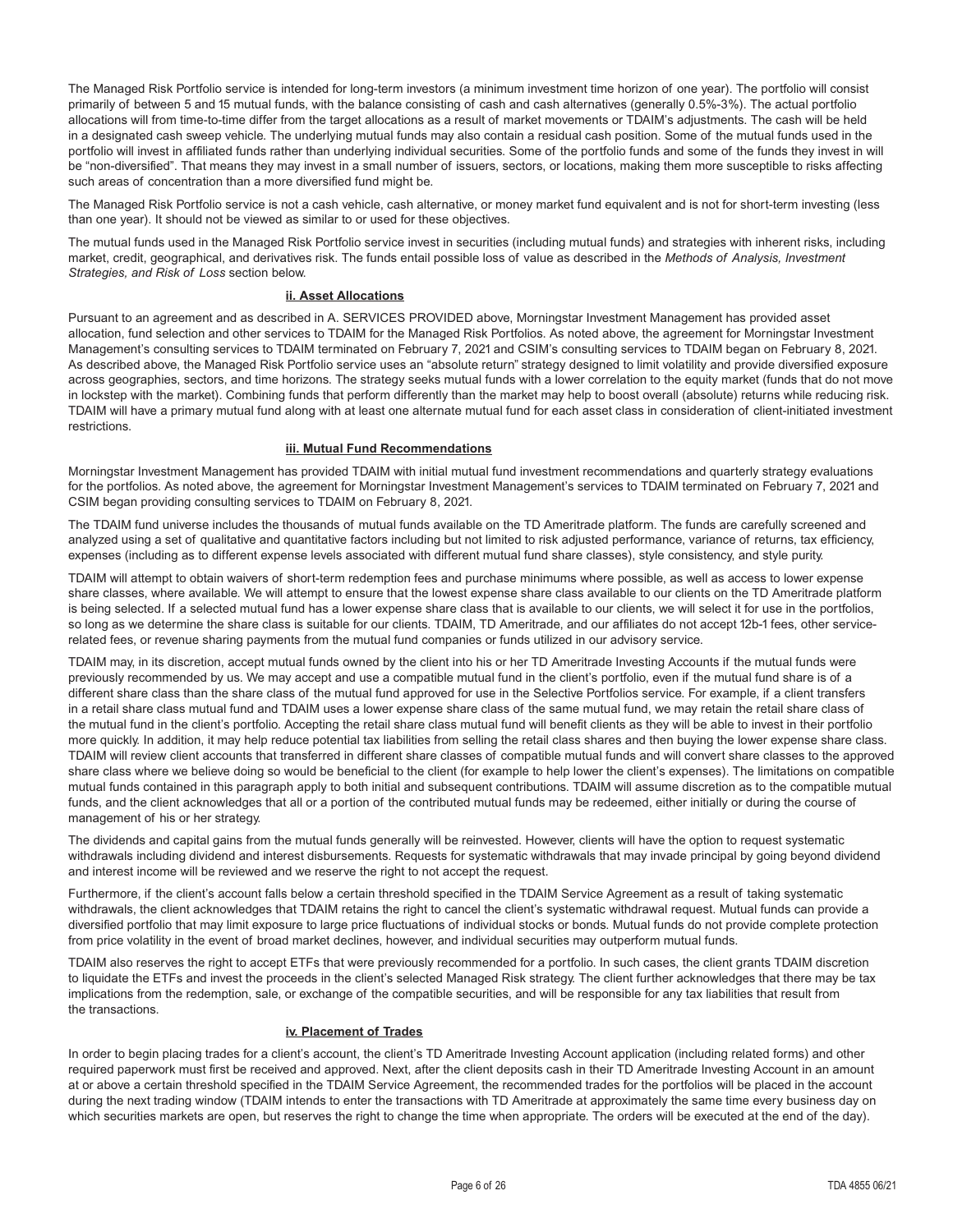However, in certain market conditions such as: 1) significant market losses or gains (generally based on important economic news), 2) significant trading volume, or 3) when clients may receive a price advantage, we reserve the right to open an additional or earlier trading window or multiple trading windows over consecutive trading days. We also reserve the right to open an additional trading window if there is a considerable amount of client-initiated requests to liquidate positions and the clients do not wish to wait for the next scheduled daily trading window and we determine it is not to the benefit of the clients to enter the orders on an individual account basis. TDAIM will make reasonable efforts to place trades within intended trading windows; however, due to a number of potential factors, trades may be placed during later trading windows.

Since mutual funds trade at a daily NAV, clients participating in the daily trading windows will receive the same average price.

#### **d. Essential Portfolios – General Description**

#### **i. Details**

The Essential Portfolios are a discretionary advisory service. **Essential Portfolios was closed to new investors as of March 11, 2021. Existing investors will continue to be able to change strategies, make deposits and request withdrawals of funds, etc. per the terms of their investment management agreement.** The Essential Portfolios are offered electronically via the Internet as the primary channel of interaction with TDAIM and may be referred to as a robo-advisory service. Accordingly, Essential Portfolios clients need Internet access for activities such as monitoring their portfolio, updating their Profile Information, conducting cash and securities transfers, and communicating with the Essential Portfolios specialists. Essential Portfolios clients agree to receive notices including disclosure brochures, regulatory communications, and other materials electronically in lieu of paper communications. The communications will be delivered electronically to the email address provided on the client's TD Ameritrade Investing Account application. The Essential Portfolios service uses ETFs as the sole investment vehicles. ETFs generally seek to match the performance of a specific market index, asset class, or sector. They usually have lower annual expenses than mutual funds as they require little if any manager oversight (passively managed). They generally are more tax-efficient than mutual funds.

The Essential Portfolios have been based on asset allocations and fund selections recommended to TDAIM by Morningstar Investment Management. As noted above, the agreement for Morningstar Investment Management's consulting services to TDAIM terminated on February 7, 2021 and CSIM began providing consulting services to TDAIM on February 8, 2021. The portfolio models are: Conservative, Moderate, Moderate Growth, Growth, and Aggressive. A Socially-Aware version of the portfolio models is also available to clients. With the Socially-Aware portfolio models, the equity allocation utilizes ETFs that track companies that have positive environmental, social, and governance characteristics. The ETFs utilized for the fixed income allocation for all Essential Portfolios models are the same. They generally will not reflect environmental, social, and governance characteristics as there are relatively few such fixed income ETFs. In each model, the service allocates assets among domestic equity, international equity, emerging markets, domestic, and international fixed income ETFs. TDAIM will recommend one ETF for each of the five asset classes, with the balance consisting of cash and cash alternatives (approximately 0.5%-3%). In comparison, the Selective Core ETF Portfolios utilize additional asset classes and consist of approximately 15-25 ETFs. The Essential Portfolios are intended to be long-term investments (a minimum investment time horizon of one year). The actual portfolio allocations will time to time differ from the target allocations as a result of market movements or TDAIM's adjustments. The cash will be held in a designated cash sweep vehicle.

#### **ii. Asset Allocations**

Pursuant to an agreement, and as described in *ii. Selective and Essential Portfolios - General Description* above, Morningstar Investment Management has provided asset allocation, fund selection and other investment services to TDAIM. As noted above, the agreement for Morningstar Investment Management's consulting services to TDAIM terminated on February 7, 2021 and CSIM began providing consulting services to TDAIM on February 8, 2021.

TDAIM's Essential Portfolios asset allocation methodology is based on risk and return parameters relying on historic, current, and forecasted data, and on implied risk and return estimates. The asset allocations use a strategic asset allocation approach that is value driven and generally consist of broadly diversified asset allocations that TDAIM will reassess at least annually or more frequently as warranted by market conditions. TDAIM will have a primary ETF along with at least one alternate/replacement ETF for each asset class in consideration of, among other things, tax-loss harvesting and client-initiated investment restrictions.

The process TDAIM uses to select ETFs is similar to the one it uses for mutual funds. TDAIM analyzes the ETFs available through TD Ameritrade. In making the ETF recommendations, however, TDAIM puts a greater focus on evaluating the particular risk characteristics of ETFs (such as trading volume, liquidity, and discounts). TDAIM also spends time determining how best to combine ETFs, as their strategies can be much more narrowly focused than mutual funds and may offer less asset class coverage. As ETFs that are used in the service are passively managed, manager history is not considered in the evaluations. TDAIM, TD Ameritrade, and our affiliates do not accept 12b-1 fees, other service-related fees, or revenue sharing payments from the fund companies or funds utilized in our advisory service.

TDAIM may in its discretion accept ETFs owned by the client into his or her TD Ameritrade Investing Accounts if the ETFs are compatible with his or her strategy. We reserve the right to accept and utilize in the client's portfolio ETFs that were previously recommended by us. This may result in TDAIM maintaining different sets of ETFs in client portfolios. For example, if a client was in a self-directed portfolio and switched to an Essential Portfolio and moved previously recommended ETFs from a self-directed portfolio to the new Essential Portfolio, TDAIM may retain the ETFs if they are valid for the new portfolio even though the ETF may not be the number one ranked ETF for the asset class. Maintaining previously recommended ETFs in the new Essential Portfolio may be a benefit to the client as it may reduce potential tax liabilities. The limitations on compatible and previously recommended ETFs contained in this paragraph apply to both initial and subsequent contributions. We will assume discretion as to the compatible and previously recommended ETFs, and the client acknowledges that all or a portion of the contributed ETFs may be redeemed, either initially or in the course of management of his or her strategy. In cases where the client transfers into their TD Ameritrade Investing Account two or more compatible ETFs that are appropriate for a single asset class, we will retain the higher ranked ETF for the asset class and the lower ranked ETFs will be liquidated and rebalanced accordingly. The client further acknowledges that there may be tax implications from the redemption, sale, or exchange of the securities and will be responsible for any tax liabilities that result from the transactions.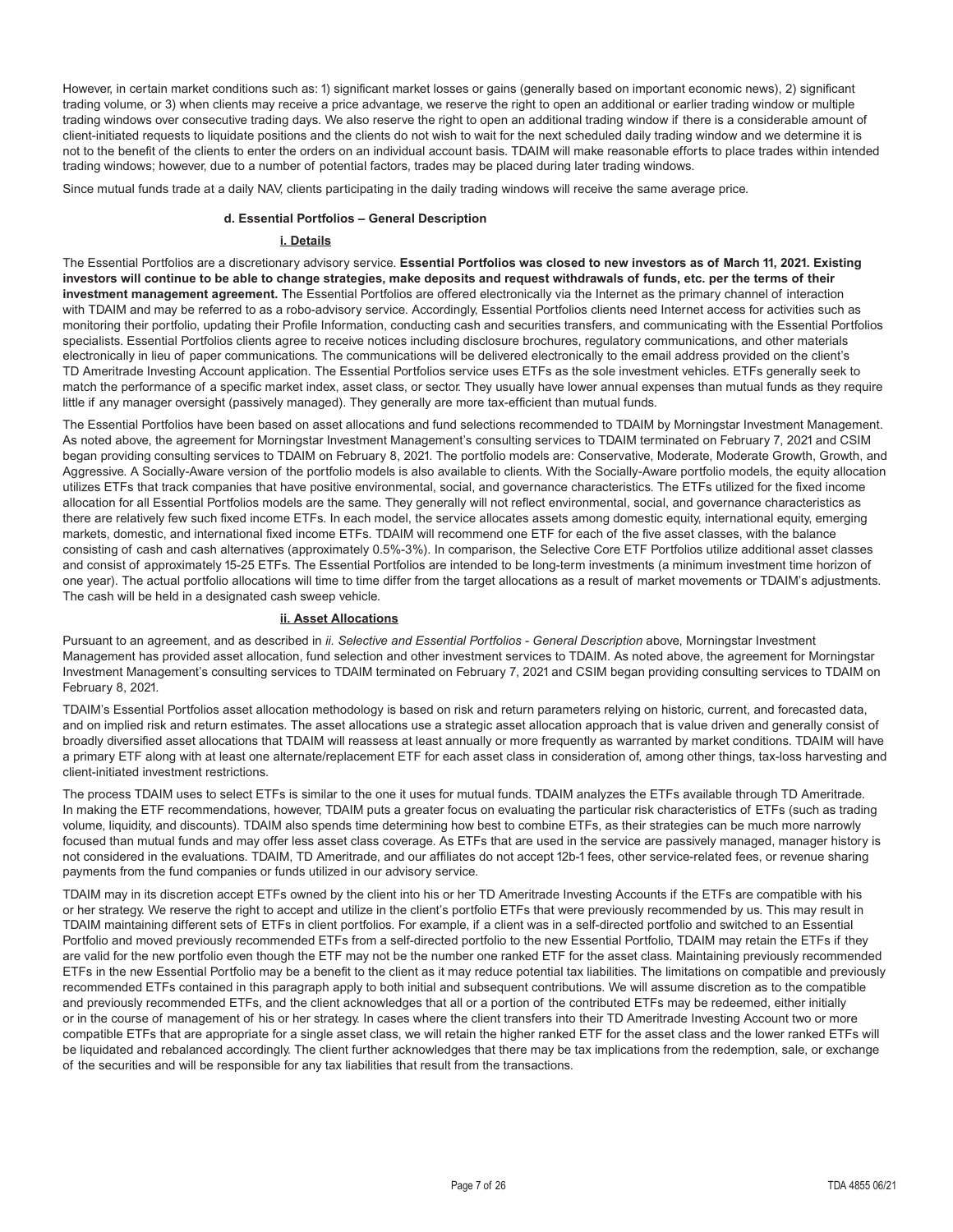#### **iii. ETF Transactions**

In order to begin placing trades for a client's Essential Portfolio, the client's TD Ameritrade Investing Account application (including related forms) and other required forms must first be received and approved. Next, after the client deposits cash in their TD Ameritrade Investing Account in the amount at or above a certain threshold specified in the TDAIM Service Agreement, the recommended trades will be placed in the account during the next trading window. (TDAIM intends to enter the transactions with TD Ameritrade at approximately the same time every business day on which securities markets are open, but reserves the right to change the time when appropriate). We will aggregate orders of recommended purchases and sells and enter the orders with TD Ameritrade Clearing, Inc. (See response below at Brokerage Practices of this disclosure brochure.)

However, in certain market conditions such as: 1) significant market losses or gains (generally based on important economic news), 2) significant trading volume, or 3) when clients may receive a price advantage, we reserve the right to open an additional or earlier trading window or multiple trading windows over consecutive trading days. We also reserve the right to open an additional trading window if there is a considerable amount of client-initiated requests to liquidate positions and the clients do not wish to wait for the next scheduled daily trading window and we determine it is not to the benefit of the clients to enter the orders on an individual account basis. These orders will be aggregated and will receive an average price that is separate from the regular daily trading job. We also reserve the right to execute ETF transactions using market orders per client request or extenuating circumstances lead to an account missing a trading window. For example, when a client requests an immediate liquidation and distribution from an account after the daily trading window has closed and before the next trading day. TDAIM will make reasonable efforts to place trades within intended trading windows; however, due to a number of potential factors, trades may be placed during later trading windows.

In addition, the dividends from the ETFs generally will not be reinvested and clients will have the option to request systematic withdrawals including dividend disbursements. However, requests for systematic withdrawals that may invade principal will be reviewed and we reserve the right to not accept the request. Furthermore, if the client's account falls below a certain threshold specified in the TDAIM Service Agreement as a result of taking systematic withdrawals, the client acknowledges that TDAIM retains the right to cancel the client's systematic withdrawal request. ETFs can provide a diversified portfolio. However, ETFs are subject to risk similar to those of stocks. Portfolio investment returns will fluctuate and are subject to market volatility.

#### **e. Tax-Loss Harvesting**

TDAIM offers a tax-loss harvesting ("TLH") feature. It is a strategy designed to help manage your portfolio in a tax-efficient manner by seeking to lower your taxes by selling securities at a loss to offset potential capital gains. Tax-loss harvesting is not appropriate for all investors. It generally is more beneficial to investors in higher tax brackets and high tax states. For more information, please see our whitepaper at https://www.tdameritrade.com/ investment-guidance/investment-management-services/tax-loss-harvesting/tax-loss-harvesting-wash-sales.page.

The TLH feature is currently only available in taxable accounts utilizing the Essential Portfolios or Selective Portfolios services, which use ETFs as the investments, and in certain Personalized Portfolios. In addition, accounts with investment restrictions and/or holding alternative ETFs are not eligible for the TLH feature.

For clients who have enrolled in the TLH feature, each trading day TDAIM will review your account for any ETFs that have unrealized losses. Specifically, we look at the individual tax lot to identify investment losses meeting or exceeding a specified loss threshold and dollar amount. If these thresholds are met, that tax lot will be sold. To replace the sold security, we will attempt to buy shares of a replacement security if there is a replacement security available that fits your portfolio's asset allocation and risk characteristics and itself is not subject to the 30 day wash sale period. TDAIM does not represent or guarantee that the objectives of the TLH feature will be met or that a replacement security will be available when a tax lot is sold. In some instances with the Socially-Aware portfolio models, the availability of a replacement security with the appropriate environmental, social governance characteristics will be limited. In these instances, TDAIM generally utilizes non-socially aware ETFs as a replacement and then rebalance back into the primary ETFs after the wash sale period has passed. Wash sales, missed tax-loss events, excess cash or inadvertent gains may be generated. The performance of the replacement security may be better or worse than the performance of the security that is sold for tax-loss harvesting purposes. TDAIM will execute the tax-loss harvesting trades on a best efforts basis as there are situations when we are unable to harvest losses due to possible wash sale avoidance or to avoid excess cash in the portfolio. In addition, during volatile markets, small gains may be harvested as the price of the security being sold for a loss may move between the time of the TLH calculations and the scheduled daily trading job. When you enroll in the tax-loss harvesting feature, the enrollment is on an account basis and does not apply to other TDAIM portfolios you may have.

#### **TDAIM and its affiliates do not provide tax advice. We suggest you consult a tax-planning professional with regard to your personal circumstances as to whether the TLH feature is appropriate for you.**

You should educate yourself regarding the Internal Revenue Service ("IRS") wash sale rule. The IRS identifies the specifics of this rule in IRS Publication 550. In brief summation, the IRS established the wash sale rule to limit an investor's ability to claim a tax loss. If you do not have any capital gains or you have more losses than gains, you can use up to \$3,000 of investment losses to offset your income.

The IRS prohibits an investor from claiming a tax loss if an investor repurchases the same security (or a substantially similar security) either 30 days before OR 30 days after selling a security for a loss. To evaluate whether an investor violated the wash sale rule or not, the entire trading activity of an investor must be reviewed. Our TLH feature is only available on an account basis and does not apply to other TDAIM portfolios you may have. Each eligible TDAIM portfolio must be enrolled separately in the TLH feature. Accordingly, we do not base tax loss situations on activity that happens in your other TDAIM portfolios or any other brokerage account. So it is important to review all your taxable and non-taxable accounts including your spouse's accounts and accounts of business entities controlled by you to determine if you run the risk of violating the wash sale rule.

The wash sale rule postpones losses on a sale, if replacement shares are bought around the same time.

#### **f. Drift-Based Rebalancing**

Depending on your selected model, there will generally be an annual, quarterly or monthly rebalancing of your portfolio along with automatic drift- based rebalancing designed to keep the portfolio close to its target allocations during higher market volatility.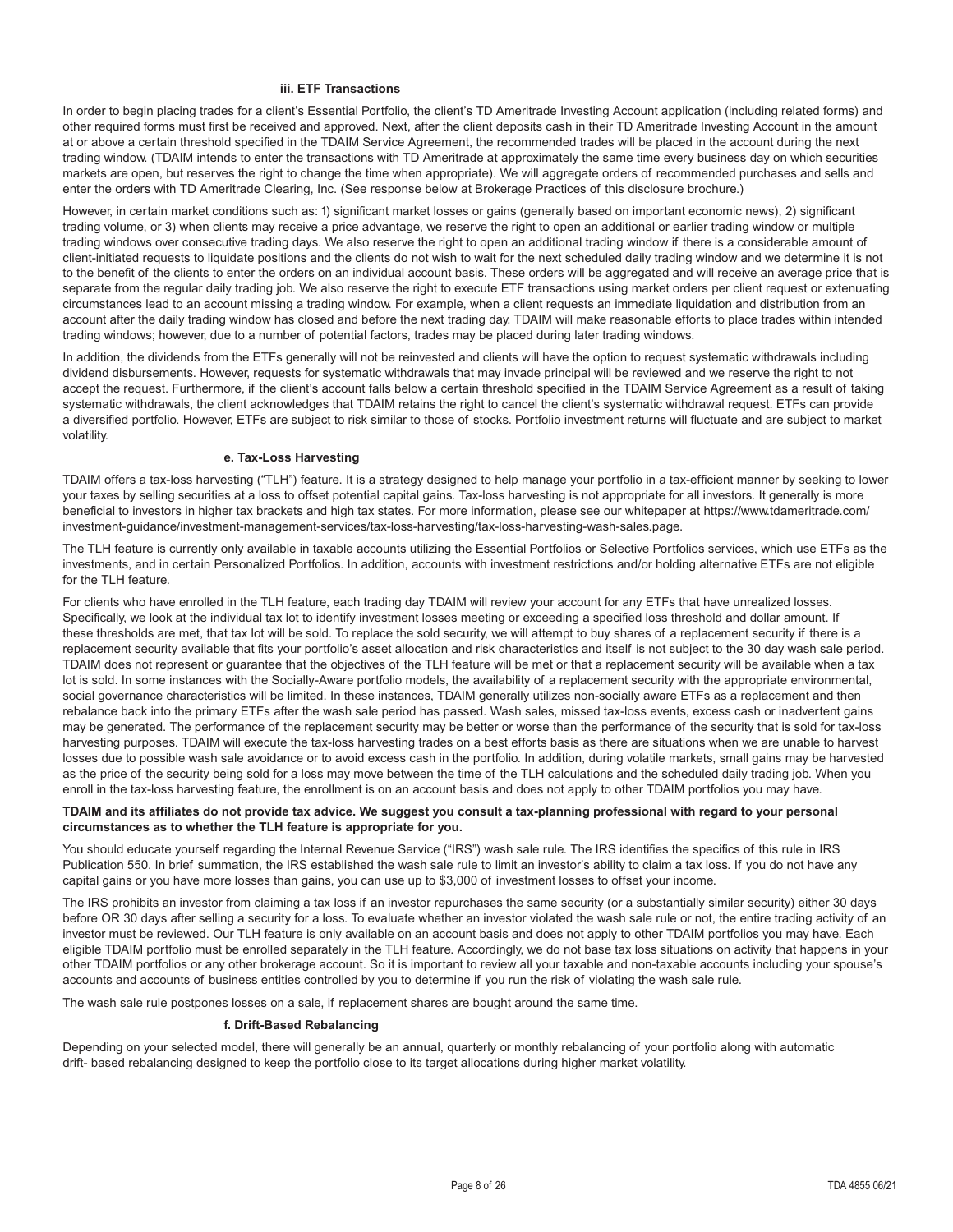#### **2. Personalized Portfolios – General Description**

The Personalized Portfolios discretionary service involves the use of Morningstar Investment Management as an investment consultant to TDAIM, as described above under *A. Services Provided.* As noted above, the agreement for Morningstar Investment Management's consulting services to TDAIM terminated on February 7 2021 and CSIM began providing consulting services to TDAIM on February 8, 2021.

TDAIM will recommend an appropriate long-term asset allocation strategy to Personalized Portfolios clients according to the client's planned funding, investment objectives, risk tolerance, investment time horizon, age (in certain circumstances), employment status, likelihood of significant withdrawals from the account, any supplemental information, and any reasonable restrictions (collectively, "Profile Information"). In any case, TDAIM clients will convey their Profile Information to an FC who will help prospects become TDAIM clients. Then the FC will forward the client's Profile Information to a TDAIM Portfolio Consultant ("PC") to have more extended discussions around goal planning. The PC will work with the client to build a tailored portfolio based on the client's Profile Information. The client will initially be recommended a Core Strategy (Conservative, Moderate, Moderate Growth, Growth and Aggressive) using a combination of ETFs and mutual funds. However, after further discussing their needs with a PC, the PC may recommend another strategy that may be more appropriate for the client because of client imposed investment restrictions, client preferences, or management style. The other strategies include, but are not limited to, Tax-Aware, Socially-Aware, Ultra-Conservative, Ultra-Aggressive, Income and Growth, and Equity Income Portfolios and/or the client may be recommended a +/- 5% variance on the recommended Strategy's equity allocation. Clients who enter a relatively short time horizon will receive a relatively conservative portfolio recommendation regardless of their risk tolerance. The construction of your Personalized Portfolio(s) is based solely on the information provided by you to TDAIM and is assembled in consideration of the suitability and risk tolerance presented specific to your portfolios. A Personalized Portfolio is not intended to provide a complete financial plan.

Assets held at other financial institutions, while used in the assessment of your overall investment and risk profile, are a snapshot in time and are not monitored, reviewed, or in any way evaluated in the ongoing management of the advisory accounts by TDAIM. You are responsible to contact your Financial Consultant if you have changes to your assets not managed by TDAIM or if there is a change to your financial circumstances that would necessitate the need for an updated assessment of your Personalized Portfolio.

Securities used in a strategy may include, but are not limited to, ETFs, closed-end funds, open-end mutual funds, common or preferred stock, convertible stocks or bonds, options, warrants, and rights as well as corporate, municipal, or government bonds, notes, or bills. We may also recommend allocating portions of your account into a Separately Managed Account ("SMA"). TDAIM will place uninvested cash in your account into a cash sweep vehicle. The portion of your portfolio in cash generally will be 0.5% to 3% of the total portfolio, but in certain portfolios may be as high as 35%. The cash buffer ensures the availability of cash for payment of our advisory fee and provides liquidity to cover potential price changes in market orders. In taxable accounts, the cash sweep vehicle is the TD Ameritrade FDIC Insured Deposit Account ("IDA") provided by one or more banks ("Program Banks"). The IDA is insured up to the applicable limits. In non-taxable accounts, the cash sweep vehicle is a US Government money market fund, the Vanguard Treasury Money Market Fund. Investments in money market funds are subject to restrictions, charges, and expenses described in the prospectus. Money market funds are securities that may increase or decrease in value. They are not insured or guaranteed by the FDIC, any government agency, TDAIM, or its affiliates, and there can be no assurance that such funds will be able to maintain a stable net asset value of \$1 per share. You understand that you will receive periodic statements for sweep transactions involving money market funds in lieu of immediate confirmations. TDAIM's advisory fee applies to the portion of the account maintained in cash. If you decide to leave cash or cash alternatives in the account that are not managed by TDAIM, you are not charged a fee until they are invested in the portfolio. (See Fees and Compensation below.) TD Ameritrade Investing Accounts are opened as cash accounts rather than margin accounts and margin is not available. In addition, we generally do not allow clients to fund their TD Ameritrade Investing Accounts with cash borrowed from a margin account, whether from another TD Ameritrade brokerage account or another unrelated broker-dealer account.

In order to participate in the Personalized Portfolios Service, the client will need to open a dedicated brokerage account (known as a TD Ameritrade Investing Account) at TD Ameritrade. The client grants TDAIM discretion in the TD Ameritrade Investing Account to buy, sell, or otherwise trade securities or other investments in the account without discussing the transactions with the client in advance. To the extent that a client decides to implement any TDAIM recommendation through his or her TD Ameritrade brokerage account, TD Ameritrade acts solely as a broker on an unsolicited basis in connection with such transactions and is not acting as an advisor to the client. TDAIM will make investment decisions for the account according to the investment objectives and financial circumstances described in the client's Profile Information or such documents that outline the client's assets, goals, investment time horizon, and risk tolerance. In addition, the client grants TDAIM the authority to delegate any or all of its discretionary authority and any other rights, powers and functions granted to TDAIM to the sub-advisor described below, which will assist TDAIM in providing services to the client. We are not authorized to withdraw cash or securities from the client's account other than in connection with the payment of our advisory fees as described in the *Fees and Compensation and Custody* sections below.

TDAIM's discretionary decisions generally are made without considering potential tax consequences to the client, but such consequences may be taken into account in connection with possible fund substitutions within the same mutual fund family. The client is responsible for any tax liabilities resulting from transactions (including any arising from the addition of assets to or withdrawal of assets from the client's account). We make no representation regarding the likelihood or probability that any proposed investing plan will in fact achieve a particular investment goal. We are unable to predict or forecast market fluctuations or other uncertainties that may affect the value of any investment. Clients are urged to seek the advice of tax professionals and to use all available resources to educate themselves about investing in general, as well as the investments and the overall portfolio composition suggested by TDAIM. See response below at *Methods of Analysis, Investment Strategies, and Risk of Loss* of this disclosure brochure.

TDAIM has appointed Sawtooth Solutions, LLC, a federally registered investment advisor, as sub-advisor to the client (hereinafter, the "Sub-Advisor"). The Sub-Advisor has been selected to provide additional services to the client. Those services include portfolio management services such as trading, account monitoring, and performance reporting as well as for the selection, due diligence, and access to the Model Managers in the Sub- Advisor's Managed Account Program. The Sub-Advisor has the discretionary authority to (i) invest and reinvest the assets in the account, and (ii) implement the models in the Managed Account Program described below. The Sub-Advisor shall bear no responsibility or liability for any portions of the client accounts it does not manage.

The Sub-Advisor offers the Managed Account Program (the "Program"). The Program provides the client with access to the investment management services of the Sub-Advisor, which includes the selection of (i) individual securities, or (ii) one or more proprietary model portfolios, or (iii) the model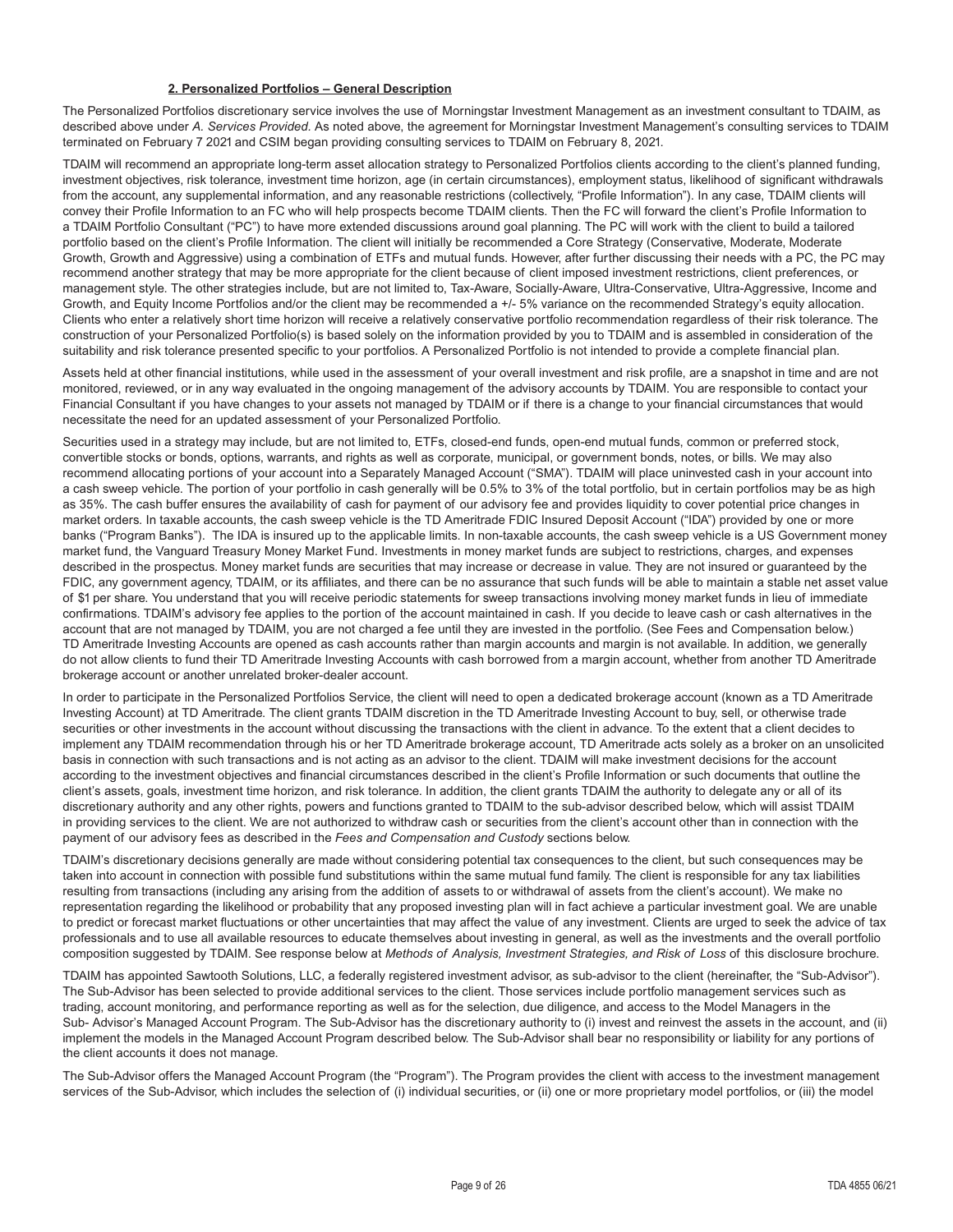portfolios of various third-party investment advisors. A third-party investment advisor, or "Model Manager," provides the research and development for their model portfolio as well as continuous monitoring of the selection and allocation of securities utilized in the model portfolio.

The Sub-Advisor will receive from the Model Manager all purchase and sale recommendations for the model portfolios that will enable the Sub-Advisor to manage client assets in accordance with a Model Manager's recommendations. In the event the Sub-Advisor's proprietary model portfolio is utilized in the client's account, the Sub-Advisor will provide the related purchase and sale recommendations.

The Sub-Advisor will monitor the performance of the client's account and may reallocate the client's account assets among the available Model Manager's model portfolios according to the individual needs and circumstances of the client. The Sub-Advisor will have full discretion to allocate and reallocate the account and to increase or decrease the portion of the account allocated to each Model Manager, including itself. The Sub-Advisor also acts as a "manager of managers" by retaining and replacing any third-party Model Manager, by allocating and reallocating the account among the Model Managers in the Program, or by allocating to individual securities.

Under certain circumstances, the Sub-Advisor may offer the client the ability to utilize a proprietary model developed by a third-party advisor. In such cases, the Sub-Advisor will implement standard Model Manager due diligence on the advisor, including but not limited to; examining the experience, expertise, investment philosophies, and past performance of the advisor to determine if it has demonstrated an ability to invest over a period of time and in different economic conditions. The Sub-Advisor reserves the right to decline any advisor's proposed strategy for any reason. If accepted, the Sub-Advisor will enter into a standard Model Portfolio Agreement with the advisor to provide third-party research that will include purchase and sale recommendations in the form of a model portfolio to be used in the management of the investments in the Client's Account.

TDAIM and TD Ameritrade provide periodic comprehensive reporting services via ByAllAccounts, which can incorporate other client investment assets including those investment assets that are not part of the assets managed by TDAIM (the "Excluded Assets") (assets over which the client maintains trading authority vs. trading authority designated to another investment professional). The service relative to the Excluded Assets is limited to reporting services only, which does not include investment implementation. Because TDAIM and TD Ameritrade do not have trading authority for the Excluded Assets, to the extent applicable to the nature of the Excluded Assets, the client (and/or the other investment professional), and not TDAIM or TD Ameritrade shall be exclusively responsible for directly implementing any recommendations relative to the Excluded Assets.

Furthermore, the client and the client's advisors that maintain trading authority, and not TDAIM or TD Ameritrade, shall be exclusively responsible for the investment performance of the Excluded Assets. Without limiting the above, TDAIM and TD Ameritrade shall not be responsible for any implementation error (timing, trading, etc.) relative to the Excluded Assets.

#### **a. Asset Allocations**

Morningstar Investment Management has constructed and recommended to TDAIM the asset allocations for the Personalized Portfolios. As noted above, the agreement for Morningstar Investment Management's consulting services to TDAIM terminated on February 7, 2021 and CSIM's consulting services to TDAIM began on February 8, 2021. The asset allocations have used a strategic asset allocation approach that is value driven and generally consists of broadly diversified asset allocations. TDAIM will strive to meet the asset allocation targets as closely as possible while accounting for fund-specific attributes. However, the actual allocations will fluctuate (for example, in response to changing market conditions). That is because of the nature of mutual fund investment activity and changes in the underlying holdings. In addition, the allocations are subject to change without notice.

TDAIM will have a primary security along with at least one alternate security for each asset class in consideration of, among other things, tax-loss harvesting and client-initiated investment restrictions.

#### **b. ETF and Mutual Fund Recommendations**

The client will initially be recommended a Core Strategy (Conservative, Moderate, Moderate Growth, Growth, and Aggressive) using a combination of ETFs and mutual funds.

The TDAIM fund universe includes the thousands of mutual funds and ETFS available on the TD Ameritrade platform. The funds are carefully screened and analyzed by TDAIM using a set of qualitative and quantitative factors including but not limited to risk-adjusted performance, variance of returns, tax efficiency, expenses (including as to different expense levels associated with different mutual fund share classes), style consistency, and style purity.

TDAIM will attempt to obtain waivers of short-term redemption fees and purchase minimums where possible, as well as access to lower expense share classes, where available. We will attempt to ensure that the lowest expense share class available to our clients on the TD Ameritrade platform is being selected. If a selected mutual fund has a lower expense share class that is available to TDAIM clients, we will select it for use in the Personalized Portfolios, so long as we determine the share class is suitable for our clients. TDAIM, TD Ameritrade, and our affiliates do not accept 12b-1 fees, other service-related fees, or revenue sharing payments from the mutual fund companies or funds utilized in our advisory service.

The process TDAIM uses to select ETFs is similar to that for mutual funds. TDAIM analyzes the ETFs available through TD Ameritrade. In selecting ETFs, however, TDAIM puts a greater focus on evaluating the particular risk characteristics of ETFs (such as trading volume, liquidity, and discounts). TDAIM also spends time determining how best to combine ETFs, as their strategies can be much more narrowly focused than mutual funds and may offer less asset class coverage. As the ETFs that are used in the service are passively managed, manager history is not considered in the evaluations.

TDAIM may in its discretion accept ETFs owned by the client into his or her TD Ameritrade Investing Accounts if the ETFs are compatible with his or her strategy. We reserve the right to accept and utilize in the client's portfolio ETFs that were previously recommended by us. This may result in TDAIM maintaining different sets of ETFs in client portfolios. TDAIM may retain the ETFs if they are valid for the new portfolio even though the ETF may not be the number one ranked ETF for the asset class. Maintaining previously recommended ETFs may be a benefit to the client as it may reduce potential tax liabilities. The limitations on compatible and previously recommended ETFs contained in this paragraph apply to both initial and subsequent contributions. We will assume discretion as to the compatible and previously recommended ETFs, and the client acknowledges that all or a portion of the contributed ETFs may be redeemed, either initially or in the course of management of his or her strategy. In cases where the client transfers into their TD Ameritrade Investing Account two or more compatible ETFs that are appropriate for a single asset class, we will retain the higher ranked ETF for the asset class and the lower ranked ETFs will be liquidated and rebalanced accordingly. The client further acknowledges that there may be tax implications from the redemption, sale, or exchange of the securities and will be responsible for any tax liabilities that result from the transactions.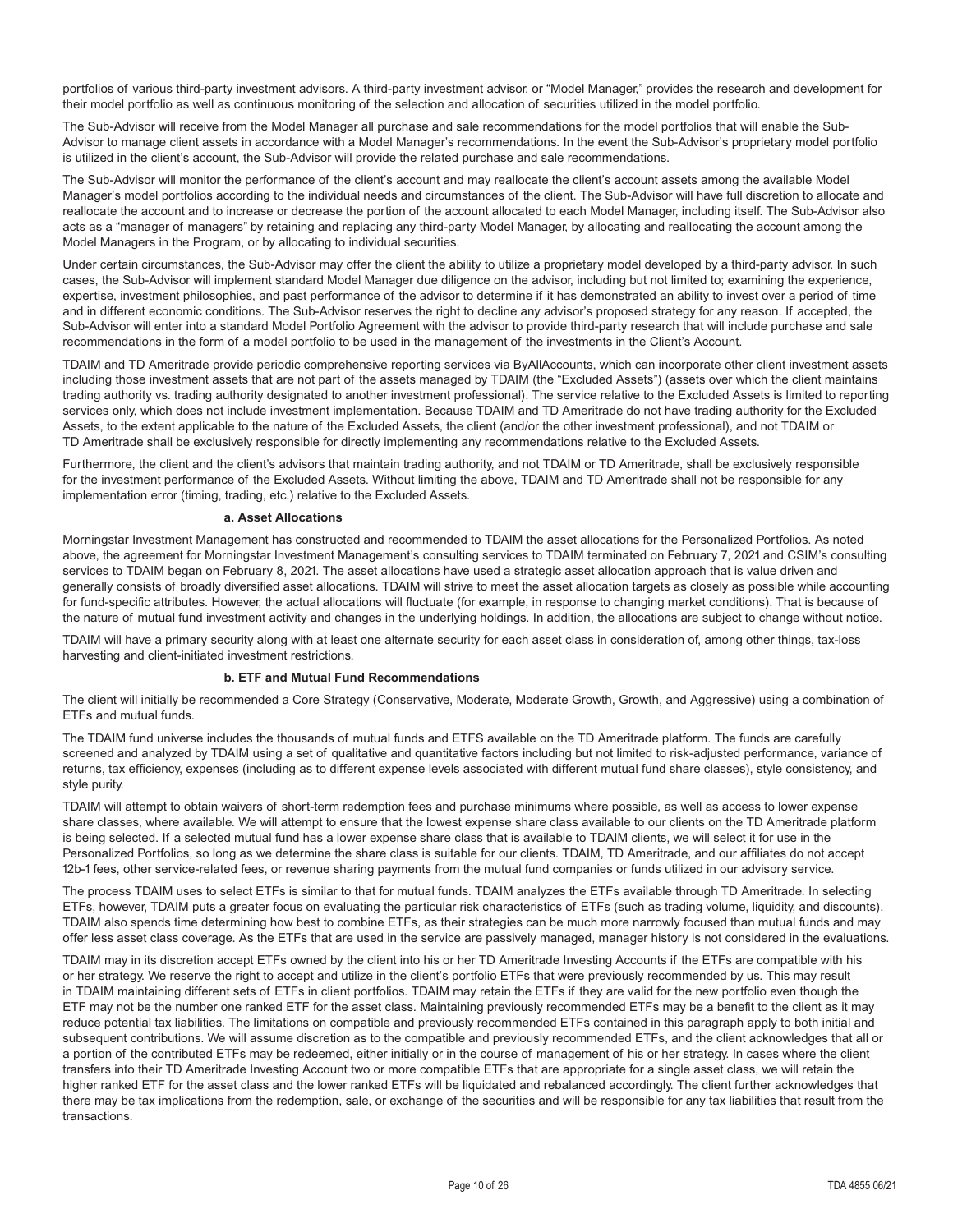ETF trades in a TD Ameritrade Investing Account holding Personalized Portfolios are executed according to, and dependent upon, the number of shares of a particular ETF that are submitted for trading during regular market hours.

If the client's account falls below \$250,000 as a result of taking systematic withdrawals, the client acknowledges that TDAIM retains the right to cancel the client's systematic withdrawal request. ETFs can provide a diversified portfolio. However, ETFs are subject to risk similar to those of stocks. Portfolio investment returns will fluctuate and are subject to market volatility.

#### **c. Incompatible Securities**

To the extent that the client deposits securities, that are otherwise deemed incompatible by TDAIM into their Personalized Portfolios TD Ameritrade Investing Account, TDAIM may exercise discretion as to such securities. Asset deposits to TD Ameritrade Investing Accounts, from internal (TD Ameritrade) or external sources, may be subject to recommendations made by TDAIM for funding of Personalized Portfolio strategies. Funding tickets produced in conjunction with client accepted Personalized Portfolio proposals will be delivered to investment services representatives in support of incompatible asset liquidations and acted upon promptly. TDAIM will not charge for liquidations of securities in TD Ameritrade Investing Accounts. Assets identified as not subject to liquidation recommendations will be transferred in-kind to a TD Ameritrade retail brokerage account for self-directed management by the client. The Investing Account will not be actively managed until all the incompatible securities have either been liquidated or transferred from the account. We do not charge advisory fees on incompatible securities in the client's TD Ameritrade Investing Account. See response below at Fees and Compensation of this disclosure brochure.

#### **d. Tax-Loss Harvesting**

TDAIM offers a tax-loss harvesting ("TLH") feature for the ETF portion of a Personalized Portfolio. It is a strategy designed to help manage your portfolio in a tax efficient manner by seeking to lower your taxes by selling securities at a loss to offset potential capital gains. Tax-loss harvesting is not appropriate for all investors. It generally is more beneficial to investors in higher tax brackets and high tax states. For more information, please see our whitepaper at https://www.tdameritrade.com/ investment-guidance/investment-management-services/tax-loss-harvesting/tax-loss-harvesting-washsalespage.

With Personalized Portfolios, the TLH feature is currently only available with the ETF portion of taxable accounts. In addition, accounts with investment restrictions and/or holding alternative ETFs are not eligible for the TLH feature.

For clients who have enrolled in the TLH feature, each trading day TDAIM will review your account for any ETFs that have unrealized losses. Specifically, we look at the individual tax lot to identify investment losses meeting or exceeding a specified loss threshold and dollar amount. If these thresholds are met, that tax lot will be sold. To replace the sold security, we will attempt to buy shares of a replacement security if there is a replacement security available that fits your portfolio's asset allocation and risk characteristics and itself is not subject to the 30-day wash sale period. TDAIM does not represent or guarantee that the objectives of the TLH feature will be met or that a replacement security will be available when a tax lot is sold. In the Socially-Aware portfolio models, the availability of a replacement security with the appropriate environmental, social governance characteristics is limited. TDAIM generally utilizes non-socially aware ETFs as a replacement and then rebalance back into the primary ETFs after the wash sale period has passed. Wash sales, missed tax-loss events, excess cash or inadvertent gains may be generated. The performance of the replacement security may be better or worse than the performance of the security that is sold for tax-loss harvesting purposes. TDAIM will execute the tax-loss harvesting trades on a best efforts basis as there are situations when we are unable to harvest losses due to possible wash sale avoidance or to avoid excess cash in the portfolio. In addition, during volatile markets, small gains may be harvested as the price of the security being sold for a loss may move between the time of the TLH calculations and the scheduled daily trading job.

#### **TDAIM and its affiliates do not provide tax advice. We suggest you consult a tax-planning professional with regard to your personal circumstances as to whether the TLH feature is appropriate for you.**

You should educate yourself regarding the Internal Revenue Service ("IRS") wash sale rule. The IRS identifies the specifics of this rule in IRS Publication 550. In brief summation, the IRS established the wash sale rule to limit an investor's ability to claim a tax loss. If you do not have any capital gains or you have more losses than gains, you can use up \$3,000 of investment losses to offset your income.

The IRS prohibits an investor from claiming a tax loss if an investor repurchases the same security (or a substantially similar security) either 30 days before OR 30 days after selling a security for a loss. To evaluate whether an investor violated the wash sale rule or not, the entire trading activity of an investor must be reviewed. Our TLH feature is only available on an account basis and does not apply to other TDAIM portfolios you may have. Each eligible TDAIM portfolio must be enrolled separately in the TLH feature. Accordingly, we do not base tax loss situations on activity that happens in your other TDAIM portfolios or any other brokerage account. So it is important to review all your taxable and non-taxable accounts, including your spouse's accounts and accounts of business entities controlled by you, to determine if you run the risk of violating the wash sale rule. The wash sale rule postpones losses on a sale, if replacement shares are bought around the same time.

#### **e. Drift-Based Rebalancing**

Through natural market movements, a security may drift from its target allocation. Drift-based rebalancing is designed to automatically bring an allocation back to its target allocation. When certain parameters are triggered, a rebalance occurs to bring the security back to its target allocation and reallocate/rebalance across the portfolio.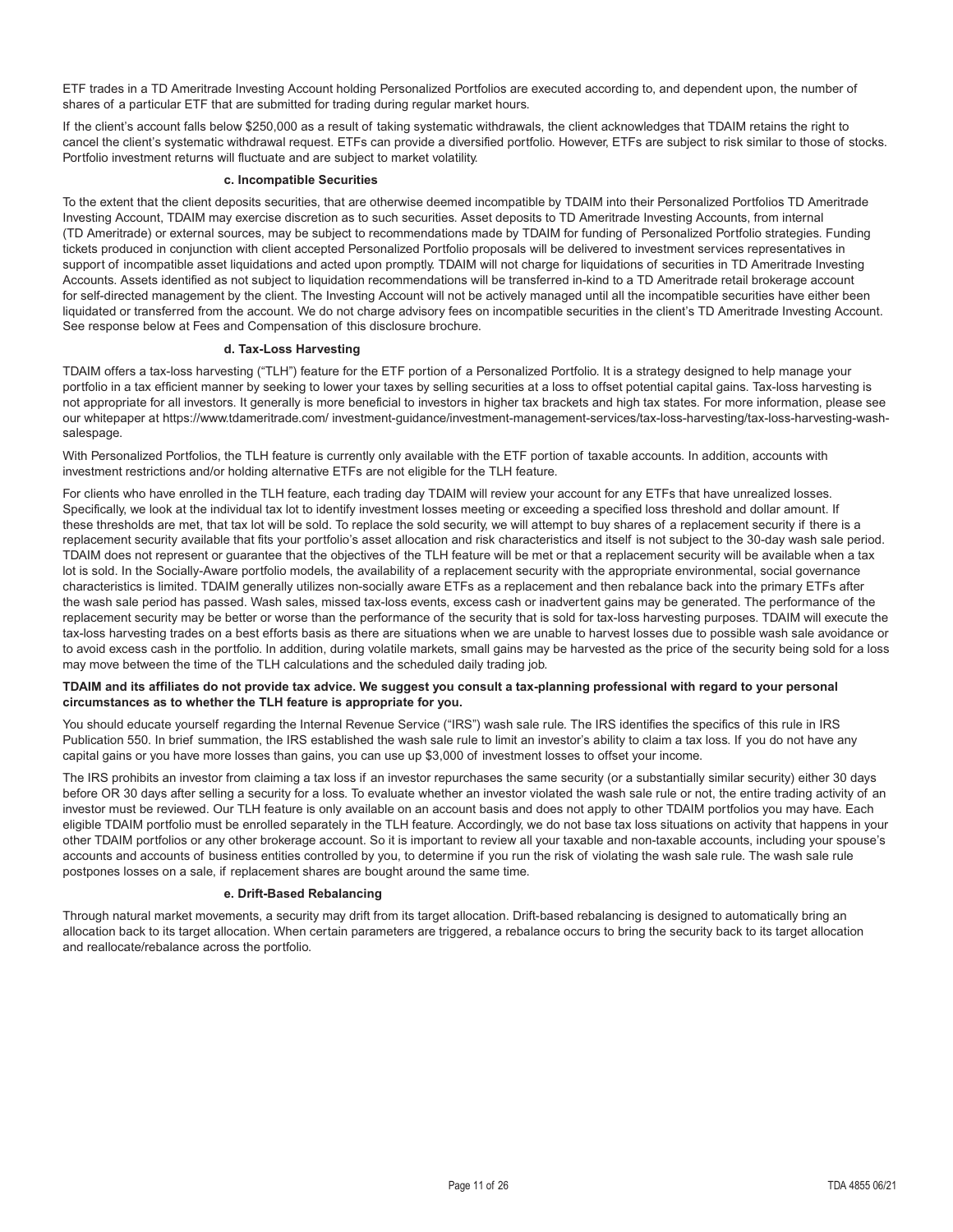# **Fees and Compensation**

#### **i. Financial Planning**

Clients will be notified in the event that TDAIM charges fees for financial planning, as they are not currently being charged.

#### **ii. Selective Portfolios Using Mutual Fund Investments**

#### **a. Core Mutual Fund Portfolios and Managed Risk Portfolio Fee Schedule**

| <b>Account Value</b>                | <b>Annual Advisory Fee*</b> |
|-------------------------------------|-----------------------------|
| First \$125,000                     | $0.90\%$                    |
| Next \$125,000 (or portion thereof) | 0.80%                       |
| Next \$250,000 (or portion thereof) | 0.70%                       |
| Additional assets above \$500,000   | 0.55%                       |

#### **b. Supplemental Income Portfolios Fee Schedule**

| <b>Account Value</b>                | <b>Annual Advisory Fee*</b> |
|-------------------------------------|-----------------------------|
| First \$100,000                     | 0.75%                       |
| Next \$150,000 (or portion thereof) | 0.60%                       |
| Next \$250,000 (or portion thereof) | 0.45%                       |
| Additional assets above \$500,000   | 0.30%                       |

\* In connection with this fee, TD Ameritrade charges no commissions for all eligible transactions in TD Ameritrade Investing Accounts. The minimum initial investment is generally \$25,000 and \$100,000 for certain business accounts. However, clients can fund an account and implement a portfolio with a lesser dollar amount specified in the TDAIM Service Agreement. The maximum initial investment will vary depending on the model and suitability considerations.

Please note that TDAIM's advisory fees may be waived, in whole or in part, at our sole discretion, including in connection with promotional efforts or special pricing arrangements. In addition, the fee may be waived, in whole or in part, for employees and certain former employees of TD Ameritrade and its affiliates. Such employees also may be allowed to open related TD Ameritrade accounts at levels below the standard \$25,000 minimum. We also reserve the right to negotiate pricing in individual circumstances for clients with large accounts or multiple accounts, not assess the minimum annual fee in certain circumstances, provide offers to new and prospective clients, and may grandfather the annual advisory fee of pre-existing advisory relationships. We do not bill advisory fees on accounts with an account value of \$1,000 or less. All pricing is subject to change on reasonable notice.

The applicable TDAIM fee will be assessed at the beginning of each quarter, in advance for that quarter. Clients will implement our advice through a dedicated brokerage account (known as a TD Ameritrade Investing Account) at its affiliated brokerage firm, TD Ameritrade, and the fee will be deducted from the assets in the related introducing account held at the affiliated clearing brokerage firm, TD Ameritrade Clearing, Inc. If the client opens their related TD Ameritrade account during a quarter, we will collect a prorated fee for the balance of the quarter upon account funding.

Advisory fees are not charged on assets that are not directly under our management. This means that fees are not charged on (i) cash outside of the portfolio strategy (for example, client-initiated transactions to raise cash for future withdrawal) or (ii) on incompatible securities that are temporarily held in the related TD Ameritrade account. Advisory fees will be charged for all other assets, including cash held within the portfolio strategy.

If the client closes their related TD Ameritrade account during a quarter, TDAIM will refund to the client the unearned portion of the previously collected fee, which will be calculated on a prorated basis by days. The Core Mutual Fund, Supplemental Income Portfolios, and Managed Risk Portfolio may use mutual funds or share classes that may not be available to you as a retail investor. If you terminate your advisory relationship with TDAIM, we reserve the right to redeem any and all shares of such funds and you may incur a gain or loss from the liquidation. In lieu of liquidation, if available, we reserve the right to convert the shares into a share class for which you are eligible and you will be subject to the terms and conditions including expenses per the mutual fund prospectus and there may be tax consequences.

The above pricing is in the context of clients who deal directly with TDAIM and TD Ameritrade. We reserve the right to provide our services to other types of clients (such as participants in 401(k) plans) and in other contexts (such as portfolio consulting). We also reserve the right to vary our fee structure for such other types of clients and in such other contexts, as well as for TD Ameritrade employees.

If the market value of a client's account falls below the minimum for his or her strategy due to him or her withdrawing assets from the account, TDAIM may require the client to deposit additional money to bring the account up to the required minimum, and we reserve the right to discontinue the advisory relationship and transfer the securities into a like-titled brokerage account with TD Ameritrade.

Mutual fund companies utilized by the Selective Portfolios service reserve the right to charge fund-imposed, short-term redemption fees as detailed in the fund prospectus on transactions initiated due to client requests to raise cash. The mutual funds available in the Selective Portfolios may be available directly from the fund companies, per the terms of the fund prospectuses and without paying the TDAIM advisory fees. However, the mutual funds may be subject to applicable sales charges and other restrictions. Please refer to the fund prospectus for more information. Conversely, TDAIM may provide access to mutual funds or classes of funds that clients may not be qualified to purchase outside of our advisory service.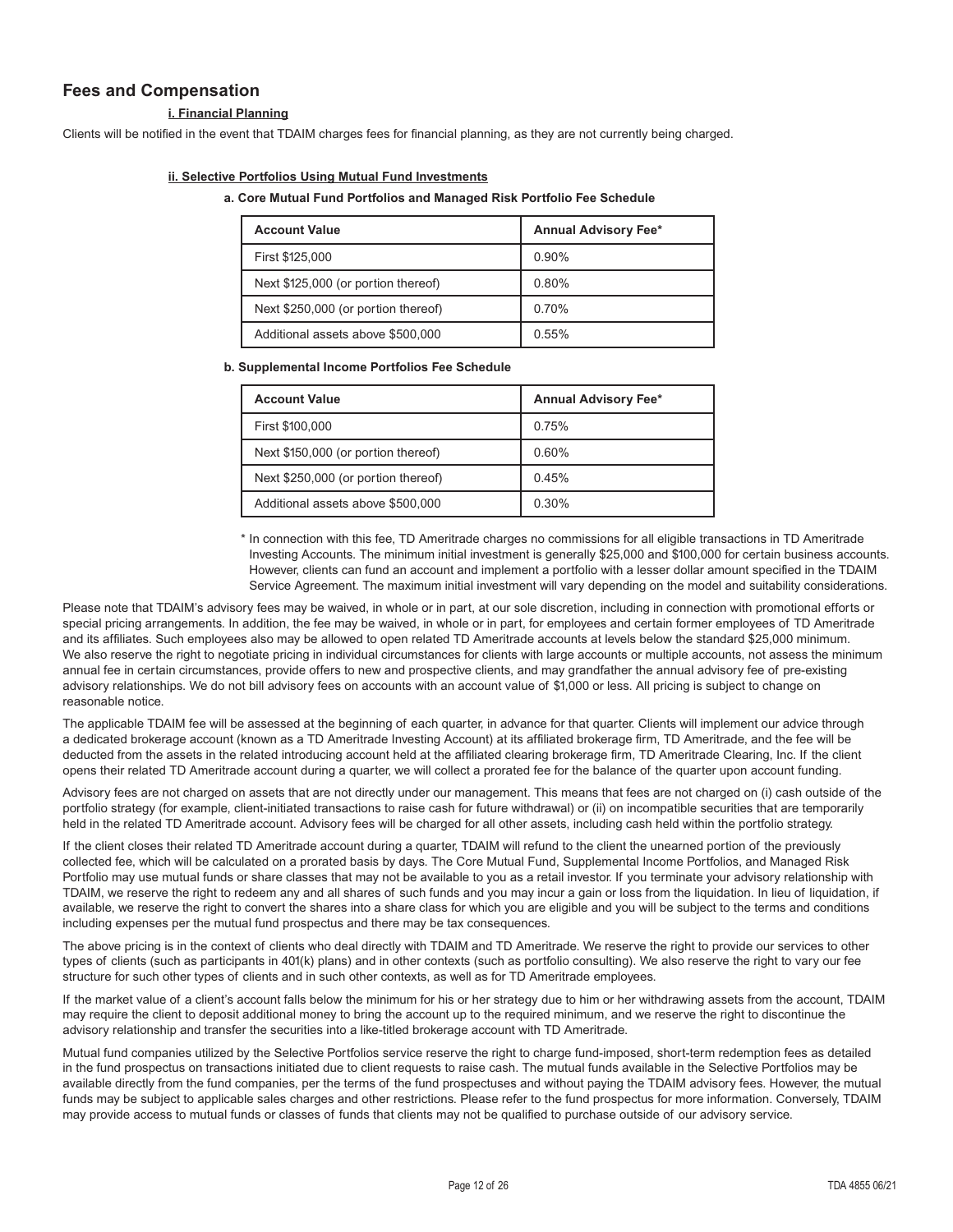Clients are also responsible for paying the mutual fund expenses of the underlying funds. The expenses include underlying fund advisory fees and other fund service fees. Please see the fund prospectuses for more information. The mutual fund expenses are separate and apart from the TDAIM advisory fee.

The maximum investment amount will vary depending on the model selected and the client's Profile Information. If the investment amount exceeds the maximum for the model, the client will be contacted by a TDAIM representative to discuss the suitability of the model. If we are unable to contact the client within 30 days, we reserve the right to restrict trading and billing on the account until the client is contacted and the issue is resolved.

#### **iii. Selective Portfolios Using Exchange Traded Fund Investments**

#### **a. Core Exchange Traded Funds Portfolios Fee Schedule**

| <b>Account Value</b>                | <b>Annual Advisory Fee*</b> |
|-------------------------------------|-----------------------------|
| First \$125,000                     | $0.90\%$                    |
| Next \$125,000 (or portion thereof) | 0.80%                       |
| Next \$250,000 (or portion thereof) | 0.70%                       |
| Additional assets above \$500,000   | 0.55%                       |

#### **b. Opportunistic Portfolios Fee Schedule**

| <b>Account Value</b>                | <b>Annual Advisory Fee*</b> |
|-------------------------------------|-----------------------------|
| First \$125,000                     | 0.90%                       |
| Next \$125,000 (or portion thereof) | 0.80%                       |
| Next \$250,000 (or portion thereof) | 0.70%                       |
| Additional assets above \$500,000   | 0.55%                       |

\* In connection with this fee, TD Ameritrade charges no commissions for all eligible transactions in TD Ameritrade Investing Accounts. TD Ameritrade will charge a Regulatory Fee on certain transactions. These charges are typically based on fees assessed under various regulations applicable to transactions. It may include any of the following: a sales fee on certain sell transactions (assessed at a rate consistent with Section 31 of the Securities Exchange Act of 1934), the Options Regulatory Fee (applicable to options transactions), and the Trading Activity Fee (assessed at a rate consistent with Section 1 of Schedule A of FINRA's By-Laws), among other charges. Transactions in foreign securities (including foreign company ADRs that trade in the U.S.) may include taxes and fees charged by the foreign markets or governments, which may be reflected in the price of the security or charged as an independent line item on your monthly statement.

| <b>Regulatory Fees</b>              |                                                                                                                                           |
|-------------------------------------|-------------------------------------------------------------------------------------------------------------------------------------------|
| "Section 31" Fee <sup>1</sup>       | \$0.0000051 per \$1.00 of transaction proceeds                                                                                            |
| Options Regulatory Fee <sup>2</sup> | \$0.012056 per options contract                                                                                                           |
| Trading Activity Fee <sup>3</sup>   | \$0.000119 per equity share<br>\$0.002 per options contract<br>\$0.00075 per bond<br>\$0.00000075 x value per asset-backed security trade |

1 Applies to certain sell transactions, assessed at a rate consistent with Section 31 of the Securities Exchange Act of 1934. TD Ameritrade remits these fees to certain self-regulatory organizations and national securities exchanges, which in turn make payment to the SEC. These fees are intended to cover the costs incurred by the government, including the SEC, for supervising and regulating the securities markets and securities professionals. The rate is subject to annual and mid-year adjustments which may not be immediately known to TD Ameritrade; as a result, the fee assessed may differ from or exceed the actual amount of the fee applicable to your transaction. Any excess may be retained by TD Ameritrade. Fees are rounded to the nearest penny.

- $^2$  This fee varies by options exchange, where an options trade executes, and whether the broker responsible for the trade is a member of a particular exchange. As a result, TD Ameritrade calculates a blended rate that equals or slightly exceeds the amount it is required to remit to the options exchanges.
- $^3$  This fee is assessed at a rate consistent with Section 1 of Schedule A of FINRA's By-Laws for trading activity. Current rates are: \$0.000119 per share for each sale of a covered equity security, with a maximum charge of \$5.95 per trade; \$0.002 per contract for each sale of an option; \$0.00075 per bond for each sale of a covered TRACE-Eligible Security (other than an Asset-Backed Security) and/or municipal security, with a maximum charge of \$0.75 per trade; \$0.00000075 times the value, as reported to TRACE, of a sale of an Asset-Backed Security, with a maximum charge of \$0.75 per trade. Fees are rounded to the nearest penny.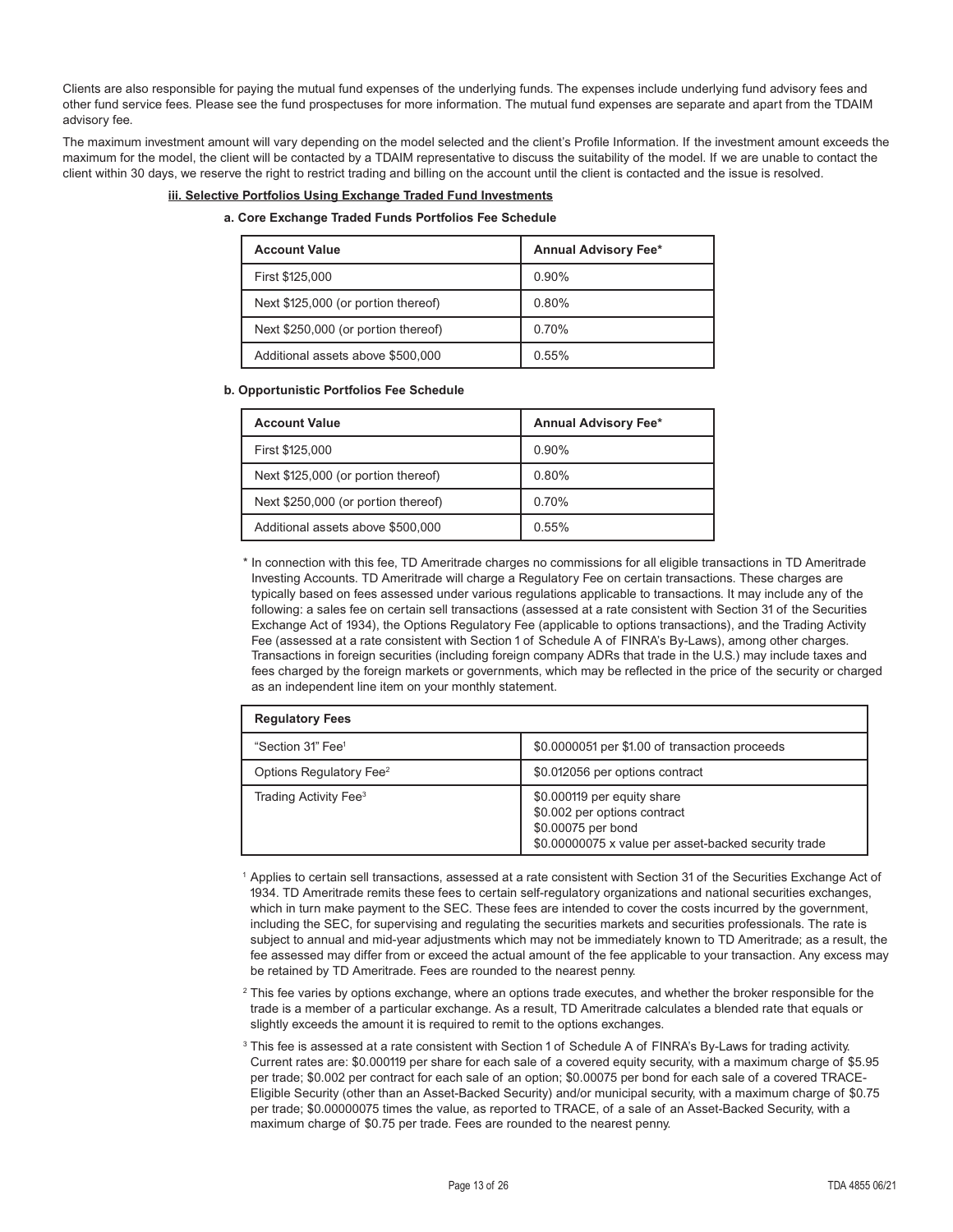The minimum initial investment is generally \$25,000 and \$100,000 for certain business accounts. However, clients can fund an account and implement a portfolio with a lesser dollar amount specified in the TDAIM Service Agreement. The maximum initial investment will vary depending on the model and suitability considerations.

Please note that TDAIM's advisory fees may be waived, in whole or in part, at our sole discretion, including in connection with promotional efforts or special pricing arrangements. In addition, the fee may be waived, in whole or in part, for employees and certain former employees of TD Ameritrade and its affiliates. Such employees also may be allowed to open related TD Ameritrade accounts at levels below the standard \$25,000 minimum. We also reserve the right to negotiate pricing in individual circumstances for clients with large accounts or multiple accounts, not assess the minimum annual fee in certain circumstances, provide offers to new and prospective clients, and may grandfather the annual advisory fee of pre-existing advisory relationships. We do not bill advisory fees on accounts with an account value of \$1,000 or less. All pricing is subject to change on reasonable notice.

The applicable TDAIM fee will be assessed at the beginning of each quarter, in advance for that quarter. Clients will implement our advice through a dedicated brokerage account (known as a TD Ameritrade Investing Account) at its affiliated brokerage firm, TD Ameritrade. The fee will be deducted from the assets in the related introducing account held at the affiliated clearing brokerage firm, TD Ameritrade Clearing, Inc. If the client opens their related TD Ameritrade account during a quarter, TDAIM will collect a prorated fee for the balance of the quarter upon account funding. Advisory fees are not charged on assets that are not directly under our management. This means that fees are not charged on (i) cash outside of the portfolio strategy (for example, client-initiated transactions to raise cash for future withdrawal) or (ii) on incompatible securities that are temporarily held in the related TD Ameritrade account. Advisory fees will be charged for all other assets, including cash held within the portfolio strategy. If the client closes their related TD Ameritrade account during a quarter, TDAIM will refund to the client the unearned portion of the previously collected fee which will be calculated on a prorated basis by days.

The above pricing is in the context of clients who deal directly with TDAIM and TD Ameritrade. We reserve the right to provide our services to other types of clients (such as participants in 401(k) plans) and in other contexts (such as portfolio consulting). We also reserve the right to vary our fee structure for such other types of clients and in such other contexts, as well as for TD Ameritrade employees.

If the market value of a client's account falls below the minimum for his or her strategy due to the client withdrawing assets from the account, TDAIM may require the client to deposit additional money to bring the account up to the required minimum, and we reserve the right to discontinue the advisory relationship and transfer the securities into a like-titled brokerage account with TD Ameritrade.

Clients are also responsible for the fees and expenses for owning the ETFs. The expenses may include underlying fund advisory fees and other fund service fees. Please see the fund prospectuses for more information. The ETF expenses are separate and apart from the TDAIM advisory fee. ETFs are available outside of our services without paying the advisory fee but will be subject to trade commission and/or other transactions charges. Conversely, we may provide access to funds or classes of funds that clients may not be qualified to purchase outside of our advisory service.

The maximum investment amount will vary depending on the model selected and the client's Profile Information. If the investment amount exceeds the maximum for the model, the client will be contacted by a TDAIM representative to discuss the suitability of the model. If we are unable to contact the client within 30 days, we reserve the right to restrict trading and billing on the account until the client is contacted and the issue is resolved.

#### **iv. Essential Portfolios**

**Annual Advisory Fee\***

0.30%

\* In connection with this fee, TD Ameritrade charges no commissions for all eligible transactions in TD Ameritrade Investing Accounts. TD Ameritrade will charge a Regulatory Fee on certain transactions. Please see the description of Regulatory Fees under Fees and Compensation, iii. Selective Portfolios Using Exchange Traded Fund Investments.

Please note that TDAIM's advisory fees may be waived, in whole or in part, at our sole discretion, including in connection with promotional efforts or special pricing arrangements. In addition, the fee may be waived, in whole or in part, for employees and certain former employees of TD Ameritrade and its affiliates. Such employees also may be allowed to open related TD Ameritrade accounts at levels below the standard \$500 minimum. We also reserve the right to negotiate pricing in individual circumstances for clients with large accounts or multiple accounts, not assess the minimum annual fee in certain circumstances, provide offers to new and prospective clients, and may grandfather the annual advisory fee of pre-existing advisory relationships. We do not bill advisory fees on accounts with an account value of \$50 or less. All pricing is subject to change on reasonable notice.

The applicable TDAIM fee will be assessed at the beginning of each quarter, in advance for that quarter. Clients will implement our advice through a dedicated brokerage account (known as a TD Ameritrade Investing Account) at its affiliated brokerage firm, TD Ameritrade. The fee will be deducted from the assets in the related introducing account held at the affiliated clearing brokerage firm, TD Ameritrade Clearing, Inc. If the client opens their related TD Ameritrade account during a quarter, we will collect a prorated fee for the balance of the quarter upon account funding. Advisory fees are not charged on assets that are not directly under our management. This means that fees are not charged on (i) cash outside of the portfolio strategy (for example, client-initiated transactions to raise cash for future withdrawal) or (ii) on incompatible securities that are temporarily held in the related TD Ameritrade account. Advisory fees will be charged for all other assets, including cash held within the portfolio strategy. If the client closes their related TD Ameritrade account during a quarter, TDAIM will refund to the client the unearned portion of the previously collected fee which will be calculated on a prorated basis by days.

The above pricing is in the context of clients who deal directly with TDAIM and TD Ameritrade. We also reserve the right to vary our fee structure for other types of clients (such as participants in 401k plans) and in such other contexts, (such as portfolio consulting) as well as for TD Ameritrade employees.

If the market value of a client's account falls below the minimum for his or her strategy due to the client withdrawing assets from the account, TDAIM may require the client to deposit additional money to bring the account up to the required minimum, and we reserve the right to discontinue the advisory relationship and transfer the securities into a like-titled brokerage account with TD Ameritrade.

Clients are also responsible for the fees and expenses for owning the ETFs. The expenses may include underlying fund advisory fees and other fund service fees. Please see the fund prospectuses for more information. The ETF expenses are separate and apart from the TDAIM advisory fee. ETFs are available outside of our services without paying the advisory fee but will be subject to trade commission and/or other transactions charges. Conversely, we may provide access to funds or classes of funds that clients may not be qualified to purchase outside of our advisory service.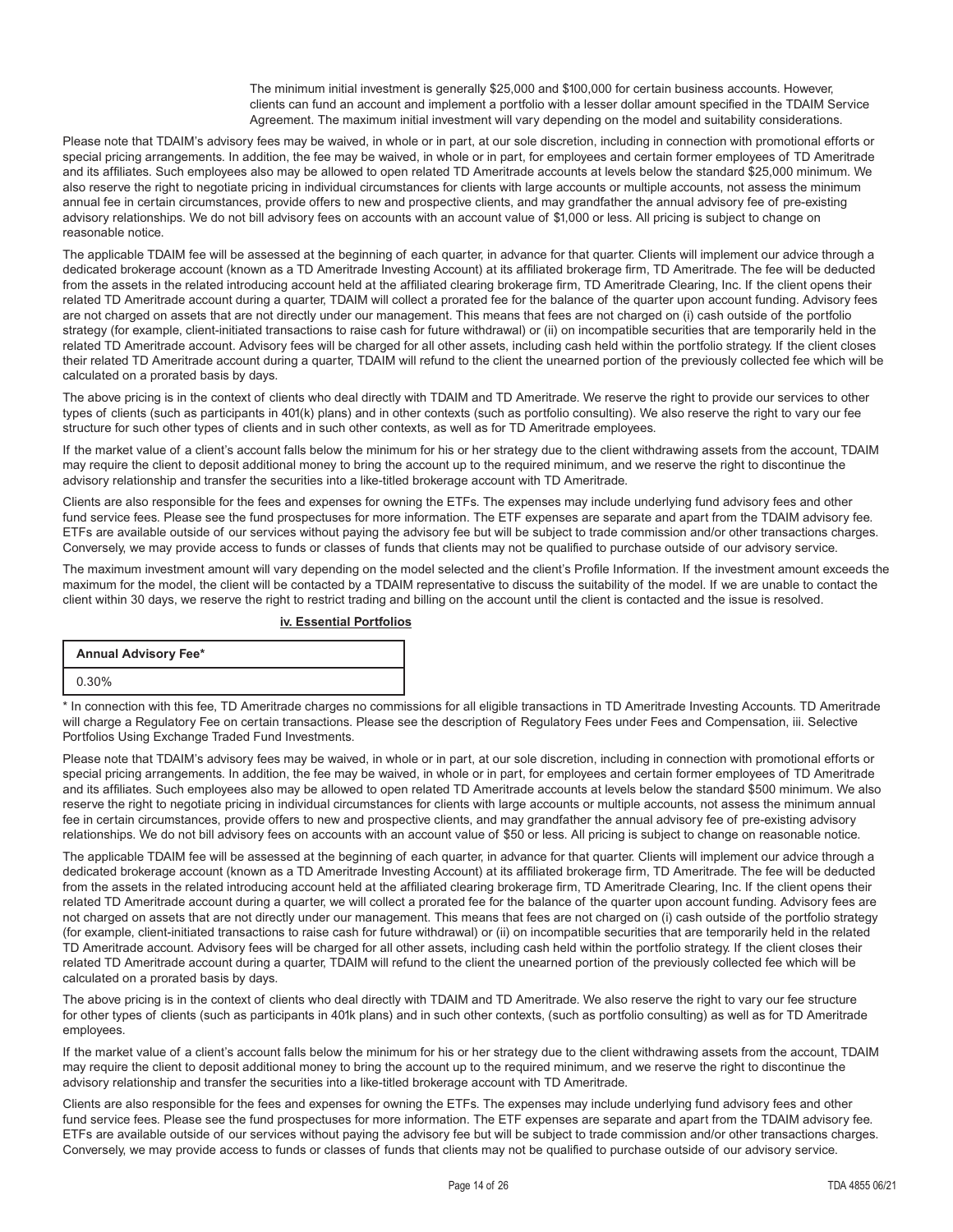The maximum investment amount will vary depending on the model selected and the client's Profile Information. If the investment amount exceeds the maximum for the model, the client will be contacted by a TDAIM representative to discuss the suitability of the model. If we are unable to contact the client within 30 days, we reserve the right to restrict trading and billing on the account until the client is contacted and the issue is resolved.

| <b>Account Value</b> | <b>Annual Advisory Fee*</b> |
|----------------------|-----------------------------|
| First \$75,000       | 0.90%                       |
| Next \$75,000        | 0.80%                       |
| Next \$200,000       | 0.75%                       |
| Next \$150,000       | 0.65%                       |
| Above \$500,000      | 0.55%                       |

#### **v. Selective Portfolios**

\* In connection with this fee, TD Ameritrade charges no commissions for all eligible transactions in TD Ameritrade Investing Accounts. TD Ameritrade will charge a Regulatory Fee on certain transactions. Please see the description of *Regulatory Fees under Fees and Compensation, iii. Selective Portfolios Using Exchange Traded Fund Investments*. The minimum initial investment is generally \$25,000 and \$100,000 for certain business accounts. However, clients (except for business accounts) can fund an account and implement a portfolio with a lesser dollar amount specified in the TDAIM Service Agreement. The maximum initial investment will vary depending on the model and suitability considerations.

Please note that TDAIM's advisory fees may be waived, in whole or in part, at our sole discretion, including in connection with promotional efforts or special pricing arrangements. In addition, the fee may be waived, in whole or in part, for employees and certain former employees of TD Ameritrade and its affiliates. Such employees also may be allowed to open related TD Ameritrade accounts at levels below the standard \$25,000 minimum. We also reserve the right to negotiate pricing in individual circumstances for clients with large accounts or multiple accounts, not assess the minimum annual fee in certain circumstances, provide offers to new and prospective clients, and may grandfather the annual advisory fee of pre-existing advisory relationships. We do not bill advisory fees on accounts with an account value of \$1,000 or less. All pricing is subject to change on reasonable notice.

The applicable TDAIM fee will be assessed at the beginning of each quarter, in advance for that quarter. Clients will implement our advice through a dedicated brokerage account (known as a TD Ameritrade Investing Account) at our affiliated brokerage firm, TD Ameritrade. The fee will be deducted from the assets in the related introducing account held at the affiliated clearing brokerage firm, TD Ameritrade Clearing, Inc. If the client opens their related TD Ameritrade account during a quarter, TDAIM will collect a prorated fee for the balance of the quarter upon account funding. Advisory fees are not charged on assets that are not directly under our management. This means that fees are not charged on (i) cash outside of the portfolio strategy (for example, client-initiated transactions to raise cash for future withdrawal) or (ii) on incompatible securities that are temporarily held in the related TD Ameritrade account. Advisory fees will be charged for all other assets, including cash held within the portfolio strategy. If the client closes their related TD Ameritrade account during a quarter, TDAIM will refund to the client the unearned portion of the previously collected fee which will be calculated on a prorated basis by days.

The above pricing is in the context of clients who deal directly with TDAIM and TD Ameritrade. We reserve the right to provide our services to other types of clients (such as participants in 401(k) plans) and in other contexts (such as portfolio consulting). We also reserve the right to vary our fee structure for such other types of clients and in such other contexts, as well as for TD Ameritrade employees.

If the market value of a client's account falls below the minimum for his or her strategy due to the client withdrawing assets from the account, TDAIM may require the client to deposit additional money to bring the account up to the required minimum, and we reserve the right to discontinue the advisory relationship and transfer the securities into a like-titled brokerage account with TD Ameritrade.

Clients are also responsible for the fees and expenses for owning the ETFs. The expenses may include underlying fund advisory fees and other fund service fees. Please see the fund prospectuses for more information. The ETF expenses are separate and apart from the TDAIM advisory fee. ETFs are available outside of our services without paying the advisory fee but will be subject to trade commissions and/or other transaction charges. Conversely, we may provide access to funds or classes of funds that clients may not be qualified to purchase outside of our advisory service.

The maximum investment amount will vary depending on the model selected and the client's Profile Information. If the investment amount exceeds the maximum for the model, the client will be contacted by a TDAIM representative to discuss the suitability of the model. If we are unable to contact the client within 30 days, we reserve the right to restrict trading and billing on the account until the client is contacted and the issue is resolved.

| <b>Account Value</b>                | <b>Annual Advisory Fee</b> |
|-------------------------------------|----------------------------|
| First \$500,000                     | 0.90%                      |
| Next \$500,000                      | 0.75%                      |
| Additional assets above \$1,000,000 | 0.60%                      |

#### **vi. Personalized Portfolios**

The client's annual advisory fee is based on a percentage of the value of assets in the client's account that are allocated for the client's Personalized Portfolio. The advisory fee is calculated monthly, applied in arrears, and deducted from the client's account. It is determined by the average daily balance of assets under management in the client's account and, is charged in the following month. In connection with this fee, TD Ameritrade charges no commissions for all eligible transactions in the accounts. The minimum initial investment is \$250,000 for a portfolio consisting of one or more individual accounts, each having at least a \$50,000 minimum. If the market value of the client's account falls below its respective minimum, due to the client's withdrawal of assets, TDAIM may require the client to deposit additional money to bring the account back to the required minimum. We reserve the right to discontinue our advisory relationship with the client and transfer the securities to a like-titled brokerage account with TD Ameritrade.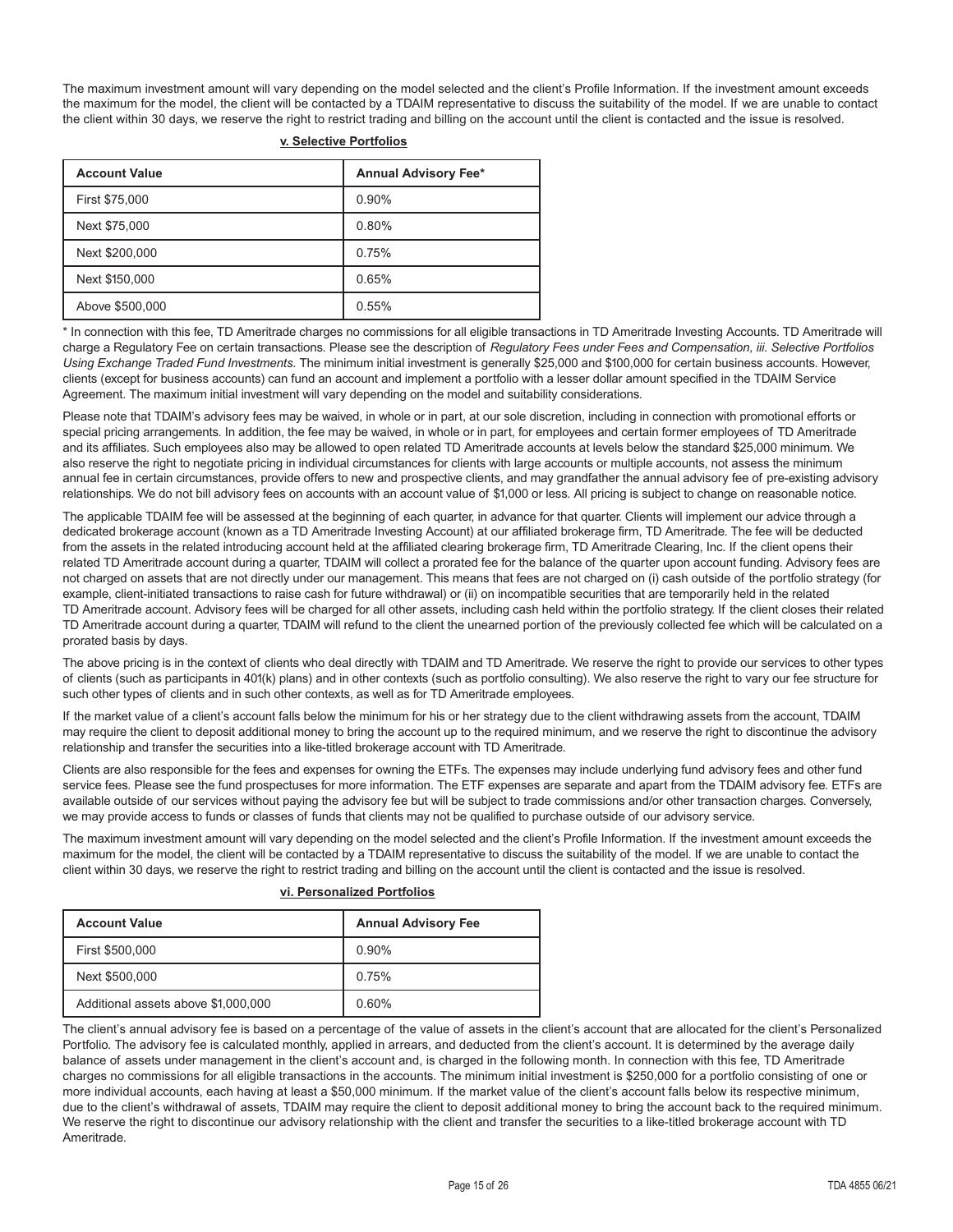Please note that TDAIM's advisory fees may be waived, in whole or in part, at our sole discretion, including in connection with promotional efforts or special pricing arrangements. In addition, the fee may be waived, in whole or in part, for employees and certain former employees of TD Ameritrade and its affiliates. We also reserve the right to negotiate pricing in individual circumstances for clients with large accounts or multiple accounts, not assess the minimum annual fee in certain circumstances, provide offers to new and prospective clients, and may grandfather the annual advisory fee of pre-existing advisory relationships. All pricing is subject to change on reasonable notice.

The TDAIM annual advisory fee does not include underlying ETF, closed-end fund, or open-end mutual fund expenses taken at the individual fund level. These are the standard expenses that all shareholders pay. The expenses include underlying fund advisory fees and other fund service fees. The mutual funds available in the portfolio may be available directly from the fund companies, per the terms of the fund prospectuses and without paying our advisory fees. However, the mutual funds may be subject to applicable sales charges and other restrictions. Please refer to the fund prospectus for more information. ETFs are available outside of TDAIM without paying the "Annual Advisory Fee" and "Sub-Advisor's Fee" but will be subject to trade commission and/or other transaction charges. Conversely, TDAIM may provide access to mutual funds or classes of funds that our clients may not be qualified to purchase outside of our advisory service. Our annual advisory fee covers TDAIM's ongoing advisory services for your portfolio. TD Ameritrade will charge a Regulatory Fee on certain transactions. Please see the description of Regulatory Fees under Fees and Compensation, iii. Selective Portfolios Using Exchange Traded Fund Investments. The annual advisory fee also does not cover charges resulting from transfer taxes, exchange fees, Securities and Exchange Commission (SEC) fees, odd-lot differentials, handling charges, electronic fund and wire transfer fees, and any other charges imposed by law or otherwise agreed to with regard to your account, in connection with our advisory service.

In addition to the "Annual Advisory Fee," the "Sub-Advisor's Fee" is for the services provided by the Sub-Advisor, as described in this Agreement. Those services include servicing, trading, and reporting on the client's account as well as the selection, due diligence, and access to the Model Managers in the Program. It should be noted that a change in the allocation amongst the model portfolios and other assets utilized in the client's account may change the overall Sub-Advisor's Fee that will be charged to the client's account. The Sub-Advisor's Fee is reflected in the Initial Investment Strategy Allocation Form provided in Exhibit A of the Investment Management Agreement, which outlines the initial allocation of assets in the client's account.

#### **vii. Portfolio Consultant**

The Nebraska Educational Savings Plan Trust will pay to TDAIM, in connection with the portfolio consulting services described under "Types of Clients" below, a consulting fee equal to .10% annually of the net daily market value of the assets within the Plan accounts invested in the age-based and static portfolios (calculated daily but payable monthly in arrears).

# **Performance-Based Fees and Side-By-Side Management**

TDAIM does not receive performance-based fees or participate in side-by-side management. Performance-based fees are fees that are based on a share of capital gains or capital appreciation of a client's account. Side-by-side management refers to the practice of managing accounts that are charged performance-based fees while at the same time managing accounts that are not charged performance-based fees. Our fees are calculated as described in the *Advisory Business and the Fees and Compensation* sections above and are not charged on the basis of a share of capital gains upon, or capital appreciation of, the funds in your advisory account.

# **Types of Clients**

TDAIM generally provides financial planning and asset allocation services to individuals and trusts, but may provide such services to institutions, as well. These services are provided through the Internet or software applications to a national clientele. The financial planning services are incidental to the asset allocation services.

The TDAIM asset allocation services are made available to brokerage clients of TD Ameritrade. The minimum initial investment for the Selective Portfolios services required for a TD Ameritrade Investing Account is generally \$25,000 (minimum investment amount for corporate/business accounts is \$100,000). The minimum initial investment for the Essential Portfolios service for a TD Ameritrade Investing Account is: 1) \$500 on the condition that you set up automatic recurring deposits through your TD Ameritrade Investing Account. Recurring deposits are available by electronic bank transfers (ACH). If recurring deposits cease before reaching a \$5,000 balance in your TD Ameritrade Investing Account, we will require you to re-authorize recurring deposits or deposit additional money to bring your account up to \$5,000. If these conditions are not met, we reserve the right to discontinue our advisory relationship with you and transfer the securities into a like-titled account with TD Ameritrade; or 2) \$5,000; or 3)\$100,000 for corporate/ business accounts The minimum initial investment for the Personalized Portfolios service required for a TD Ameritrade Investing Account is \$250,000 for a portfolio consisting of one or more individual accounts, each having at least a \$50,000 minimum. In addition, if the market value of a client's account falls below the minimum for his or her strategy due to he or she withdrawing assets from the account: 1) the client's asset allocation of his or her portfolio may vary from the target asset allocation due to the lack of funds, 2) TDAIM may require the client to deposit additional money to bring the account up to the required minimum, and 3) we reserve the right to discontinue the advisory relationship and transfer the securities into a like-titled brokerage account with TD Ameritrade. If you set up automatic recurring deposits, it is possible that smaller deposits may not always be invested as investing and your portfolio rebalancing occur when certain parameters are triggered which is designed to keep your portfolio close to its target allocation. Furthermore, the terms and conditions applicable to a TD Ameritrade Investing Account will apply to any brokerage activities in such an account.

TDAIM acts as a portfolio consultant to the Program Manager for the TD Ameritrade 529 College Savings Plan ("Plan") and renders certain investment research and consulting services in connection with the Program Manager's recommendations of investment alternatives for the Plan. Such recommendations are the sole responsibility of the Program Manager and not of TDAIM. The Plan's Council is responsible for the final selection of investment alternatives within the Plan. The agreement relating to the 529 program was terminated effective March 2, 2021. We are currently engaged in wind-down / transition activities.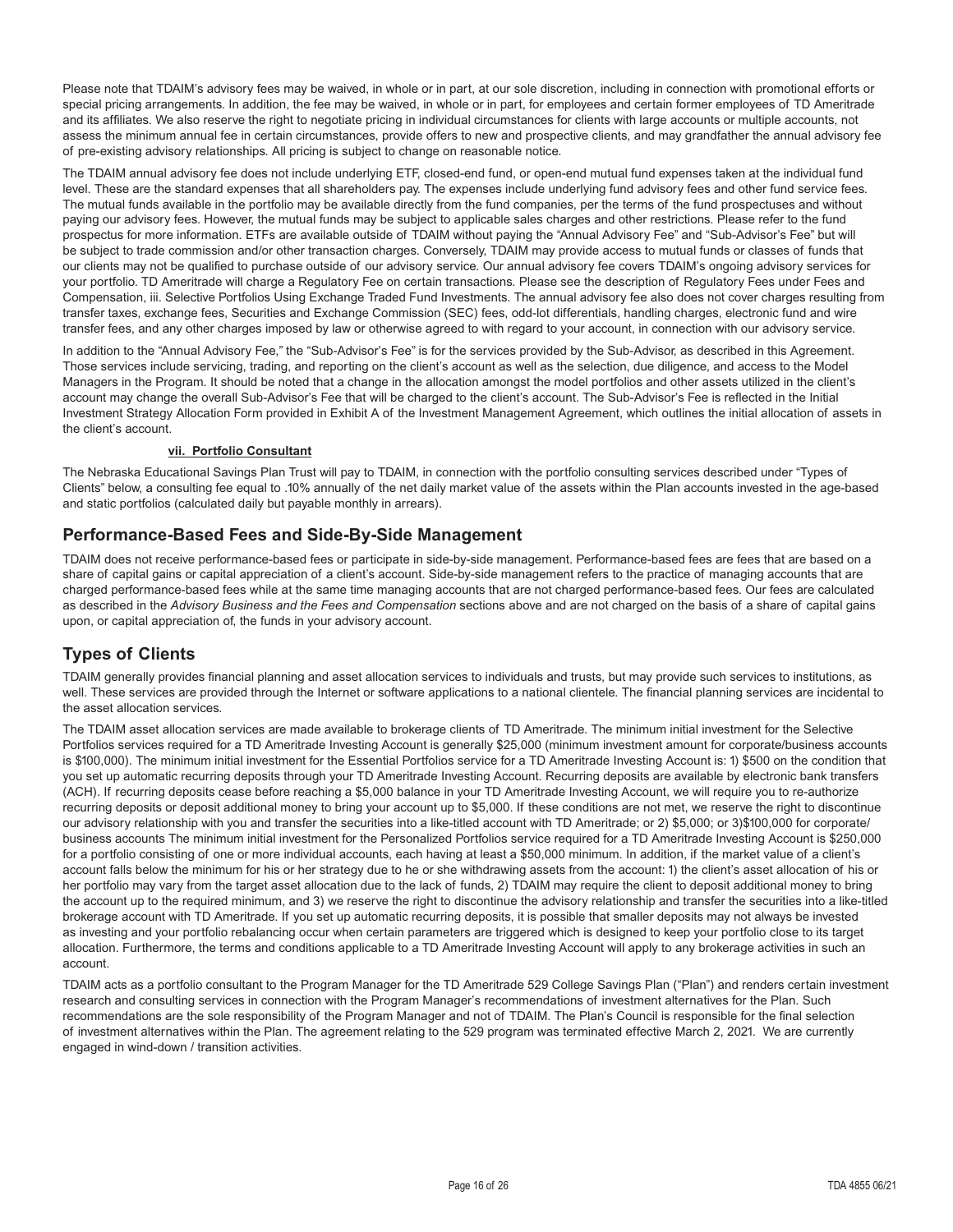# **Methods of Analysis, Investment Strategies, and Risk of Loss**

#### **i. Selective Portfolios Using Mutual Fund Investments and the Managed Risk Portfolio**

TDAIM has retained Morningstar Investment Management as an investment consultant to provide asset allocation and fund selection services for the portfolios, but that arrangement ceased when the agreement between them terminated on February 7, 2021. CSIM began providing investment consulting services to TDAIM on February 8, 2021.The Core Mutual Fund Portfolios are diversified asset allocation portfolios.

The Supplemental Income Portfolios are diversified asset allocation portfolios generally for more conservative investors who may want supplemental income for retirement or other purposes or as a complement to other investment strategies with a secondary goal of growth. Due to the conservative nature of the portfolios, TDAIM has created only two models: Conservative and Moderate. The Managed Risk Portfolio is designed to use an absolute return strategy to limit volatility and provide protection against a decline in the equity markets. TDAIM will establish the asset allocations. The asset allocation methodology is based on two factors: 1) an estimate of risk/return parameters relying on historic, current, and forecasted data; and 2) the use of a tactical asset allocation tool based on modern portfolio theory.

The TDAIM fund universe includes the thousands of mutual funds available on the TD Ameritrade platform. The funds are carefully screened and analyzed by TDAIM using a set of qualitative and quantitative factors. The factors include but are not limited to risk-adjusted performance, variance of returns, tax efficiency, expenses (including as to different expense levels associated with different mutual fund share classes), style consistency, and style purity as described above in *Advisory Business iv. Mutual Fund Recommendations*.

The selected funds are generally no-load or load-waived mutual funds on the TD Ameritrade platform. The classes of these funds may include retail, institutional, or other share classes, depending on TD Ameritrade's agreement with a particular mutual fund or its service providers. We will attempt to obtain waivers of short-term redemption fees and purchase minimums where possible, as well as to access to lower expense share classes, where available. We will attempt to ensure that the lowest expense share class available to clients on the TD Ameritrade platform is being selected. In some cases, however, the less expensive share class may not be available to TDAIM clients.

Information used in making the goal planning and TDAIM asset allocation recommendations is based upon industry accepted methods and criteria for evaluating a client's investment goals, based upon information provided by the client relating solely to the assets each client chooses to invest in accordance with a financial plan or a TDAIM asset allocation model.

The principal TDAIM investment strategy is the long-term purchase of funds (investment time horizon of more than one year). However, depending on the circumstances, and as a result of factors such as client liquidity needs, rebalancing, profile changes, and allocation model adjustments, not all funds purchased may be held for at least a year.

If the client chooses to use Selective Portfolios, the client must authorize TDAIM to exercise discretionary trading authority over the assets in the client's strategy, which includes the initial allocation and ongoing rebalancing for the strategy. This discretionary authority allows TDAIM to buy, sell, exchange, or otherwise trade the assets in the client's strategy without the approval of each transaction in the client's dedicated brokerage account (known as a TD Ameritrade Investing Account) at TD Ameritrade. After the client's TD Ameritrade Investing Account application (including related forms) and other required paperwork are received and approved and the client deposits cash in his or her TD Ameritrade Investing Account in the amount at or above a certain threshold specified in the TDAIM Service Agreement, the recommended trades will be placed in the account during the trading window. Clients will be able to invest in one strategy per account.

TDAIM will make reasonable efforts to place trades within intended trading windows; however, due to a number of potential factors, trades may be placed during later trading windows.

#### **ii. Selective Portfolios Using ETF Investments and Essential Portfolios**

TDAIM retained Morningstar Investment Management to provide asset allocation and fund selection services for the Selective Portfolios. That arrangement ceased on February 7, 2021, when the agreement between them terminated, and CSIM began providing consulting services to TDAIM on February 8, 2021. The Core ETF Portfolios are diversified asset allocation portfolios. The principal TDAIM investment strategy is for clients to make long-term purchases of ETFs. However, depending on the circumstances, and as a result of factors such as client liquidity needs, rebalancing, profile changes, and allocation model adjustments, not all ETFs purchased may be held for at least a year. TDAIM will reassess the model portfolios quarterly (or more frequently as warranted by market conditions). We will process the transactions for all applicable clients in the applicable models within a reasonable time frame.

The Opportunistic Portfolios seek long-term growth with a tactical investment approach and additional equity sector rotation strategy. The use of a tactical investment approach generally involves a more active portfolio management strategy to pursue short-term opportunities in different sectors or countries based on changes to the market. The Opportunistic Portfolios have additional asset classes that allow for tactical shifts (rebalancing). This allows for rebalancing assets into sectors with potential larger returns and decreasing assets in sectors with lower potential opportunities. The qualitative calculations determine the momentum/volatility of the whole equity market and each asset class. The quantitative calculations review the fundamental dynamic asset allocation which determines the overall equity and fixed income changes. The calculations produce the adjustments to the portfolios.

Essential Portfolios are diversified asset allocation portfolios and may be referred to as a robo-advisory service. The principal TDAIM investment strategy is for clients to make long-term purchases of ETFs. However, depending on the circumstances, and as a result of factors such as client liquidity needs, rebalancing, profile changes, and allocation model adjustments, not all ETFs purchased may be held for at least a year. The service allocates assets among the following five asset classes: domestic equity, international equity, emerging markets, domestic, and international fixed income ETFs. We will recommend one ETF per asset class, with the balance consisting of cash and cash alternatives (approximately 0.5%-3%) for the Essential Portfolios, compared to the Selective Core ETF Portfolios that utilizes additional assets classes and consists of approximately 15-25 ETFs.

The asset allocation methodology is based on two factors: 1) an estimate of risk/return parameters relying on historic, current, and forecasted data; and 2) the use of a tactical asset allocation tool based on modern portfolio theory. In addition, Morningstar Investment Management reviews the available ETFs using factors such as: tracking error, excess return over benchmark, fund net assets, net expense ratio, and the average premium/ discount over the 12-month period.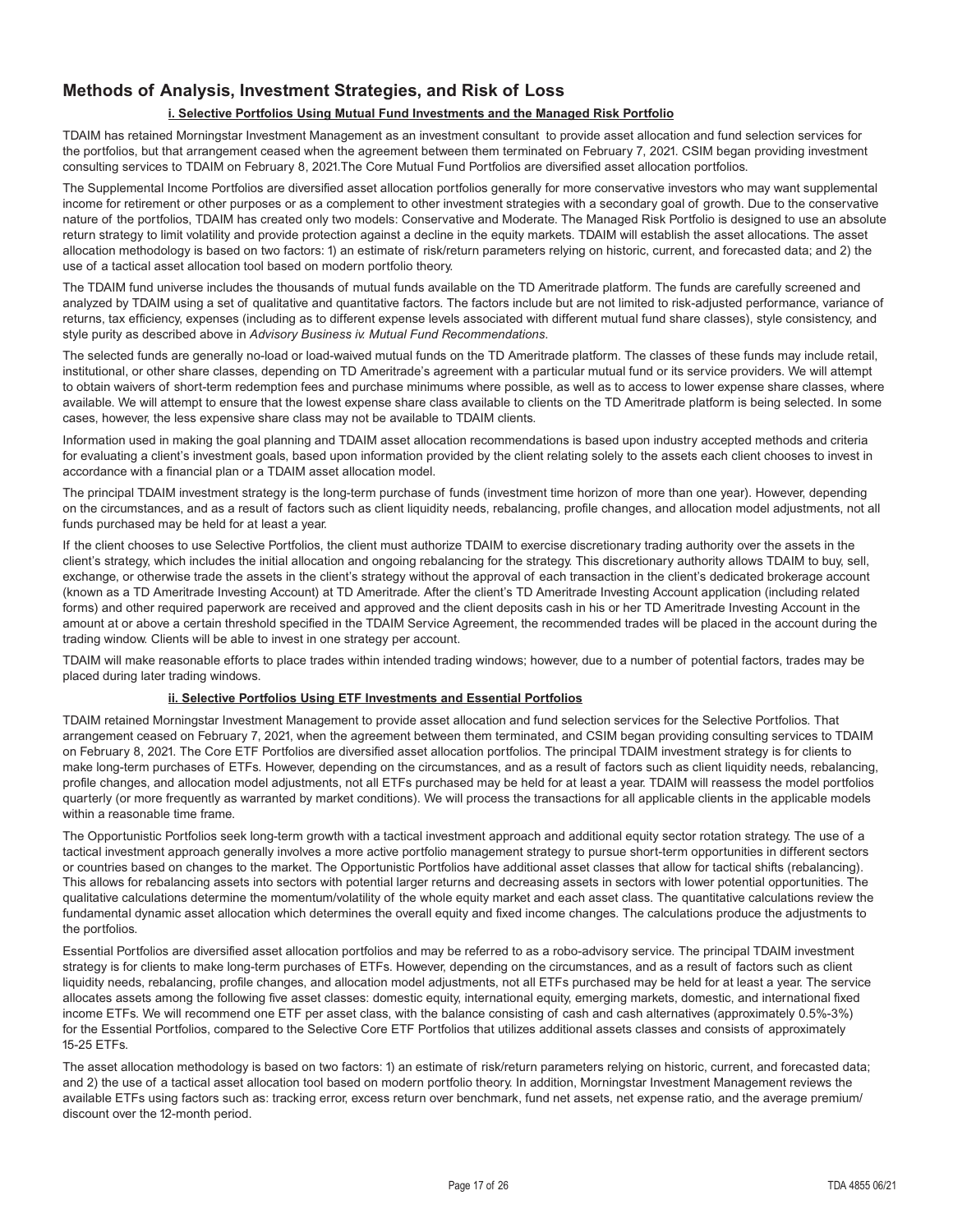Information used in making the goal planning and TDAIM asset allocation recommendations is based upon industry-accepted methods and criteria for evaluating a client's investment goals, based upon information provided by the client relating solely to the assets each client chooses to invest in accordance with a financial plan or a TDAIM asset allocation model.

If the client chooses to use a Selective Portfolio or an Essential Portfolio, the client must authorize TDAIM to exercise discretionary trading authority over the assets in the client's strategy, which includes the initial allocation and ongoing rebalancing for the strategy. This discretionary authority allows TDAIM to buy, sell, exchange, or otherwise trade the assets in the client's strategy without the approval of each transaction in the client's dedicated brokerage account (known as a TD Ameritrade Investing Account) at TD Ameritrade. With a Selective Portfolio using ETF investments, after the client deposits cash in his or her TD Ameritrade Investing Account in an amount at or above a certain threshold specified in the TDAIM Service Agreement the recommended trades will be placed in the account during the trading window. Clients will be able to invest in one strategy per account.

With an Essential Portfolio, after the client deposits cash in his or her TD Ameritrade Investing Account in an amount at or above a certain threshold specified in the TDAIM Service Agreement, the recommended trades will be placed in the account during the trading window. Clients will be able to invest in one strategy per account. TDAIM will make reasonable efforts to place trades within intended trading windows; however, due to a number of potential factors, trades may be placed during later trading windows.

#### **Types of Investments**

#### **i. Essential Portfolios**

The Essential Portfolios service currently recommends asset allocation models utilizing specific index products, typically specific types of ETFs. They are typically ETFs designed to track indices for selected categories of investments, such as the Russell 2000, International Emerging Markets, and 7-10-year U.S. Treasury Bonds.

ETFs are investment companies that are registered under the Investment Company Act of 1940, typically as open-end funds or unit investment trusts ("UITs"). They have the flexibility of trading intraday. Most ETFs are passively managed and may provide investors with diversification, cost and tax efficiency, liquidity, and marginability. ETFs sell and redeem their shares at net asset value ("NAV") only in large blocks of shares (such as 50,000) called "Creation Units" and track specific domestic and foreign market indices. Institutional investors create or redeem the Creation Units. After creation, the ETF shares trade between investors like a stock. Because ETF shares trade freely and continuously, the market determines prices, and investors can buy or sell shares at any time that the markets are open. ETFs are priced continuously by the market, so there is a potential for trading to take place at a price other than the NAV. However, because large institutions can create or redeem ETFs at any time, these large institutions take advantage of any significant mispricing through a simultaneous purchase and sale transaction called arbitrage. Arbitrage offers a small but risk-free profit to the institution, while forcing prices to remain close to their NAV.

An index-based ETF seeks to track the performance of its corresponding index by either replicating the securities in the index or holding a representative sample of the securities in the index. Because ETFs are passively managed, their expenses are typically lower than the expenses of actively managed mutual funds, which generally have higher management fees and brokerage expenses due to portfolio trading. In addition, ETF expenses are often lower than the expenses of index funds. However, investors who purchase and sell ETF shares in secondary market transactions generally pay brokerage commissions in connection with those transactions.

ETFs may be used as long-term investments, as they are for TDAIM asset allocation purposes. ETFs also may be used by others as short-term investments. For those investors who trade more frequently, ETFs offer the ability to purchase and sell ETF shares in the secondary market at a known price anytime during the trading day, to purchase ETF shares on margin, and to sell ETF shares short without regard to the "up-tick" rule.

*Risks Associated with Investing in ETFs*. Equity-based ETFs are subject to risks similar to those of stocks, and fixed-income-based ETFs are subject to risks similar to those of bonds. Investment returns will fluctuate and are subject to market volatility, so that an investor's shares, when redeemed or sold, may be worth more or less than their original cost. Foreign-based ETFs have unique and greater risks than domestic-based ETFs including fluctuations due to changes in a currency's exchange rate and political risk. Equity ETF risks include possible pricing delays in times of extreme market volatility, liquidity risk, and market risk.

Fixed-income ETF risks include:

- Credit risk: the risk that a company or bond issuer may fail to pay principal and interest payments in a timely manner.
- Interest rate risk: the risk that the market value of the bonds will go down when interest rates go up.
- Prepayment risk: the risk that a bond will be paid off early.
- Liquidity risk: the risk that certain assets may not be readily converted into cash due to lack of demand in the market.
- Market risk: the risk that the value of an investment may decline due to changes in general economic or market conditions. Please note that **past performance is no guarantee of future results.**

#### **ii. Selective Portfolios**

#### **a. Selective Core Mutual Fund Portfolios**

The Selective Core Mutual Fund Portfolios service recommends mutual funds as part of an asset allocation model. They primarily include equity and fixed-income mutual funds with investment objectives that closely match the asset/subasset classes of the asset allocation models used by TDAIM.

Mutual funds are investment companies that are registered under the Investment Company Act of 1940. Most mutual funds are managed by investment advisors who research, select, and monitor the securities in the fund. Mutual funds sell and redeem their shares at NAV. The mutual funds recommended in the Selective Portfolios are selected from the mutual funds available on the TD Ameritrade platform. The classes of these funds may include retail, institutional, or other share classes, depending on the applicable mutual fund and TD Ameritrade's agreement with the particular mutual fund or its service providers. TDAIM generally selects the lowest expense share class available to our clients on the TD Ameritrade platform.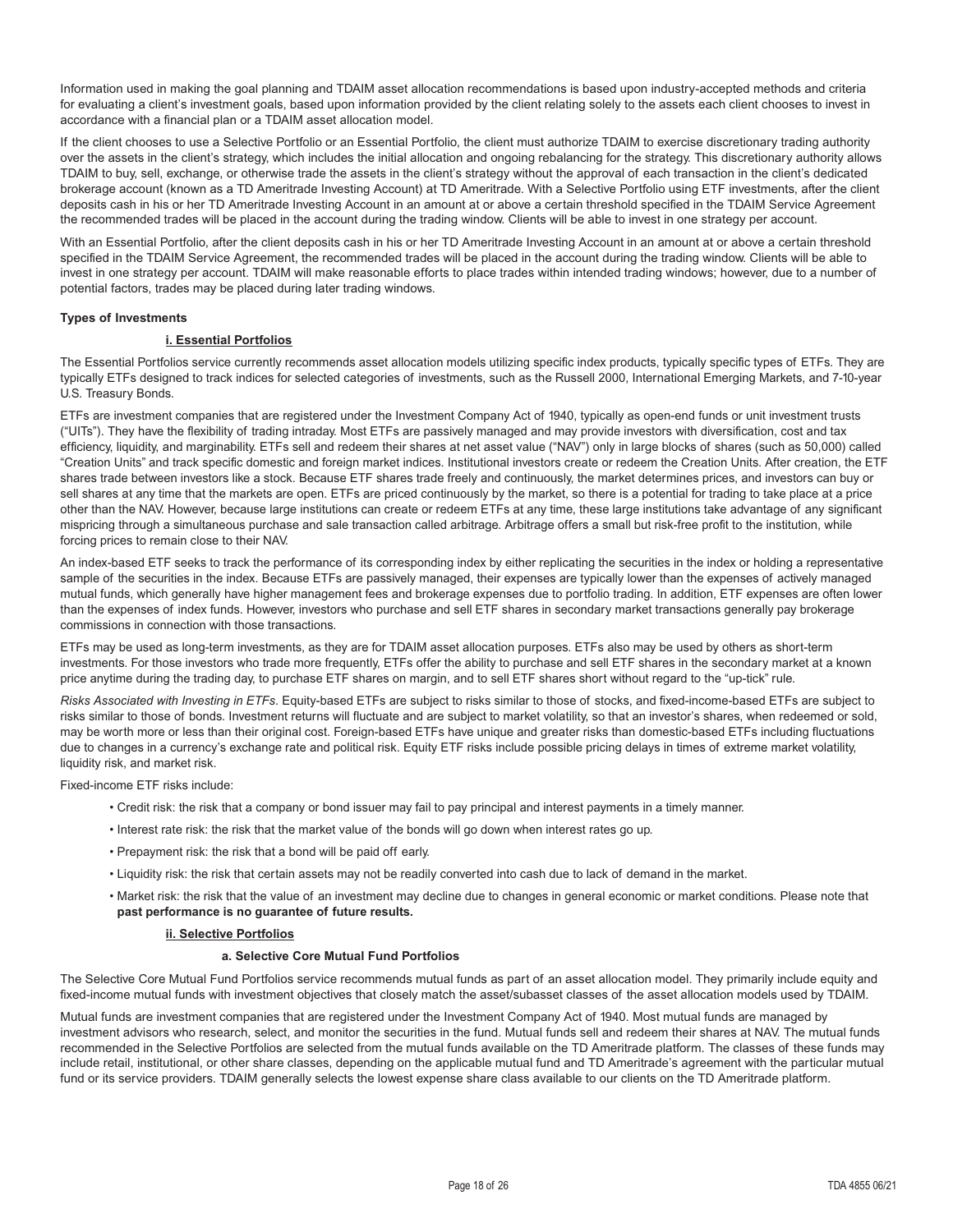*Risks Associated with Investing in Mutual Funds*. Equity-based mutual funds are subject to risks similar to those of stocks, including market risk, which is the risk that investment returns will fluctuate and are subject to market volatility, so that an investor's shares, when redeemed or sold, may be worth more or less than their original cost. International mutual funds are subject to fluctuations due to changes in a currency's exchange rate and political risk. Fixed-income mutual funds (bond funds) fluctuate with the bond market. Fixed-income risks include:

- Credit risk: the risk that a company or bond issuer may fail to pay principal and interest payments in a timely manner
- Interest rate risk: the risk that the market value of the bonds will go down when interest rates go up.
- Prepayment risk: the risk that a bond will be paid off early.

#### **b. Core ETF Portfolios**

The Core ETF Portfolios use ETFs as part of an asset allocation model as described under i. *Essential Portfolios* of this section.

#### **c. Supplemental Income Portfolios**

The Supplemental Income portfolios offer investment strategies designed to provide both income and total returns while limiting your exposure to volatility. The portfolios are not cash vehicles, cash alternatives, or money market funds and are not for short-term investing (less than one year) and should not be viewed or used for these objectives. The Supplemental Income Portfolios hold equity and bond mutual funds that have risks inherent to investing in these securities, including market and credit risk, and possible loss of value as described under *ii.a. Core Mutual Fund Portfolios* of this section.

#### **d. Opportunistic Portfolios**

The Opportunistic Portfolios use ETFs as part of an asset allocation model as described under *i. Essential Portfolios* of this section.

#### **e. Managed Risk Portfolio**

The Managed Risk Portfolio service seeks to limit portfolio volatility in an effort to provide protection against a decline in the equity markets. The service seeks to pursue this goal by investing in certain mutual funds that, when combined in a single portfolio, provide the desired volatility characteristics and return expectations. The service is not designed to outperform stocks and bonds in strong markets. There is no guarantee the underlying mutual funds will achieve positive returns or that the service's objectives will be achieved. The Managed Risk Portfolio service is not a cash vehicle, cash alternative, or money market fund equivalent, and is not for short-term investing (less than one year). It should not be viewed or used for these objectives. The mutual funds used in the Managed Risk Portfolio service invest in securities (including mutual funds) and strategies with inherent risks, including market, credit, geographical, and derivatives risk. The funds entail possible loss of value as described under *ii.a. Core Mutual Fund Portfolios* of this section.

The underlying mutual fund managers may use investment mandates which allow them to consider a variety of opportunities for their mutual funds including, but are not limited to:

- 1. Stocks
- 2. Bonds
- 3. Commodities
- 4. Derivatives
- 5. Cash

Funds used in the service may include the following types of financial instruments in their portfolios: derivative instruments, including options, futures, swaps, structured securities, and other derivative instruments which may involve a high degree of financial risk. Commodity linked mutual funds are investments intended to provide exposure to one or more physical commodities or commodities indices. The value of a commodity linked mutual fund may be affected by market movements and factors specific to a particular commodity or industry, such as weather, embargoes, and international economic, political, and regulatory developments. Derivatives are securities derived from an underlying asset. The most common types of derivatives are futures contracts, options, and swaps. The risks of investing in a derivative include liquidity, interest rate, market, credit, and management risks. Also, the value of a derivative may not correlate with the underlying asset. The funds may also pursue an arbitrage strategy and have the risk that securities purchased pursuant to the strategy intended to take advantage of a perceived relationship between the value of two securities may not perform as expected. In addition, the funds may invest in foreign securities, which may be more volatile than investments in U.S. securities and will be subject to fluctuation and sudden economic and political developments. Furthermore, the funds used may have wide flexibility as to asset allocation as governed by their prospectuses and their chosen asset allocations may prove to have been undesirable. While the funds have flexibility as to their allocation, from time to time, it may be possible that multiple funds used in the Managed Risk Portfolio may invest in a similar asset class(es) to pursue market opportunities. This may result in the overall portfolio allocations being more highly concentrated in a small number of asset classes.

#### **iii. Personalized Portfolios**

The Personalized Portfolios use ETFs and mutual funds as part of an asset allocation model as described above in this section. In addition, SMAs may be used to provide diversification or specialization within a particular sector of the market. Due to direct equity ownership, SMAs have risks including (but not limited to):

- Market risk: the risk that the value of an investment may decline due to changes in general economic or market conditions.
- Credit risk: the risk that a company or bond issuer may fail to pay principal and interest payments in a timely manner.
- Interest rate risk: the risk that the market value of the bonds will go down when interest rates go up.
- Prepayment risk: the risk that a bond will be paid off early.
- Liquidity risk: the risk that certain assets may not be readily converted into cash due to lack of demand in the market.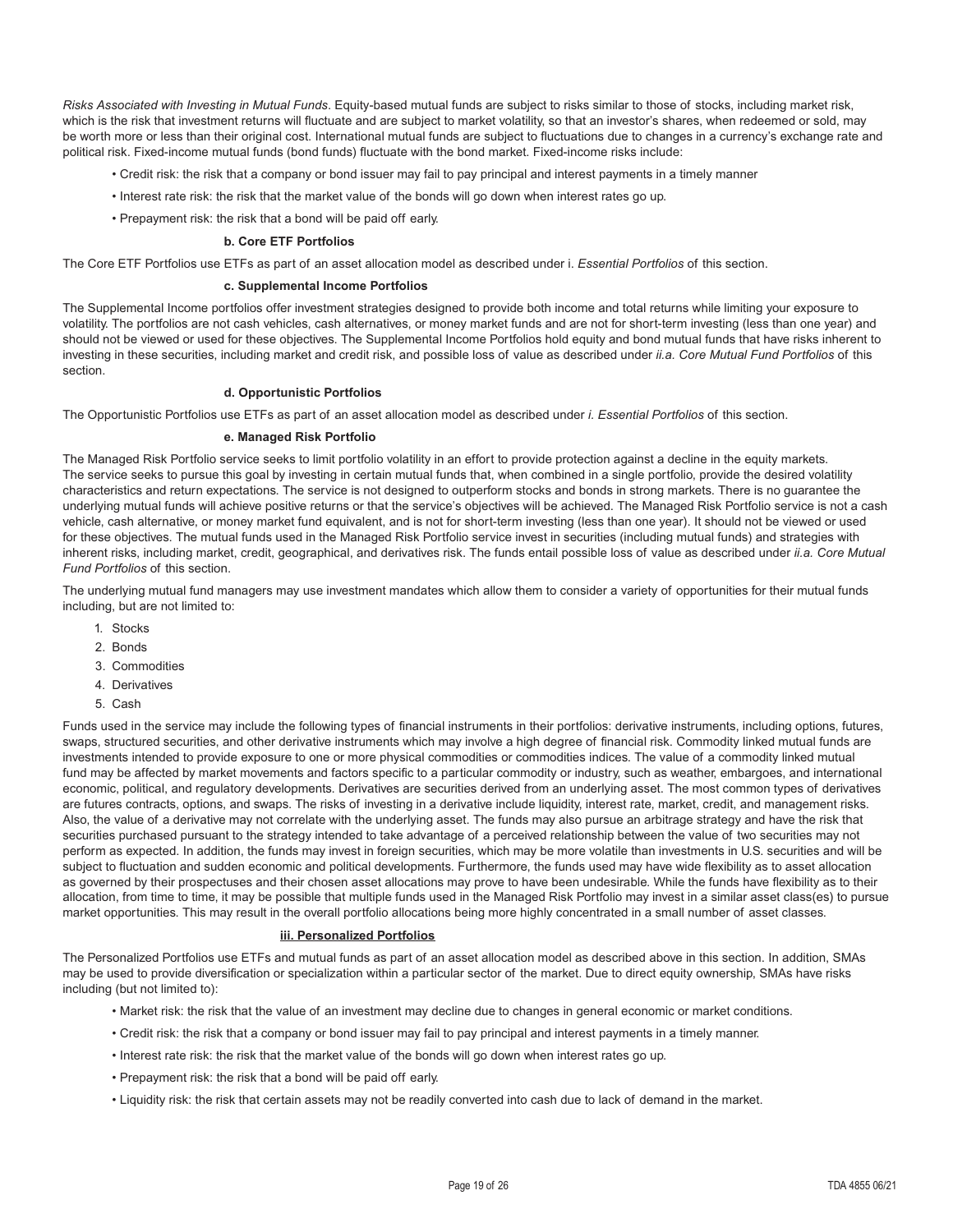- Sector risk: the risk that all of the securities in an entire sector will be affected by economic or other factors which pertain to that sector more specifically than other sectors.
- Currency risk: the risk that arises from the change in price of one currency against another.
- Commodity risk: the uncertainty that stems from changing prices that adversely impact the financial results of those who both use and produce that commodity.

#### Please note that **past performance is no guarantee of future results.**

TDAIM attempts to recommend securities that do not generate a Schedule K-1. However, in certain circumstances, a security held in an SMA will generate a Schedule K-1. A Schedule K-1 is an Internal Revenue Service (IRS) tax form issued annually for an investment in partnership interests. The purpose of the Schedule K-1 is to report each partner's share of the partnership's earnings, losses, deductions, and credits. It serves a similar purpose for tax reporting as one of the various Forms 1099, which report dividend or interest from securities or income from the sale of securities. Please seek the advice of a tax professional for more about Schedule K-1.

#### **Risk of Loss**

**The TDAIM asset allocation service and recommendations have been developed based on historical performance of the standard asset classes (stocks, bonds, and cash) and of representative index fund products, including ETFs, mutual funds, and index funds, as well as concepts of modern portfolio theory. Modern Portfolio Theory ("MPT") suggests that investors can limit the volatility in their portfolio, while improving its performance, by spreading the risk among different types of securities that do not always behave the same way. It is a principle of investing that higher potential returns carry higher risk, and conversely, for lower risk, investors must accept lower expected returns. According to MPT, a portfolio (a combination of individual investments) exhibits risk and return characteristics based on its composition and the way those components correlate with each other. For each level of risk, there is an "optimal" asset allocation that is designed to produce the best balance of risk versus return. An optimal portfolio will provide neither the highest returns, nor the lowest risk of all possible portfolio combinations—it will attempt to balance the lowest risk for a given level of return and the greatest return for an acceptable level of risk.**

**The investment analysis information generated by the TDAIM service is hypothetical, does not reflect actual investment results and does not guarantee future results. Our analysis primarily focuses on mutual funds and index ETFs that track to broad indices, including foreign equity, domestic equity, and bond indices, and may provide investors with diversification, cost and tax efficiency, and liquidity. Other investment vehicles that are not included in the modeling process may have characteristics similar or superior to mutual funds, ETFs, or index funds.**

Investing in securities involves risk of loss that the client should be prepared to bear. TDAIM does not represent or guarantee that its asset allocation services and recommendations can or will predict future results, successfully identify market tops or bottoms, or insulate clients from losses due to market corrections or declines. We cannot offer any guarantees or promises that a client's financial goals and objectives will be met. Past performance is in no way an indication of future performance.

TDAIM's recommendations generally are made without considering potential tax consequences to the client. The client is responsible for any tax liabilities resulting from transactions (including any arising from the addition of assets to or withdrawal of assets from the client's account). We make no representation regarding the likelihood or probability that any proposed investing plan will in fact achieve a particular investment goal. We are unable to predict or forecast market fluctuations or other uncertainties that may affect the value of any investment. Clients are urged to seek the advice of tax professionals and to use all available resources to educate themselves about investing in general, as well as the investments and the overall portfolio composition suggested by TDAIM.

# **Disciplinary Information**

Form ADV Part 2 requires investment advisors such as TDAIM to disclose any legal or disciplinary events that are material to a client's or prospective client's evaluation of our advisory business and/or our management. Neither TDAIM nor any of our management persons have been involved in any disciplinary events that would be material to a client's or prospective client's evaluation of TDAIM or the integrity of its management.

# **Other Financial Industry Activities and Affiliations**

TDAIM is an indirect wholly owned subsidiary of TD Ameritrade Holding Corporation (the "Corporation") through Financial Passport, Inc. ("FPI"). Because FPI is a wholly owned subsidiary of the Corporation, we are indirectly owned by the Corporation. The Corporation also owns TD Ameritrade and TD Ameritrade Clearing, Inc., registered broker-dealers, the former being an introducing broker and the latter being a clearing broker for TD Ameritrade. The Corporation is wholly owned by The Charles Schwab Corporation ("Schwab") and the Corporation's subsidiaries accordingly are affiliated with Schwab and its subsidiaries.

Pursuant to an intercompany agreement among TDAIM, TD Ameritrade Clearing, Inc. and TD Ameritrade, Inc., TD Ameritrade Clearing, Inc. and TD Ameritrade, Inc. provide services and support to TDAIM. In addition, TD Ameritrade, Inc. shares certain employees with TDAIM necessary to the operation of the company. Therefore, management persons of TDAIM generally are also employees of TD Ameritrade, Inc. and most management persons are also dually registered as registered representative of TD Ameritrade, Inc. The furnishing of services to TDAIM is undertaken under our oversight, review, approval, supervision, and control. Neither TD Ameritrade Clearing, Inc. nor TD Ameritrade, Inc. provide any investment advice or otherwise perform any function on behalf of TDAIM. We maintain all necessary records and information relating to the services it provides to meet its legal and contractual obligations.

TD Ameritrade FCs are generally dually registered as broker-dealer registered representatives of TD Ameritrade and as investment advisor representatives of TDAIM.

To implement a portfolio, TDAIM clients will need to open a dedicated brokerage account (known as a TD Ameritrade Investing Account) at TD Ameritrade. See response below to *Code of Ethics, Participation, or Interest in Client Transactions and Personal Trading* of this disclosure brochure.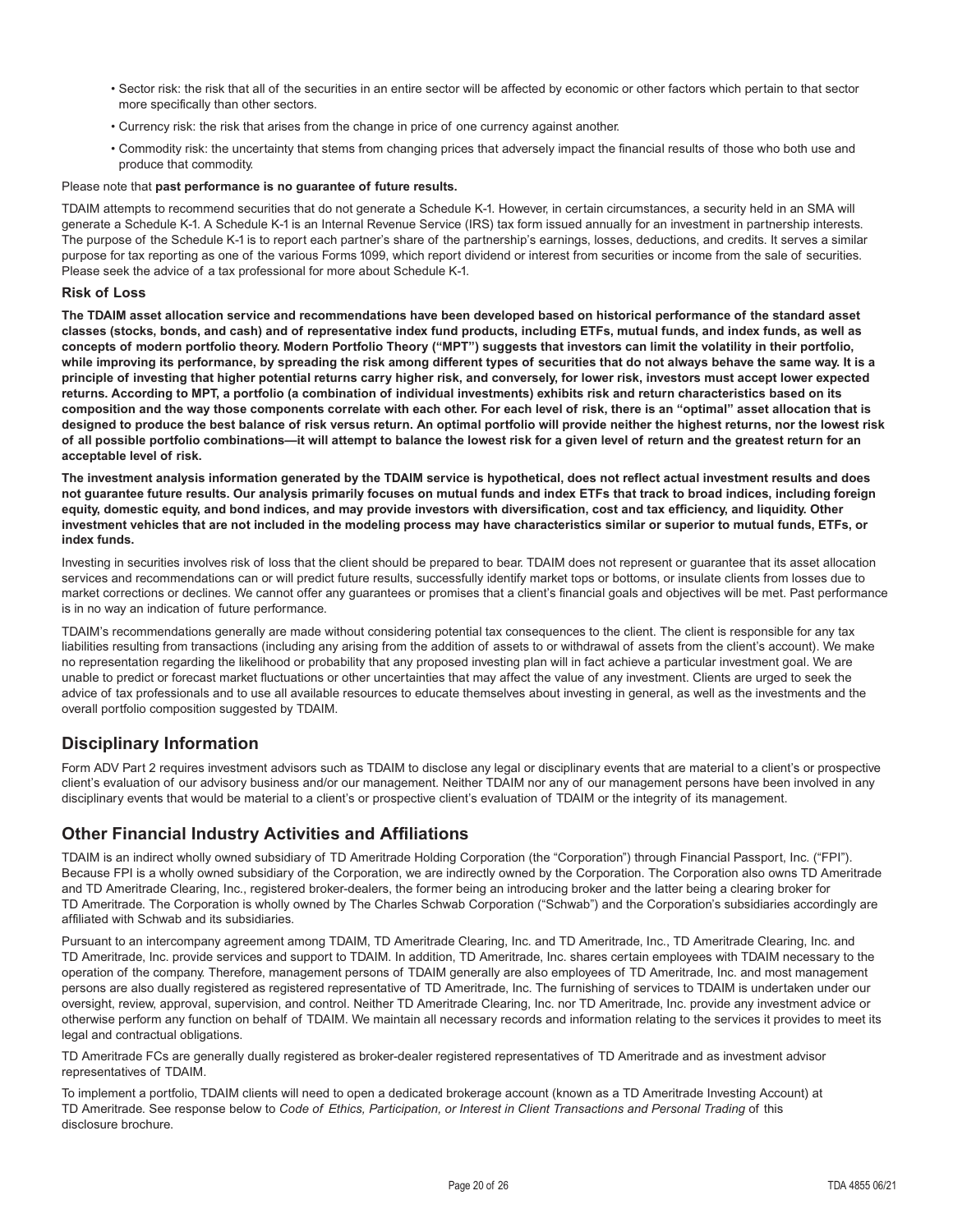From time to time, TD Ameritrade may provide offers to existing and/or prospective clients with TD Ameritrade Investing Accounts related to the deposit of additional funds into their account or the opening of a new TD Ameritrade Investing Account.

TD Ameritrade is registered with the SEC as both a broker-dealer and an investment advisor. As a broker-dealer, TD Ameritrade may receive certain fees and commissions for effecting customer transactions. TD Ameritrade does not charge commissions on equity (exchange-listed U.S. stocks) and ETF (domestic and Canadian) transactions. TD Ameritrade, acting in such a broker-dealer capacity, will forward orders from its advisory clients to TD Ameritrade Clearing, Inc., its clearing broker, for execution on a fully disclosed basis. TD Ameritrade and certain affiliates underwrite securities, but TDAIM, in its capacity as an investment advisor, does not recommend these securities to its advisory clients. In addition, the cash allocation in taxable TD Ameritrade Investing Accounts is held in the TD Ameritrade FDIC Insured Deposit Account provided by one or more Program Banks. Three of the Program Banks are Charles Schwab Bank SSB, Charles Schwab Premier Bank SSB, and Charles Schwab Trust Bank, all of which are affiliates of TD Ameritrade and TDAIM through Schwab. The Program Banks receive an economic benefit from the cash held in the TD Ameritrade FDIC Insured Deposit Account and compensate TD Ameritrade in connection with such accounts. See response below to *Code of Ethics, Participation, or Interest in Client Transactions and Personal Trading* of this disclosure brochure. In non-taxable accounts, the cash sweep vehicle is a U.S. Government money market fund, the Vanguard Treasury Money Market Fund. Investments in money market funds are subject to restrictions, charges, and expenses described in the prospectus. Money market funds are securities that may increase or decrease in value. They are not insured or quaranteed by the FDIC, any government agency, TDAIM or its affiliates, and there can be no assurance that such funds will be able to maintain a stable net asset value of \$1 per share. Clients with taxable accounts have the option to switch from the Insured Deposit Account to the Vanguard Treasury Money Market Fund.

# **Code of Ethics, Participation, or Interest in Client Transactions and Personal Trading**

TDAIM adopted a Code of Ethics as of January 31, 2005, pursuant to Rule 204A-1 under the Investment Advisers Act of 1940. The Code is based on the fiduciary duty principle that clients' interests come first. The Code requires TDAIM's personnel to adhere to high standards of honest and ethical conduct and, among other things, to comply with various reporting and approval requirements as to securities transactions. Copies of the Code are available to clients or prospective clients upon request.

TDAIM's broker-dealer affiliate, TD Ameritrade, will effect transactions for compensation for clients. Once a client selects an asset allocation model, the advisory client may implement the model recommendations through a dedicated brokerage account at TD Ameritrade known as a TD Ameritrade Investing Account. Commissions may be charged for ETF and mutual fund transactions effected through TD Ameritrade, including those to implement, rebalance, or reallocate a TDAIM asset allocation model, although they are not currently being charged.

TD Ameritrade is registered with the SEC as both a broker-dealer and an investment advisor. As a broker-dealer, TD Ameritrade may receive certain fees and commissions for effecting customer transactions. TD Ameritrade, acting in such a broker-dealer capacity, will forward orders from its advisory clients to TD Ameritrade Clearing, Inc., its clearing broker, for execution on a fully disclosed basis. TD Ameritrade and certain affiliates underwrite securities, but TDAIM, in its capacity as an investment advisor, does not recommend these securities to its advisory clients. See response above to *Other Financial Industry Activities and Affiliations* of this disclosure brochure.

In its investment advisory capacity, TD Ameritrade provides services with respect to its AdvisorDirect® advisor referral service, which generally has a \$500,000 minimum investment requirement. The AdvisorDirect service refers eligible TD Ameritrade retail clients to one or more independent investment advisory firms that offer traditional investment management and/ or financial planning services. Such firms are clients of TD Ameritrade's Institutional division and have been screened for participation in AdvisorDirect. TD Ameritrade's clients could potentially receive advisory services from such independent advisors or receive advisory services from its affiliated advisor TDAIM. As a result, TD Ameritrade may have a conflict of interest when it guides prospects toward these services. TD Ameritrade has adopted incentive plan arrangements for its FCs as described in *Client Referrals and Other Compensation* below. TD Ameritrade also has implemented procedures to mitigate the conflict of interest and to help ensure its clients are referred to the appropriate advisory service. The procedures include qualification criteria designed, among other things, to identify the client's desire for the traditional services of an independent investment advisory firm or for the TDAIM service based on a number of factors to help ensure the appropriate advisory service is selected.

TDAIM prospects investing assets of an employee benefit plan subject to Title 1 of the Employee Retirement Income Security Act of 1974 ("ERISA") should be aware that TDAIM services are not designed for them and they are solely responsible for selecting TDAIM as the advisor for their plan or account. TD Ameritrade will not make that decision for them. Such prospects should seek information to enable them to independently determine whether our service is appropriate for them. Among the factors to be considered in making that determination are: (i) the role that TDAIM would play in the investment portfolio as a whole; (ii) the risk of loss and the opportunity for gain (or other return) associated with using our service; (iii) the composition of the plan's or account's investment portfolio with regard to diversification; (iv) the liquidity and current return of the plan's or account's investment portfolio relative to its anticipated cash flow requirements; and (v) the projected return on the plan's or account's investment portfolio relative to the prospect's investment objectives for the plan or account.

TDAIM's affiliates and TD Ameritrade associates (collectively "Associates") are allowed to invest in our portfolios through the same interactive software that is available to all clients. Associates may purchase the portfolios in the same manner as retail clients. In addition, Associates are subject to the TD Ameritrade Trading Policy, including the prohibition to not buy or sell securities on the basis of material nonpublic information.

Related persons of TDAIM are restricted from purchasing or selling any security (or derivative thereof) that they know or reasonably should know will be recommended in any of the Portfolios (a) in their personal accounts and (b) in accounts as to which they have beneficial ownership (which include (1) the accounts of a spouse, minor children, other persons living in their household, and non-emancipated adult children [collectively, "family members"], (2) trusts established for the related person's benefit, family members, or any other relative as to which trusts the related person has sole or shared voting or investment power and (3) entities in which the related person or his/her family members have sole voting or investment power or as to which the related person or his/her family members have shared voting or investment power and pecuniary interests.) However, the restriction does not apply to securities listed on the S&P 500 or other large cap issues with a market capitalization or net assets of \$5 billion or more or reasonable trading volume where a transaction in the security will not likely move the market.

Supervised Persons are subject to the trading restrictions as described above. In addition, as associates of TD Ameritrade, they are subject to the TD Ameritrade Trading Policy. Our discretionary ETF transactions are entered as block orders with TD Ameritrade and, if applicable, Associate accounts will be included in the block orders and will receive the same average price as clients to help ensure Associates do not benefit unfairly to the disadvantage of the clients. Furthermore, the list of recommended ETFs will be included on a "restricted list" and reviewed and compared against the personal trades of the Access Persons per the trading restrictions.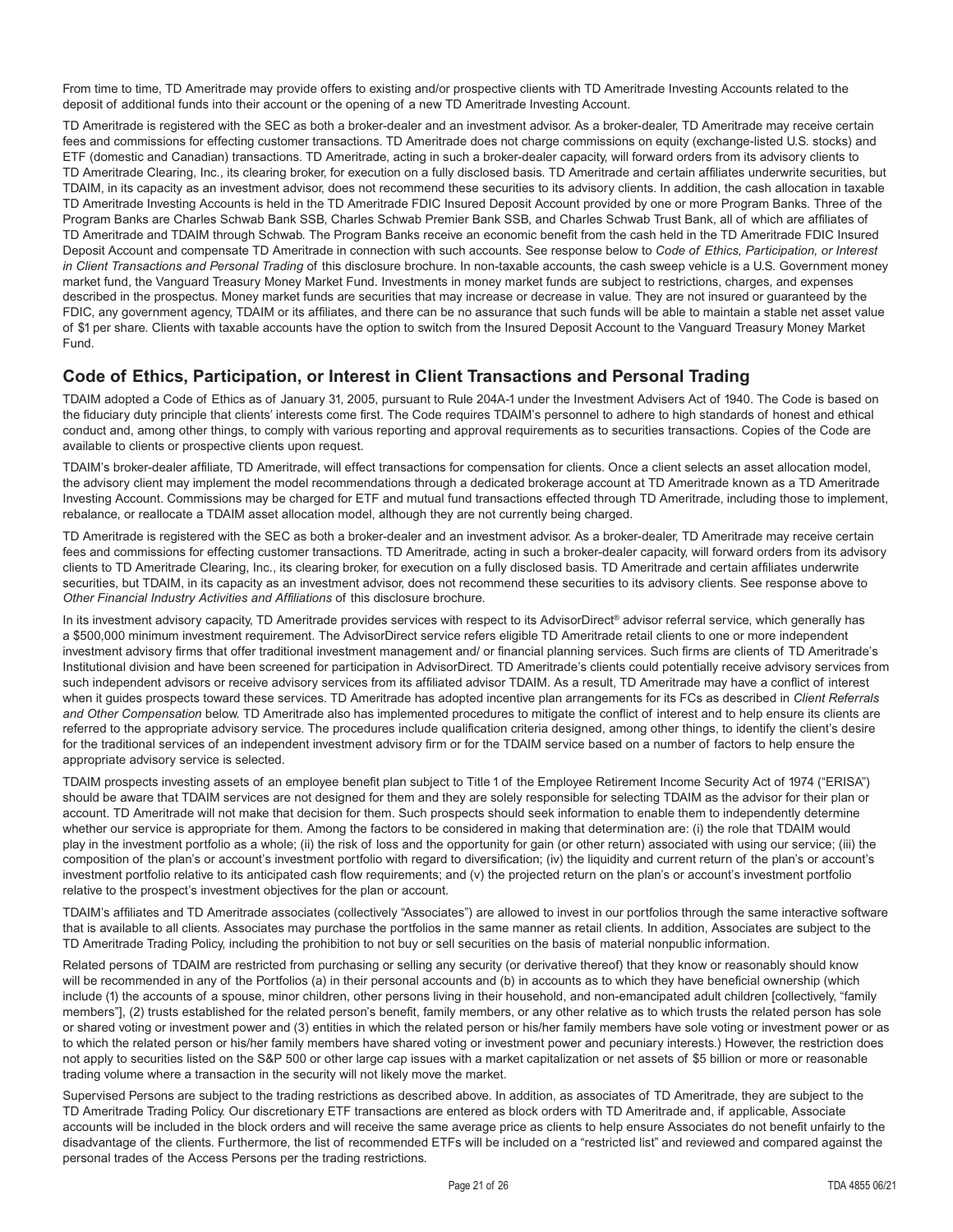# **Brokerage Practices**

**To implement any of the Portfolios, clients are required to open a TD Ameritrade Investing Account and use TD Ameritrade as the brokerdealer. Use of the discount brokerage service is a condition to implementing the discretionary investment advice provided through TDAIM. We feature TD Ameritrade as a broker to use in making securities transactions, and TD Ameritrade provides separate, dedicated brokerage accounts to facilitate tracking of client positions in TDAIM-related securities. Brokerage services provided by TD Ameritrade, Inc. The TDAIM discretionary transactions will be executed during daily trading windows on an individual account basis. TD Ameritrade currently charges no commissions in connection with the discretionary transactions in associated TD Ameritrade accounts. TDAIM will make reasonable efforts to place trades within intended trading windows; however, due to a number of potential factors, trades may be placed during later trading windows. TD Ameritrade will charge a Regulatory Fee on certain transactions. Please see the description of Regulatory Fees under** *Fees and Compensation, iii. Selective Portfolios Using Exchange Traded Fund Investments.* **Requiring the use of TD Ameritrade, Inc. as the dedicated broker-dealer may prevent TDAIM from achieving the most favorable execution for client transactions, which may cost clients more money. Please see response above at** *Code of Ethics, Participation, or Interest in Client Transactions and Personal Trading* **of this disclosure brochure. Also see response below at** *Additional Compensation.*

#### **Aggregation of Trades**

#### **a. Selective Portfolios Using Mutual Fund Investments and the Managed Risk Portfolio**

With the Core Mutual Fund, Managed Risk, and Supplemental Income Portfolios, TDAIM does not aggregate the orders. The discretionary transactions will be executed during daily trading windows on an individual account basis as mutual funds sell and redeem their shares at NAV. TD Ameritrade currently charges no commissions in connection with Selective Portfolios discretionary transactions in clients' associated TD Ameritrade accounts.

Based on the quarterly recommendations (or more frequently as warranted by market conditions) of the investment consultant, TDAIM may rebalance the portfolios. As noted above, the agreement for Morningstar Investment Management's services to TDAIM terminated on February 7, 2021 and CSIM began providing consulting services to TDAIM on February 8, 2021. When TDAIM rebalances the portfolios, there may be instances when a rebalance will entail a significant amount of transactions across all client accounts; we reserve the right to place the transactions over two or more consecutive trading days in order to reduce large price fluctuations that may occur by executing the trades on a single trading day. We will randomly select the portfolio models that will be traded on each of the two or more consecutive trading days if two consecutive days are needed to minimize price fluctuations. It is our policy that such transactions will be entered in a fair and equitable manner. There is no preferential treatment given to any one client account.

#### **Trade Error Policy**

In the event TDAIM makes an error that has a financial impact on a client's account, we will seek to correct the error as soon as possible and in such a manner that the affected client is not disadvantaged and bears no loss. We will evaluate each situation independently.

#### **b. Selective Portfolios Using ETF Investments and Essential Portfolios**

With the Core ETF, Opportunistic Portfolios and Essential Portfolios, TDAIM typically aggregates orders for more than one client in the Selective and Essential Portfolios if it determines that aggregation is in the best interests of the clients. Clients participating in aggregated transactions will receive an average share price with all transaction costs shared on a pro-rata basis.

TDAIM intends to enter the aggregated orders for the transactions during the trading window at approximately the same time every business day on which securities markets are open. Our trade allocation policy is to allocate the purchase and sales of the recommended ETFs in a fair and equitable manner. The policy prohibits any trade allocation to favor one group or any particular client(s) more favorably than another group or any similar clients.

On a typical trading day, TDAIM generates a list of accounts that require a recommended initial allocation or rebalancing transactions. The list also includes accounts for client-initiated transactions resulting from the client requesting a raise cash (liquidate securities), invest raise cash or the client selecting a new model after the previous day's trading aggregation job. Generally, the list does not include accounts in which client-initiated requests made to the TDAIM Support Team during market hours indicate the client does not wish to wait for the next trading window. In addition, the list will not include accounts with open orders, unresolved investment restrictions, incompatible assets or model, values below the required minimum or above the required maximum, or in "do not trade" or Regulation T status.

However, in certain market conditions such as: 1) significant market losses or gains (generally based on important economic news), 2) significant trading volume, or 3) when clients may receive a price advantage, TDAIM reserves the right to open an additional or earlier trading window or multiple trading windows over consecutive trading days. We also reserve the right to open an additional trading window if there is a considerable amount of client-initiated requests to liquidate positions and the clients do not wish to wait for the next scheduled daily trading window and we determine it is not to the benefit of the clients to enter the orders on an individual account basis. These orders will be aggregated and will receive an average price that is separate from the regular daily trading job. TDAIM will make reasonable efforts to place trades within intended trading windows; however, due to a number of potential factors, trades may be placed during later trading windows.

The aggregated orders are placed with TDAIM's affiliated broker-dealer TD Ameritrade Clearing, Inc. We reconcile the orders by the next business day. Client cash or securities may be held collectively for settlement purposes but no longer than necessary to settle the purchase or sale.

TD Ameritrade provides each client with an account statement and trade confirmations that reflect the securities that have been purchased and sold for the clients. TDAIM also maintains books and records reflecting the securities held by, or bought or sold for, clients' accounts that participate in the aggregations.

The accounts of our associated persons may participate in aggregated orders. The associates will receive the same average share price and will pay any applicable commissions and other transaction costs on a pro-rata basis.

#### **Written Aggregation Statement**

Each trading day, as described above, TDAIM generates a list of accounts for the daily aggregated order(s). The orders are sent to TD Ameritrade Clearing, Inc. The order is generally filled in its entirety and clients receive their allotted allocation. ETFs sell and redeem their shares at NAV in Creation Units. Therefore, if additional shares of an ETF are required, a Creation Unit(s) may be used to fill the aggregated order. Once the order is executed, the shares will be allocated back to the clients' accounts participating in the order.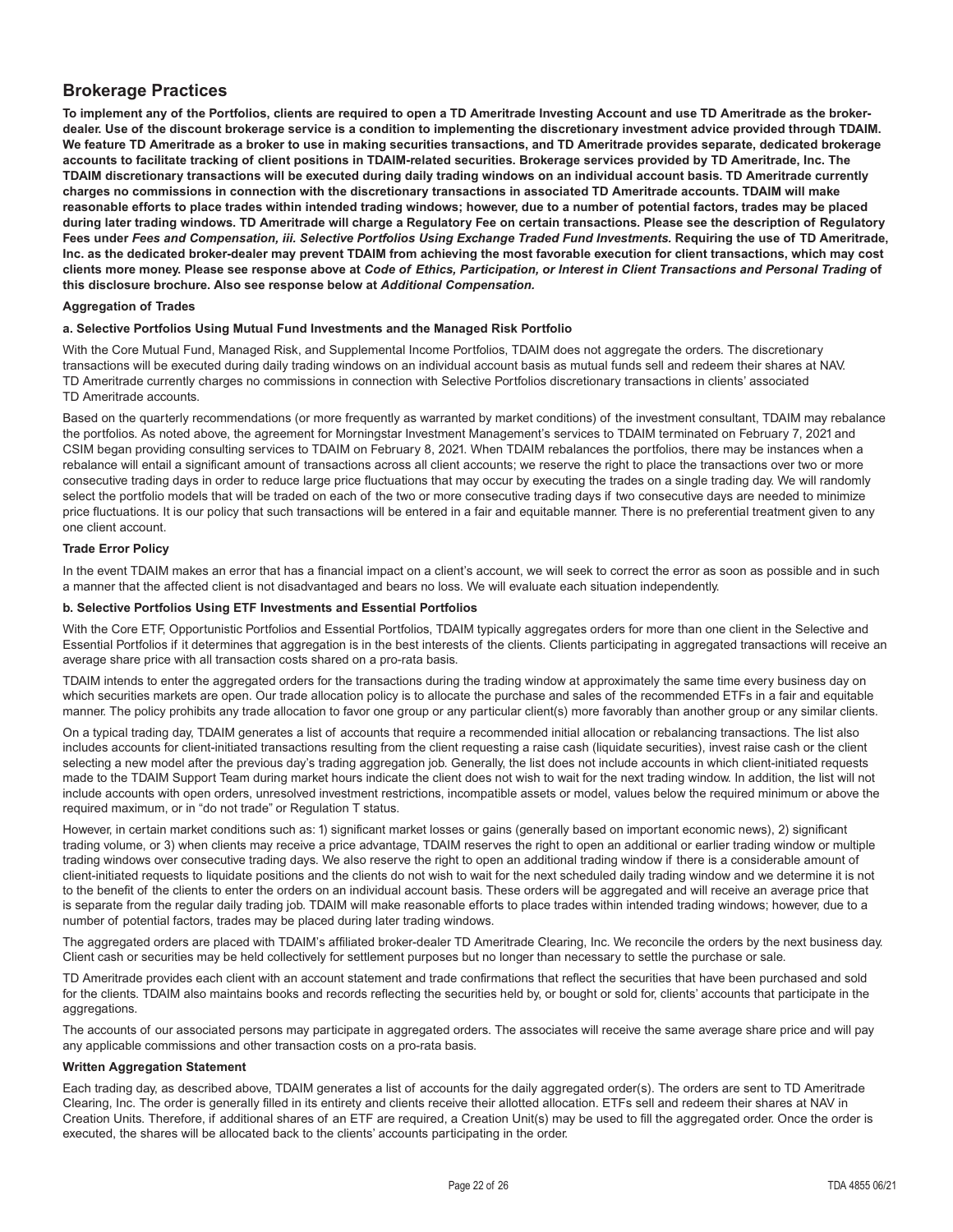In rare instances, if an order is not filled in its entirety as stated above, the shares will be allocated on a percentage pro-rata basis among the participating clients. However, adjustments may be made to avoid odd amounts of shares held in any client account. If an order is allocated in a manner other than that stated herein, a written explanation for the change must be provided to and approved by the Chief Operating Officer and/or Chief Compliance Officer no later than the morning of the next business day following the execution of the order.

#### **Trade Error Policy**

In the event TDAIM makes an error that has a financial impact on a client's account, we will seek to correct the error as soon as possible and in such a manner that the affected client is not disadvantaged and bears no loss. We will evaluate each situation independently.

#### **c. Personalized Portfolios**

In order to begin placing trades for a client's Account, the client's Account application (including related forms) and other required paperwork must first be received and approved. Next, after the client deposits cash in their Account in the amount at or above the required minimum, the recommended trades will be placed in the Account during the next trading window. (TDAIM intends to enter the transactions with TD Ameritrade Clearing, Inc. at approximately the same time every business day on which securities markets are open, but reserves the right to change the time when appropriate. The orders will be executed at the end of the day.).

However, in certain market conditions such as: 1) significant market losses or gains (generally based on material global geopolitical or economic news), 2) significant trading volume, or 3) when clients may receive a price advantage, we reserve the right to open an additional or earlier trading window or multiple trading windows over consecutive trading days. We also reserve the right to open an additional trading window if there are a considerable number of client-initiated requests to liquidate positions and the clients do not wish to wait for the next scheduled daily trading window and we determine it is not to the benefit of the clients to enter the orders on an individual account basis. TDAIM will make reasonable efforts to place trades within intended trading windows; however, due to a number of potential factors, trades may be placed during later trading windows. There is no preferential treatment given to any one client account.

Since mutual funds trade at a daily NAV, clients participating in the daily trading windows will receive the same average price.

#### **Trade Error Policy**

In the event TDAIM makes an error that has a financial impact on a client's account, we will seek to correct the error as soon as possible and in such a manner that the affected client is not disadvantaged and bears no loss. We will evaluate each situation independently.

# **Review of Accounts**

#### **A. Reviews**

#### **Selective Portfolios and Personalized Portfolios Clients**

TDAIM will request updated Profile Information from clients informally on a quarterly basis and more formally on an annual basis. Members of the TDAIM Support Team will run reports periodically to identify clients who have updated their Profile Information. They then will see whether the updated information would indicate that a change to the client's portfolio might be appropriate. They also will run periodic reports to identify portfolios in various circumstances such as portfolios with incompatible assets or incomplete paperwork. If so, a member of the Support Team will contact the client to pursue the matter. In addition, members of the Support Team who are knowledgeable about the service will be available to consult periodically with clients about their portfolios.

#### **Essential Portfolios Clients**

TDAIM will request updated Profile Information from its Essential Portfolios clients informally on a quarterly basis and more formally on an annual basis. Members of the Support Team will run reports periodically to identify clients who have updated their Profile Information. They then will see whether the updated information would indicate that a change to the client's portfolio might be appropriate. They also will run periodic reports to identify portfolios in various circumstances such as portfolios with incompatible assets or incomplete paperwork. The Essential Portfolios are offered electronically via the Internet as the primary channel of interaction with TDAIM. Accordingly, Essential Portfolios clients need Internet access for activities such as monitoring their portfolio, updating their Profile Information, conducting cash and securities transfers and communicating with the Support Team. Essential Portfolio clients agree to receive notices including disclosure brochures, regulatory communications, and other materials electronically in lieu of paper communications. The communications will be delivered electronically to the email address provided on the client's TD Ameritrade Investing Account application.

#### **B. Reports**

#### **Selective Portfolios, Essential Portfolios, and Personalized Portfolios Clients**

TDAIM does not provide written reports to clients. Clients may view their TD Ameritrade Investing Accounts online to see current account information. Such information includes asset allocation information as of the current business day. TD Ameritrade will also provide a written account statement (at least quarterly) detailing the positions and activity in a client's TD Ameritrade Investing Account, and clients will receive trade confirmations for each buy, sell, or exchange transaction in their accounts

# **Client Referrals and Other Compensation**

**A.** TD Ameritrade Holding Corporation (or its subsidiaries or affiliates) provides to TDAIM office space, use of its phone system, use of its Internet website and other general office, clerical, managerial, and legal support. Our advisory service is designed to work with TD Ameritrade, a registered broker-dealer under common control with TDAIM. TD Ameritrade does not charge commissions for implementing our recommendations.

**B.** TD Ameritrade FCs and Fixed Income Specialists are generally dually registered as broker-dealer registered representatives of TD Ameritrade and as investment advisor representatives ("IARs") of TDAIM. They are generally located in TD Ameritrade branch offices or in a call center.

FC compensation for TD Ameritrade registered representatives is comprised of both (i) base pay and (ii) incentive payments as to products and services offered through TD Ameritrade. Base Salary is designed to represent roughly half of our financial consultants' total compensation, but the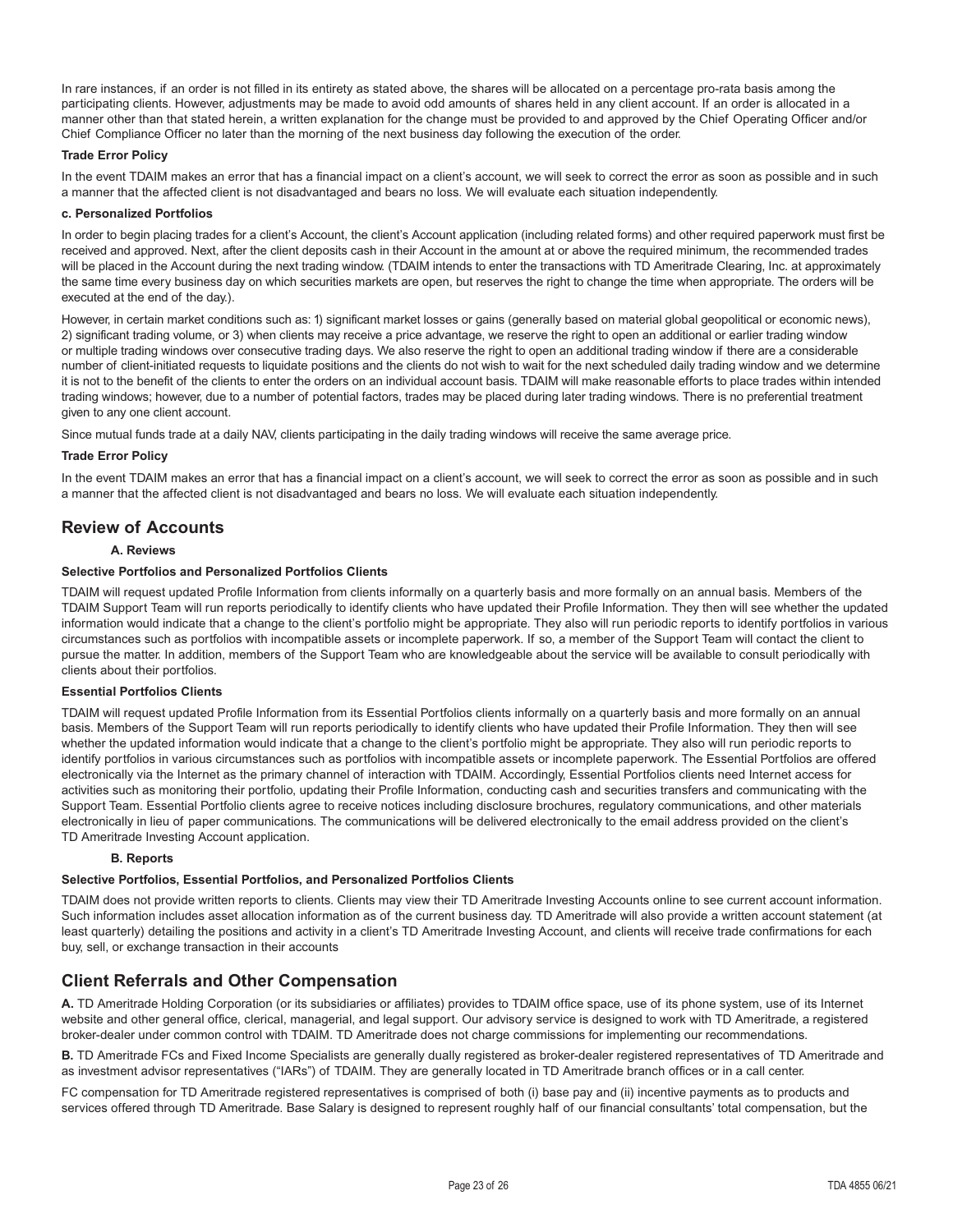actual percentage of total compensation attributable to base salary could vary based on a particular financial consultant's incentive compensation (with higher performers earning significantly more from incentive compensation overall) Financial consultants may be eligible for incentive compensation based on meeting various performance metrics, including matching client needs with various guidance solutions, attracting new assets to the firms, retaining client assets, and providing an exceptional client experience. Our compensation plans are designed to align with our core values, with a focus on client experience, trust and integrity, and collaboration. Here are a few of the incentive compensation highlights:

First and foremost, our financial consultants are incented to provide appropriate, suitable, long-term solutions for clients and to build strong, lasting client relationships. The following factors are also taken into account in arriving at incentive compensation for our FCs and SFCs:

- **Core Values & Client Experience:** Discretionary awards for behaviors aligned with our firm's core values and superior client experience.
- **Client Acquisition and Retention Incentives:** Financial consultants are incentivized for attracting new clients and assets to TD Ameritrade, as well as for retaining existing clients and assets at TD Ameritrade. Financial consultants are compensated for:
	- -Net flows of assets resulting from their activities to develop existing and new clients;
	- -Net flows of guidance assets resulting from activities to develop new clients; and
	- -Maintaining existing client assets.

They receive increased payout for activities relating to maintaining existing client assets in guidance solutions, including Selective Portfolios, Personalized Portfolios and referrals to AdvisorDirect.

- **Partner and Affiliate Referrals** Referring clients to another licensed TD Ameritrade or Charles Schwab & Co., Inc. associates for:
	- -appropriate fixed income solutions;
	- -discussion/demonstration of the thinkorswim® platform or certain educational materials on our website;

-assistance with annuity products; and

-introduction to Charles Schwab & Co, Inc. and its affiliates or third party providers for certain products and services.

A portion of the asset-based compensation is related to the use of advisory services from TDAIM. This portion of the compensation is paid to the FC by TDAIM for acting as a TDAIM IAR. FCs are also compensated based on new client assets and the retention of existing client assets that may include TDAIM assets. This compensation structure can create a conflict in that the compensation could potentially provide FCs an incentive to make recommendations for asset investment or retention with a view to their compensation interest rather than the best interest of clients. Those incentives could lead them to refer you to TDAIM or deposit additional assets into your TD Ameritrade Investing Account instead of choosing other investment options for your assets. To mitigate the potential conflicts of interest described above, TD Ameritrade and TDAIM policies and procedures and supervision are in place to help the focus be on the most appropriate solution for a client. For more information on compensation, see https://www. tdameritrade.com/incentive-compensation.page. In addition, and in connection with the recent affiliation with Charles Schwab & Co. Inc. ("CS & Co."), beginning in 2021 TD Ameritrade FCs will be eligible to receive modest additional compensation for introducing clients to CS & Co. or to certain of its products and services. Further, beginning on January 1, 2021 TD Ameritrade Branch Managers were placed on Schwab's Corporate Bonus Program.

Compensation for TD Ameritrade Fixed Income Specialists is comprised of both (i) base pay and (ii) incentive payments as to products and services offered through TD Ameritrade. The base pay generally ranges from about one half to two-thirds of total Fixed Income Specialist compensation. The incentive payments are tied (i) to performance metrics (including six different ones, one of which relates to net new assets) that are determined on a discretionary basis and account for 60% of the compensation and (ii) client experience and core values metrics that are determined on a discretionary basis and account for 40% of the compensation. There are no specific metrics as to the portion of the compensation that is attributable to Supplemental Income Portfolios activity. To mitigate potential conflicts of interest, TD Ameritrade and TDAIM policies and procedures and supervision are in place to help the focus be on the most appropriate solution for a client. For more information on compensation, please see the www.tdameritrade.com/incentive-compensation.page.

TD Ameritrade FCs who are IARs of TD Ameritrade have the ability to refer clients to AdvisorDirect and receive compensation in connection with such referrals. All FCs are trained to direct clients to the most appropriate financial solution based on the client's financial situation, suitability, and preferences. TD Ameritrade policies and procedures and supervision are in place to help the FC refer clients to the most appropriate solution for their financial needs. Compensation arrangements for referrals to TDAIM or to AdvisorDirect advisors are designed to make the compensation to the FCs neutral as between referrals to those services. Furthermore, TD Ameritrade client service personnel who are appropriately registered may receive modest additional compensation for making service transfers to TD Ameritrade FCs that result in new assets to TD Ameritrade. These payments are paid to the client service personnel from TD Ameritrade.

TDAIM has a referral agreement with TD Bank, N.A. ("TD Bank"). TD Bank connects prospective clients to TD Ameritrade and a TD Ameritrade FC will help the prospective clients find the products and services, including the advisory services from TDAIM, that align with their goals. TD Bank and its personnel do not provide investment advice regarding the products and services offered through TD Ameritrade. If the client is interested in TD Ameritrade's products and services, the client will complete a Consent to Contact form and a TD Ameritrade FC will contact the client to discuss their financial needs. After the prospective client discusses their financial needs with a TD Ameritrade FC, if the client opens a TD Ameritrade Investing Account using the advisory services from TDAIM, TD Bank will receive a referral fee. The referral fee is 25% of the investment advisory fee that you pay to TDAIM and TD Bank will continue to receive the fee as long as you are a TDAIM client. You will not pay an additional fee because of this referral agreement. TD Ameritrade has implemented procedures to mitigate any conflict of interest to help ensure its clients are referred to the appropriate product or service. The procedures include qualification criteria designed, among other things, to identify the client's desire for traditional brokerage services from TD Ameritrade or advisory services from TDAIM. This agreement will be terminated effective May 9, 2021 with a 90 day obligation to accept referrals.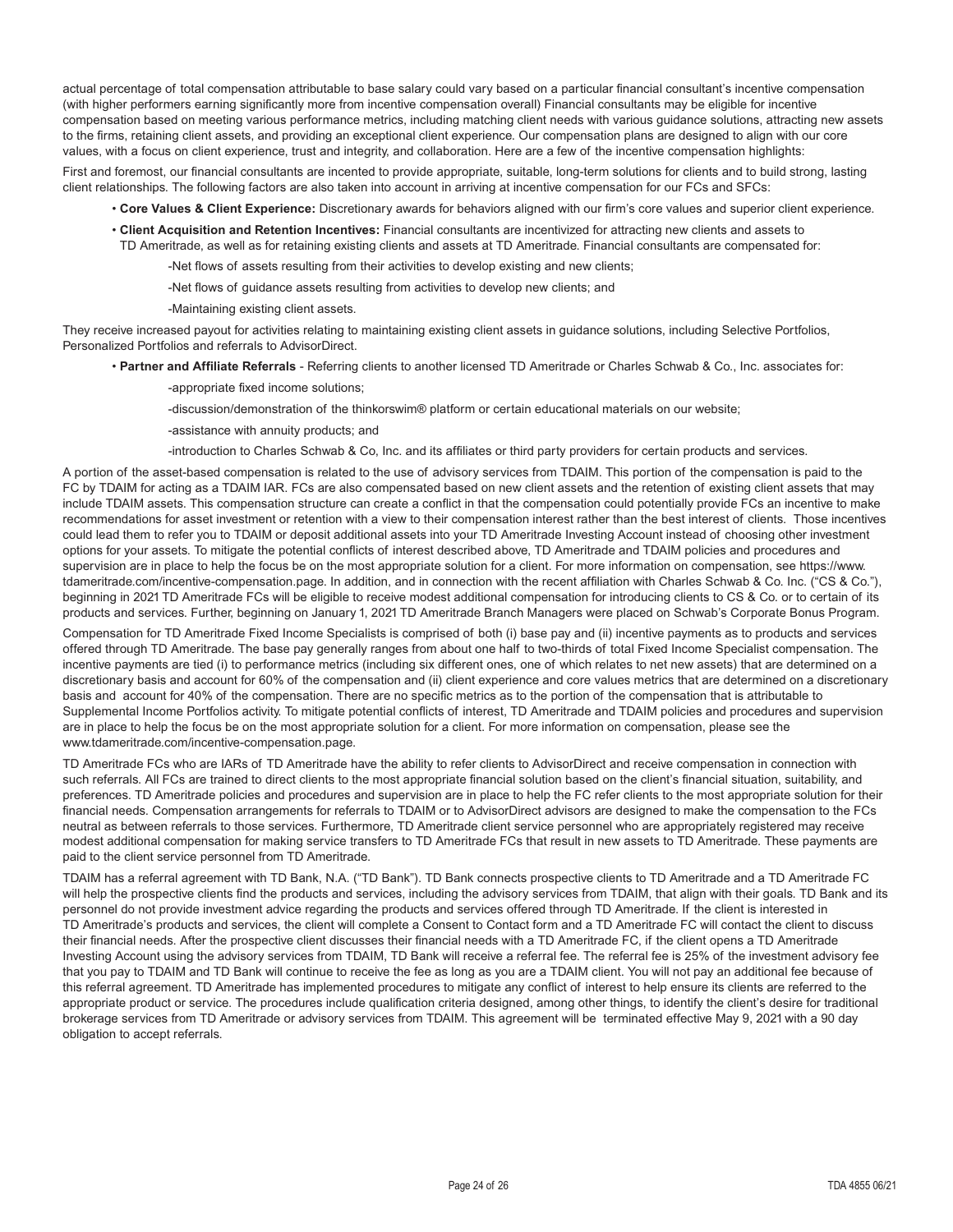# **Custody**

Clients will implement TDAIM's advice through a dedicated brokerage account (known as a TD Ameritrade Investing Account) at its affiliated brokerage firm, TD Ameritrade. Our fee will be deducted from the assets in the related account held at the affiliated clearing brokerage firm, TD Ameritrade Clearing, Inc.

Pursuant to the Intercompany Agreement (see *Other Financial Industry Activities and Affiliations*), TD Ameritrade Clearing, Inc. agrees to collect, on behalf of TDAIM, any fees charged by us to clients using TD Ameritrade Investing Accounts. Clients will receive written account statements from TD Ameritrade at least quarterly detailing the positions and activity in a client's TD Ameritrade Investing Account, and clients will receive trade confirmations for each buy, sell, or exchange transaction in their accounts. The account statements from TD Ameritrade will indicate the amount of our advisory fees deducted from a client's account(s) each billing period. Clients should carefully review account statements for accuracy. See response above to *Code of Ethics, Participation, or Interest in Client Transactions and Personal Trading* of this disclosure brochure.

## **Investment Discretion**

#### **Selective Portfolios, Essential Portfolios, and Personalized Portfolios**

With Selective, Essential and Personalized Portfolios, the client must authorize TDAIM to exercise discretionary trading authority over the assets in the client's strategy. This includes the initial allocation and ongoing rebalancing of the strategy. Clients grant the authority to TDAIM by signing/ agreeing to the TDAIM Service Agreement. The discretionary authority allows us to buy, sell, exchange, or otherwise trade the eligible assets in the client's strategy without the client approval of each transaction. We are not authorized to withdraw cash or securities from a client's account other than for the payment of advisory fees as described in the *Fees and Compensation and Custody* sections above. TDAIM may, in its discretion, accept mutual funds owned by the client into his or her TD Ameritrade Investing Accounts if the mutual funds were previously recommended by us. We may accept and use a compatible mutual fund in the client's portfolio, even if the mutual fund share is of a different share class than the share class of the mutual fund approved for use in the Selective Portfolios service. For example, if a client transfers in a retail share class mutual fund and TDAIM uses a lower expense share class of the same mutual fund, we may retain the retail share class of the mutual fund in the client's portfolio. Accepting the retail share class mutual fund will benefit clients as they will be able to invest in their portfolio more quickly. In addition, it may help reduce potential tax liabilities from selling the retail class shares and then buying the lower expense share class. TDAIM will review client accounts that transferred in different share classes of compatible mutual funds and will convert share classes to the approved share class where we believe doing so would be beneficial to the client (for example to help lower the client's expenses). The limitations on compatible mutual funds contained in this paragraph apply to both initial and subsequent contributions.

TDAIM will assume discretion as to the compatible mutual funds, and the client acknowledges that all or a portion of the contributed mutual funds may be redeemed, either initially or during the course of management of his or her strategy.

In certain circumstances, clients will transfer incompatible mutual funds into their TD Ameritrade Investing Account: i) If a client deposits an incompatible mutual fund into a newly funded TD Ameritrade Investing Account, we will not start charging our advisory fee until the incompatible asset is removed from the account; ii) If a client deposits an incompatible mutual fund into an existing TD Ameritrade Investing Account, we will provide a fee credit for the amount of time the incompatible mutual fund was held in the TD Ameritrade Investing Account. For example, if an existing client deposits an incompatible mutual fund into his/her account on the 15th of the month and the fund remains in the account through the 31st of the month, TDAIM will credit back the fees for the days the incompatible fund was in the account. In addition, if the incompatible fund remains in the account through a new quarterly billing cycle, we will not bill advisory fees until the incompatible fund is removed from the account. When the incompatible fund is removed from the account, we will reinitiate billing on a pro rata basis from the day the incompatible asset was removed from the account until the end of the current billing quarter. iii) If the TD Ameritrade Investing Account is restricted (for example estate, divorce, court order, etc.) and holds mutual fund shares that charge 12b-1 or other service related fees, TDAIM will provide a fee credit from the time we are notified of the restriction. For example, if TDAIM is notified of the restriction on the 15th of the month, we will provide a fee credit from the 15th of the month to the end of the current billing quarter and will stop billing advisory fees on the account going forward until the restriction is resolved.

TDAIM may in its discretion accept ETFs owned by the client into his or her TD Ameritrade Investing Accounts using the Core ETF Portfolio and Essential Portfolio services if the ETFs are compatible with his or her strategy. We reserve the right to accept and utilize in the client's portfolio ETFs that were previously recommended by us. The limitations on compatible and previously recommended ETFs contained in this paragraph apply to both initial and subsequent contributions. We will assume discretion as to the compatible and previously recommended ETFs, and the client acknowledges that all or a portion of the contributed ETFs may be redeemed, either initially or during the course of management of his or her strategy. In cases where the client transfers into their TD Ameritrade Investing Account two or more compatible ETFs that are appropriate for a single asset class. We utilize the higher ranked ETF for the asset class and the lower ranked ETF is liquidated and rebalanced accordingly. The client further acknowledges that there may be tax implications from the redemption, sale, or exchange of the securities and will be responsible for any tax liabilities that result from the transactions.

To the extent that the client deposits securities other than ones compatible with their strategy into their TD Ameritrade Investing Account, TDAIM will not assume discretion as to such securities. The client must either sell or transfer the incompatible securities promptly. Transactions regarding any incompatible securities or other assets to fund the client's TD Ameritrade Investing Account are the client's decision and are not based upon recommendations from us. If the securities are sold, TD Ameritrade will generally charge commissions and the sale will generally be on an unsolicited basis. Clients also have the option to grant TD Ameritrade time and price discretion to liquidate incompatible securities. Any sale of securities or other assets to fund the client's TD Ameritrade Investing Account may result in expenses, fees, or other charges (such as contingent deferred sales charges) as well as tax liabilities. The client is responsible for seeking the advice of a tax professional prior to selling any securities or other assets, and the client will be unable to invest in a strategy until the incompatible securities are removed from their TD Ameritrade Investing Account.

Clients are entitled to impose reasonable restrictions on TDAIM's management of their portfolios pursuant to Investment Company Act Rule 3a-4. Any management restriction they may wish to impose is subject to our review and approval.